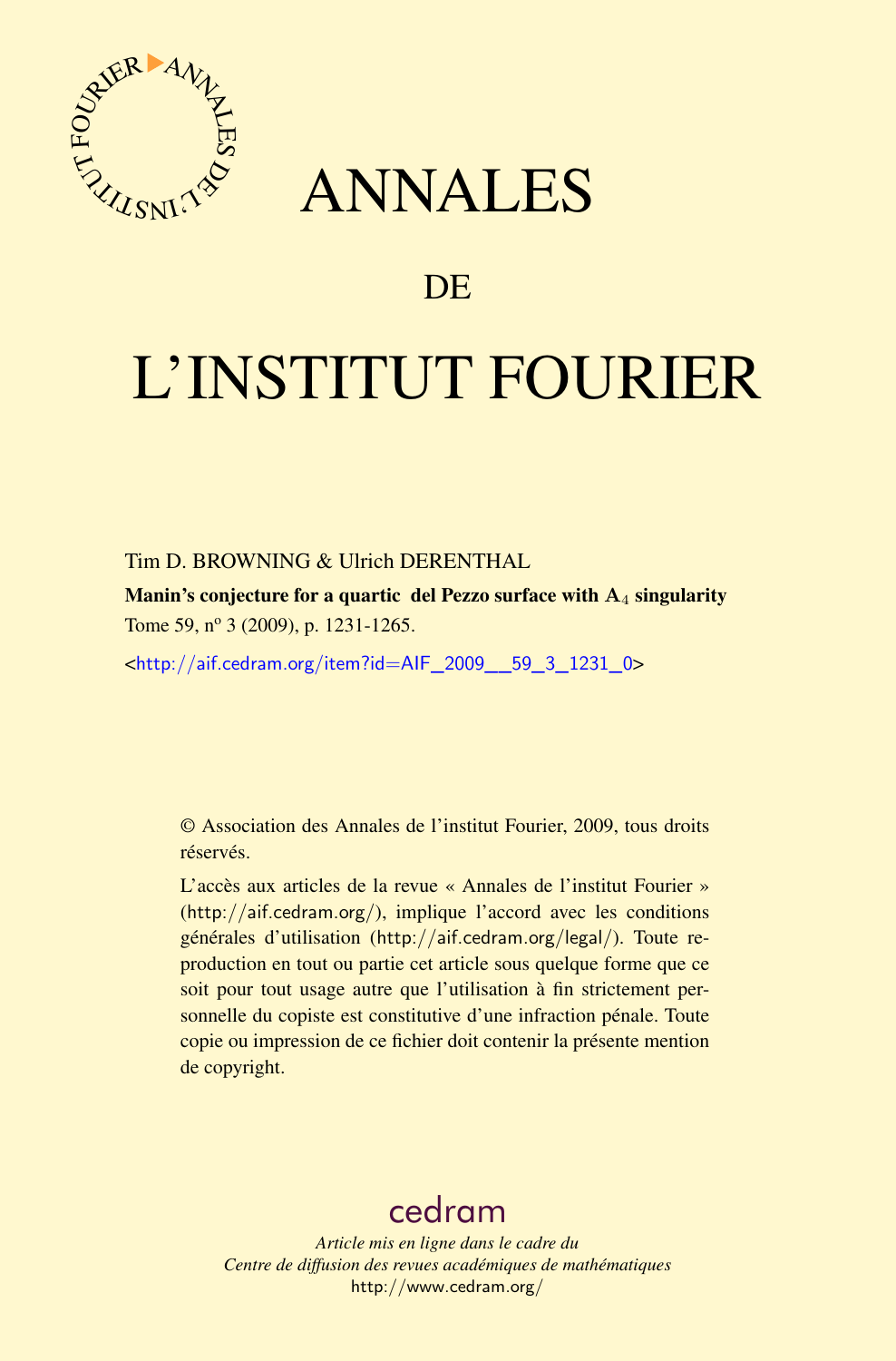#### <span id="page-1-0"></span>MANIN'S CONJECTURE FOR A QUARTIC DEL PEZZO SURFACE WITH A4 SINGULARITY

**by Tim D. BROWNING & Ulrich DERENTHAL**

ABSTRACT. — The Manin conjecture is established for a split singular del Pezzo surface of degree four, with singularity type  $A_4$ .

Résumé. — Ce papier contient une preuve de la conjecture de Manin pour une surface quartique de del Pezzo, avec singularité A4.

#### **1. Introduction**

The distribution of rational points on del Pezzo surfaces is a challenging topic that has enjoyed a surge of activity in recent years. Guided by the largely unverified conjectures of Manin [\[11\]](#page-35-0) and his collaborators, the primary aim of this paper is to investigate further the situation for split singular del Pezzo surfaces of degree 4 in  $\mathbb{P}^4$ , that are defined over  $\mathbb Q$ . Our main achievement will be a proof of the Manin conjecture for the surface

(1.1) 
$$
x_0x_1 - x_2x_3 = x_0x_4 + x_1x_2 + x_3^2 = 0,
$$

which we denote by  $S \subset \mathbb{P}^4$ . This surface contains a unique singularity of type  $\mathbf{A}_4$  and exactly three lines, all of which are defined over  $\mathbb{Q}$ .

Let U be the Zariski open subset formed by deleting the lines from  $S$ , and let

$$
N_{U,H}(B) := \# \{ x \in U(\mathbb{Q}) \mid H(x) \leq B \},
$$

for any  $B \geqslant 1$ . Here H is the usual height on  $\mathbb{P}^4$ , in which the height  $H(x)$ is defined as  $\max\{|x_0|, \ldots, |x_4|\}$  for a point  $x = (x_0 : \ldots : x_4) \in U(\mathbb{Q}),$ provided that  $\mathbf{x} = (x_0, \ldots, x_4)$  has integral coordinates that are relatively coprime. Bearing this in mind, the following is our principal result.

*Keywords:* Del Pezzo surfaces, rational points, Manin's conjecture. *Math. classification:* 11G35, 14G05, 14G10.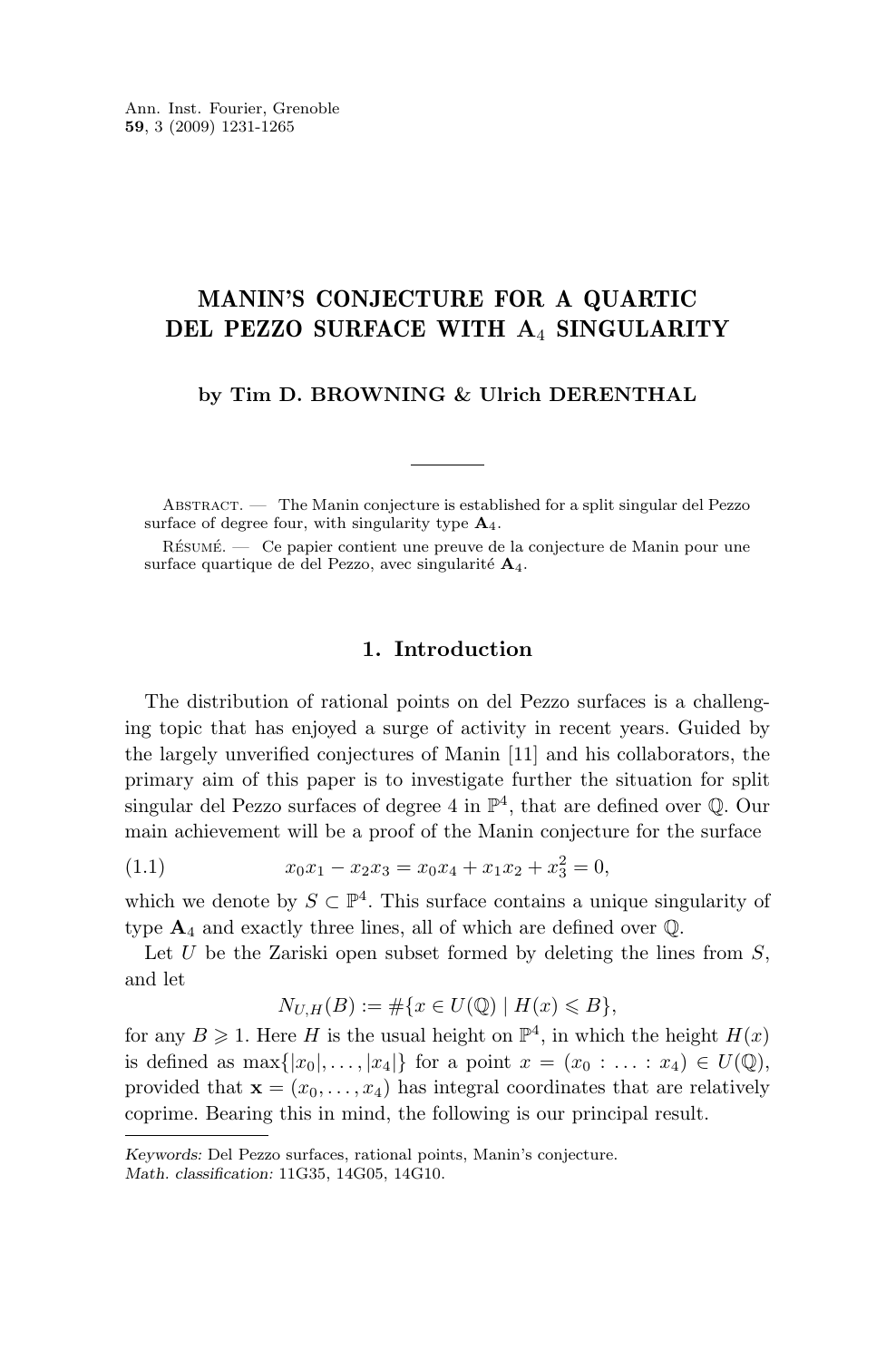<span id="page-2-0"></span>Theorem 1.1. — *We have*

$$
N_{U,H}(B) = c_{S,H} B(\log B)^5 + O\big(B(\log B)^{5-2/7}\big),
$$

*where*

$$
c_{S,H} = \frac{1}{21600} \cdot \omega_{\infty} \cdot \prod_{p} \left(1 - \frac{1}{p}\right)^{6} \left(1 + \frac{6}{p} + \frac{1}{p^{2}}\right)
$$

*and*

$$
(1.2) \qquad \omega_{\infty} = \int_{|t_2|, |t_2 t_6 t_7|, |t_7(t_6^3 t_7 + t_2^2)|, |t_6^2 t_7| \leq 1, 0 < t_6 \leq 1} \mathrm{d}t_2 \, \mathrm{d}t_6 \, \mathrm{d}t_7.
$$

It is easily checked that the surface  $S$  is not toric, and we shall see in Lemma [4.1](#page-11-0) that it is not an equivariant compactification of  $\mathbb{G}_{a}^{2}$ . Thus our result does not follow from the work of Tschinkel and his collaborators [\[1,](#page-35-0) [5\]](#page-35-0).

As the minimal desingularisation  $\widetilde{X}_d$  of a split del Pezzo surface  $X_d \subset$  $\mathbb{P}^d$  of degree  $d \in \{3, ..., 7\}$  is the blow-up of  $\mathbb{P}^2$  in 9 − d points (cf. [\[6,](#page-35-0) Introduction]), it has Picard group  $Pic(\widetilde{X_d}) \cong \mathbb{Z}^{10-d}$ . In the setting  $d = 4$ , Manin's conjecture [\[11\]](#page-35-0) therefore predicts that

(1.3) 
$$
N_{U,H}(B) \sim \alpha(\widetilde{X_4})\omega_H(\widetilde{X_4})B(\log B)^5,
$$

as  $B \to \infty$ , where the exponent of log B is rank Pic( $\widetilde{X}_4$ ) – 1. Moreover, the constants  $\alpha(\widetilde{X}_4)$  and  $\omega_H(\widetilde{X}_4)$  are those predicted by Peyre [\[14\]](#page-35-0). Note that the exponent of  $\log B$  agrees with the statement of the theorem. We shall verify in § [2](#page-5-0) that  $c_{S,H} = \alpha(\widetilde{S}) \omega_H(\widetilde{S})$  in this result.

An overview of progress relating to the Manin conjecture for arbitrary del Pezzo surfaces can be found in the first author's survey [\[3\]](#page-35-0). The present paper should be seen as a modest step on the path to its resolution for the singular del Pezzo surfaces of degree 4 that are split over Q. According to the classification of such surfaces found in Coray and Tsfasman [\[6\]](#page-35-0), it transpires that there are 15 possible singularity types for split singular del Pezzo surfaces of degree 4. It follows from the work of Batyrev and Tschinkel [\[1\]](#page-35-0), la Bretèche and the first author [\[2\]](#page-35-0), and the second author's joint work with Tschinkel [\[10\]](#page-35-0), that the Manin conjecture is already known to hold for 5 explicit surfaces from this catalogue. In view of our theorem, which deals with a surface of singularity type  $A_4$ , it remains to deal with the split quartic del Pezzo surfaces that have singularity types

(1.4) 
$$
\mathbf{A}_n
$$
 for  $n \in \{1, 2, 3\}$ ,  $3\mathbf{A}_1$ ,  $\mathbf{A}_1 + \mathbf{A}_n$  for  $n \in \{1, 2, 3\}$ .

Here one should note that there are two types of surfaces that have singularity type  $\mathbf{A}_3$ , one containing four lines and one containing five lines. Similarly, there are two types that have  $2\mathbf{A}_1$  singularities.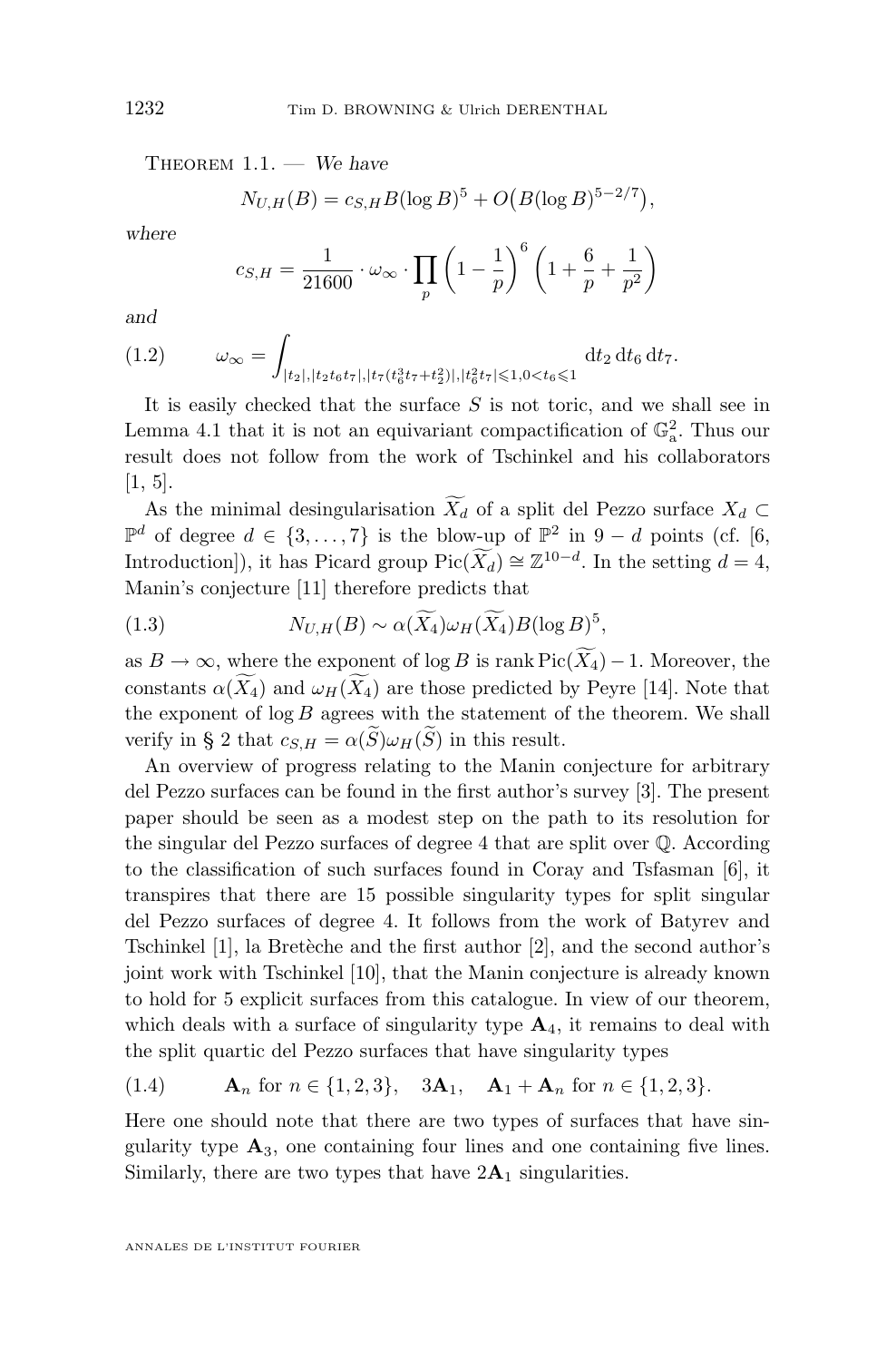<span id="page-3-0"></span>The surface that we have chosen to focus on in the present investigation satisfies the property that the cone of effective divisors associated to the minimal desingularisation  $\tilde{S}$  is not merely generated by the divisors that form a basis for the Picard group  $Pic(S)$ , but requires one further divisor to generate it. This leads to some additional considerations in the proof, as we will see shortly.

The proof of the theorem uses a universal torsor. For each split del Pezzo surface of degree d, there is one (essentially unique) universal torsor, which is always an open subset of a  $(12 - d)$ -dimensional affine variety. For toric varieties, universal torsors are open subsets of affine space. Salberger [\[15\]](#page-35-0) has shown how to establish Manin's conjecture using universal torsors for split toric varieties defined over Q. As a step towards handling non-toric del Pezzo surfaces that still have a relatively simple universal torsor, the second author [\[7\]](#page-35-0) has determined which del Pezzo surfaces of degree at least 3 have a universal torsor that can be described as a hypersurface in  $\mathbb{A}^{13-d}$ . Out of the singularity types in [\(1.4\)](#page-2-0), these include those surfaces of type  $A_1 + A_2$ ,  $A_1 + A_3$ ,  $3A_1$  and the  $A_3$  surface with five lines. The surfaces of type  $D_5$  and  $D_4$  considered in [\[2\]](#page-35-0) and [\[10\]](#page-35-0) also belong to this class, as does the  $A_4$  $A_4$  surface S considered here. In fact we will see in § 4 that the universal torsor for the present problem is an open subset of the hypersurface

(1.5) 
$$
\eta_5 \alpha_1 + \eta_1 \alpha_2^2 + \eta_3 \eta_4^2 \eta_6^3 \eta_7 = 0,
$$

which is embedded in  $\mathbb{A}^9 \cong \text{Spec } \mathbb{Q}[\eta_1, \ldots, \eta_7, \alpha_1, \alpha_2]$ . Note that one of the variables does not explicitly appear in the equation.

Our basic strategy is similar to the one used for the  $D_5$  and  $D_4$  quartic del Pezzo surfaces. The first step is to establish an explicit bijection between the rational points outside the lines on S and certain integral points on the universal torsor. We adopt the approach of Tschinkel and the second author [\[10\]](#page-35-0) in order to obtain this bijection in an elementary way, motivated by the structure of the minimal desingularisation  $\widetilde{S}$  as a blow-up of  $\mathbb{P}^2$  in five points. The integral points on the universal torsor are counted in § [5,](#page-13-0) using the method developed by la Bretèche and the first author [\[2\]](#page-35-0). The torsor variables  $\eta_1, \ldots, \eta_7, \alpha_1, \alpha_2$  must satisfy (1.5), together with certain coprimality and height conditions. The first step is to fix the variables  $\eta_1, \ldots, \eta_7$  and to estimate the relevant number of  $\alpha_1, \alpha_2$  by viewing the equation as a congruence modulo  $\eta_5$ . The resulting estimate is then summed over the remaining variables.

The order in which we handle the remaining variables is crucial and subtle. When it comes to summing over  $\eta_6$  and  $\eta_7$  we will run into trouble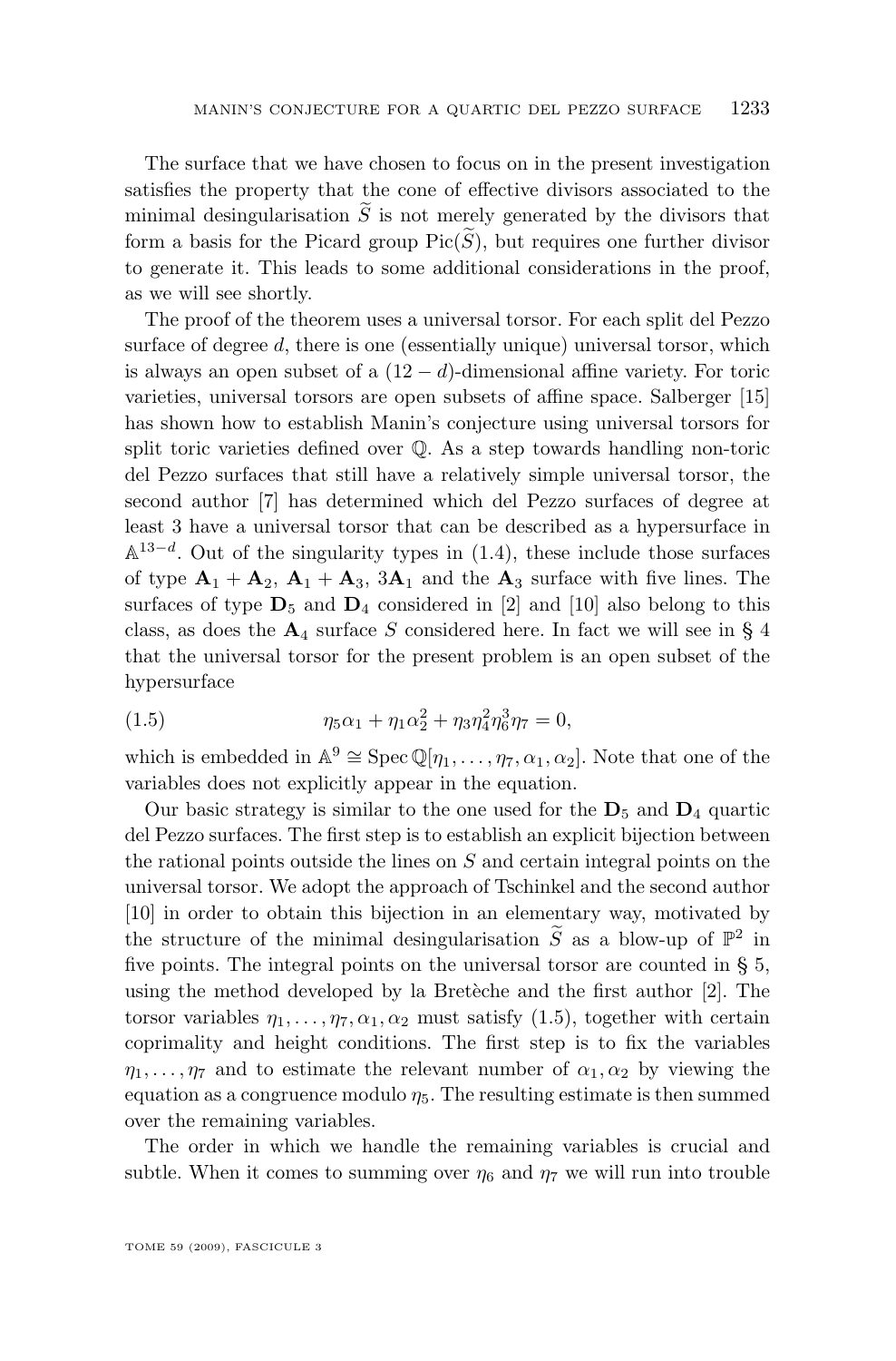<span id="page-4-0"></span>controlling the overall contribution from the error term each time, because both  $\eta_6$  and  $\eta_7$  can be rather big. Summing the number of  $\alpha_1, \alpha_2$  over  $\eta_7$ , for example, leads to an error term that we cannot estimate in a way that is sufficiently small when summed over  $\eta_1, \ldots, \eta_5$  and large values of  $\eta_6$ . In line with this we shall let the order of summation depend on which of  $\eta_6$ or  $\eta_7$  has largest absolute value. When it comes to summing the integral points on the universal torsor that satisfy  $|\eta_6| \geqslant |\eta_7|$ , we sum first over  $\eta_6$  and then over  $\eta_7$ . For the alternative contribution we sum first over  $\eta_7$ and then over  $\eta_6$ . This process leads to two main terms that we put back together to get something of the general shape

(1.6) 
$$
M(\eta_1,\ldots,\eta_5) := \omega_H(\widetilde{S}) \cdot \frac{B}{\eta_1 \eta_2 \eta_3 \eta_4 \eta_5},
$$

where  $\omega_H(\widetilde{S})$  is as in [\(1.3\)](#page-2-0). The final task is to sum this quantity over the remaining variables  $\eta_1, \ldots, \eta_5$ .

While essentially routine, it is in this final analysis that a further interesting feature of the proof of the theorem is revealed. For  $\mathbf{k} \in \mathbb{Z}_{>0}^5$ , define the simplex

$$
(1.7) \t P_{\mathbf{k}} := \left\{ (x_1, \ldots, x_5) \in \mathbb{R}^5 \mid x_i \geqslant 0, \quad k_1 x_1 + \cdots + k_5 x_5 \leqslant 1 \right\},\
$$

whose volume is easily determined as

$$
\text{vol}(P_{\mathbf{k}}) = \frac{1}{5! \cdot k_1 \cdot k_2 \cdot k_3 \cdot k_4 \cdot k_5}.
$$

In § [2](#page-5-0) we will see that  $\alpha(\widetilde{S}) = \text{vol}(P_{(2,4,3,2,3)}) - \text{vol}(P_{(3,6,4,2,5)})$ , whence

(1.8) 
$$
\alpha(\widetilde{S}) = \frac{1}{5! \cdot 2 \cdot 4 \cdot 3 \cdot 2 \cdot 3} - \frac{1}{5! \cdot 3 \cdot 6 \cdot 4 \cdot 2 \cdot 5} = \frac{1}{21600}
$$

Returning to the summation of  $(1.6)$  over  $\eta_1, \ldots, \eta_5 \in \mathbb{Z}_{>0}$ , which is subject to  $\eta_1^2 \eta_2^4 \eta_3^3 \eta_4^2 \eta_5^3 \leq B$ , it will transpire that there is a negligible contribution from those  $\eta_1, \ldots, \eta_5$  for which  $\eta_1^3 \eta_2^6 \eta_3^4 \eta_4^2 \eta_5^5 > B$ . Summing over the  $\eta_1, \ldots, \eta_5 \in \mathbb{Z}_{>0}$  that are remaining therefore leads to the final main term

.

$$
(\text{vol}(P_{(2,4,3,2,3)}) - \text{vol}(P_{(3,6,4,2,5)})) \cdot \omega_H(\widetilde{S})B(\log B)^5,
$$

as expected. Thus the main term in the asymptotic formula is really a difference of two main terms that conspire to give the predicted value for  $\alpha(S)$ . It would be interesting to see whether the same sort of phenomenon occurs for other split del Pezzo surfaces of degree 4, with singularity type among the list [\(1.4\)](#page-2-0).

*Remerciements*. The authors are extremely grateful to the anonymous referee for his careful reading of the manuscript and numerous helpful comments. While working on this paper the first author was supported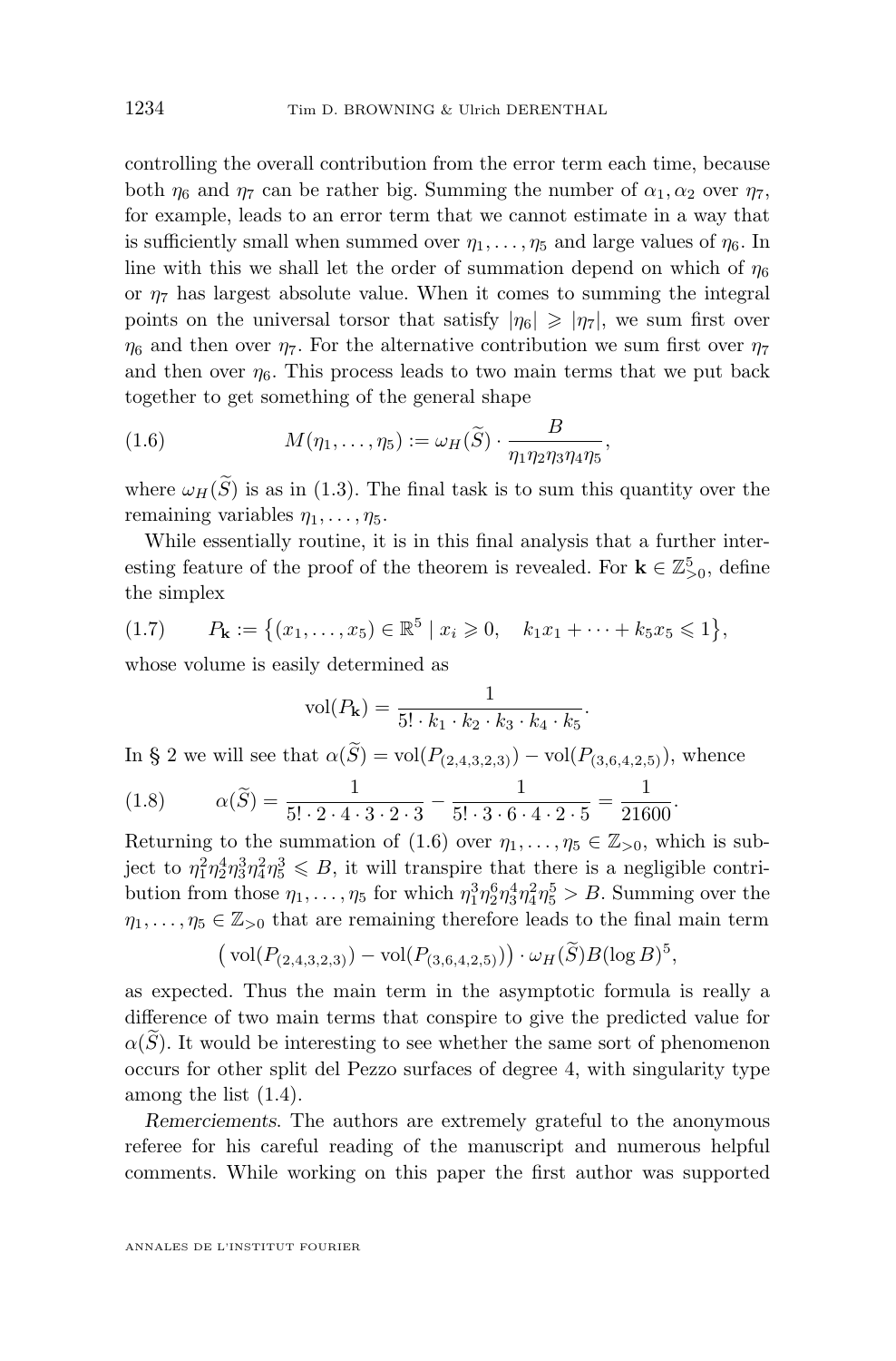<span id="page-5-0"></span>by EPSRC grant number EP/E053262/1. The second author was partially supported by a Feodor Lynen Research Fellowship of the Alexander von Humboldt Foundation.

#### **2. Calculation of Peyre's constant**

In this section we wish to show that the value of the constant  $c_{S,H}$ obtained in our theorem is in agreement with the prediction [\(1.3\)](#page-2-0) of Peyre [\[14\]](#page-35-0). Beginning with the value of  $\omega_H(\tilde{S})$ , whose precise definition we will not include here but which corresponds to a product of local densities, we have

(2.1) 
$$
\omega_H(\widetilde{S}) = \omega_\infty \prod_p \left(1 - \frac{1}{p}\right)^6 \omega_p,
$$

where  $\omega_{\infty}$  and  $\omega_p$  are the real and p-adic densities, respectively. The calculation of  $\omega_p$  is routine and leads to the conclusion that

$$
\omega_p = 1 + \frac{6}{p} + \frac{1}{p^2}.
$$

The reader is referred to [\[2,](#page-35-0) § 2] for an analogous calculation. We now turn to the calculation of  $\omega_{\infty}$ , which needs to agree with [\(1.2\)](#page-2-0).

Recall the equations [\(1.1\)](#page-1-0) for the surface S, and write  $f_1(\mathbf{x}) = x_0 x_1$  $x_2x_3$  and  $f_2(\mathbf{x}) = x_0x_4 + x_1x_2 + x_3^2$ . To compute  $\omega_{\infty}$ , we parametrise the points by writing  $x_1, x_4$  as functions of  $x_0, x_2, x_3$ . Thus we have

$$
x_1 = \frac{x_2 x_3}{x_0}, \quad x_4 = -\frac{x_1 x_2 + x_3^2}{x_0} = -\frac{x_2^2 x_3 + x_0 x_3^2}{x_0^2},
$$

and furthermore,

$$
\det\begin{pmatrix}\n\frac{\partial f_1}{\partial x_1} & \frac{\partial f_2}{\partial x_1} \\
\frac{\partial f_1}{\partial x_4} & \frac{\partial f_2}{\partial x_4}\n\end{pmatrix} = \det\begin{pmatrix} x_0 & x_2 \\
0 & x_0 \end{pmatrix} = x_0^2.
$$

Since **x** and  $-\mathbf{x}$  have the same image in  $\mathbb{P}^4$ , we have

$$
\omega_{\infty} = \frac{1}{2} \int_{|x_0|, \left|\frac{x_2 x_3}{x_0}\right|, |x_2|, |x_3|, \left|\frac{x_2^2 x_3 + x_0 x_3^2}{x_0^2}\right| \leqslant 1} x_0^{-2} dx_0 dx_2 dx_3
$$

$$
= \frac{1}{2} \int_{|t_6|, |t_2 t_6 t_7|, |t_2|, |t_6^2 t_7|, |t_2^2 t_7 + t_6^3 t_7^2| \leqslant 1} dt_2 dt_6 dt_7,
$$

on carrying out the change of variables  $x_0 = t_6, x_2 = t_2$  and  $x_3 = t_6^2 t_7$ . But the range of integration is symmetric with respect to the transformation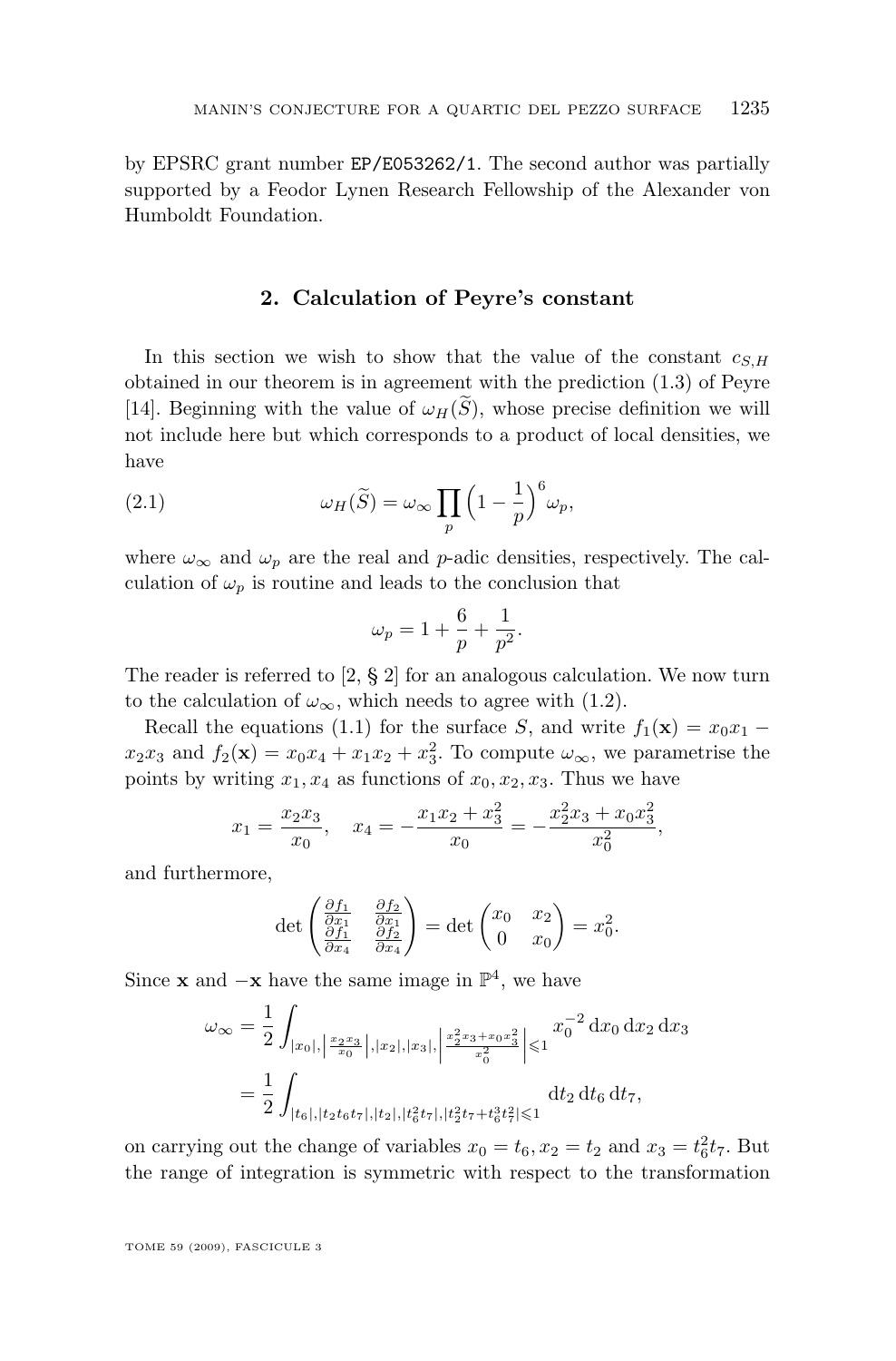$(t_2, t_6, t_7) \mapsto (t_2, -t_6, -t_7)$ , and so we may restrict to the range  $t_6 > 0$ . This therefore confirms the equality in [\(1.2\)](#page-2-0).

It remains to deal with the constant  $\alpha(\widetilde{S})$  that appears in [\(1.3\)](#page-2-0). As we've already commented, the Picard group  $Pic(\widetilde{S})$  of  $\widetilde{S}$  has rank 6. Distinguished elements of  $Pic(\widetilde{S})$  are the classes of irreducible curves with negative self intersection number. As described in § [4,](#page-9-0) these are the classes of four exceptional divisors  $E_1, \ldots, E_4$  coming from the  $\mathbf{A}_4$ -singularity of S and the transforms  $E_5, E_6, E_7$  of the three lines on S. By the work of the second au-thor [\[7,](#page-35-0) § 7],  $E_1, \ldots, E_6$  form a basis of Pic( $\widetilde{S}$ ). In terms of this basis we have  $E_7 = E_1 + 2E_2 + E_3 + 2E_5 - E_6$  and  $-K_{\widetilde{S}} = 2E_1 + 4E_2 + 3E_3 + 2E_4 + 3E_5 + E_6$ .

The convex cone in  $Pic(\widetilde{S})_{\mathbb{R}} := Pic(\widetilde{S}) \otimes_{\mathbb{Z}} \mathbb{R}$  generated by classes of effective divisors is generated by  $E_1, \ldots, E_7$  (see [\[9,](#page-35-0) Theorem 3.10]). The intersection of its dual with the hyperplane

$$
\{x \in \text{Pic}(S)_{\mathbb{R}} \mid (x, -K_{\widetilde{S}}) = 1\}
$$

is a polytope P whose volume is the constant  $\alpha(S)$  defined by Peyre [\[14\]](#page-35-0). By definition

$$
P = \left\{ (x_1, \ldots, x_6) \in \text{Pic}(\widetilde{S})_{\mathbb{R}} \middle| \begin{array}{l} x_i \geqslant 0, \quad x_1 + 2x_2 + x_3 + 2x_5 - x_6 \geqslant 0, \\ 2x_1 + 4x_2 + 3x_3 + 2x_4 + 3x_5 + x_6 = 1 \end{array} \right\}.
$$

Eliminating the last coordinate shows that  $P$  is isomorphic to

$$
P' = \left\{ (x_1, \ldots, x_5) \in \mathbb{R}^5 \middle| \begin{array}{l} x_i \geqslant 0, \quad 2x_1 + 4x_2 + 3x_3 + 2x_4 + 3x_5 \leqslant 1, \\ 3x_1 + 6x_2 + 4x_3 + 2x_4 + 5x_5 \geqslant 1 \end{array} \right\}.
$$

Analyzing the volume form with respect to which we must compute the volume of P in order to obtain  $\alpha(\tilde{S})$  (see [\[9,](#page-35-0) Section 2], for example), we see that

$$
\alpha(\widetilde{S}) = \text{vol}(P') = \text{vol}(P_{(2,4,3,2,3}) - \text{vol}(P_{(3,6,4,2,5)}),
$$

in the notation of [\(1.7\)](#page-4-0). This therefore establishes [\(1.8\)](#page-4-0).

An alternative approach to calculating  $\alpha(S)$  is available to us through recent work of Joyce, Teitler and the second author [\[9\]](#page-35-0). Recall from [\[8,](#page-35-0) Table 1 that  $\alpha(S_0) = 1/180$  for any non-singular split del Pezzo surface  $S_0$  of degree 4. Since the order of the Weyl group associated to the root system  $\mathbf{A}_n$  is  $(n + 1)!$ , as recorded in [\[9,](#page-35-0) Table 2], so it follows from [9, Theorem 1.3] that

$$
\alpha(\widetilde{S}) = \frac{1}{180} \cdot \frac{1}{5!} = \frac{1}{21600}.
$$

This completes the verification that our theorem confirms the Manin conjecture for the split  $\mathbf{A}_4$  surface [\(1.1\)](#page-1-0).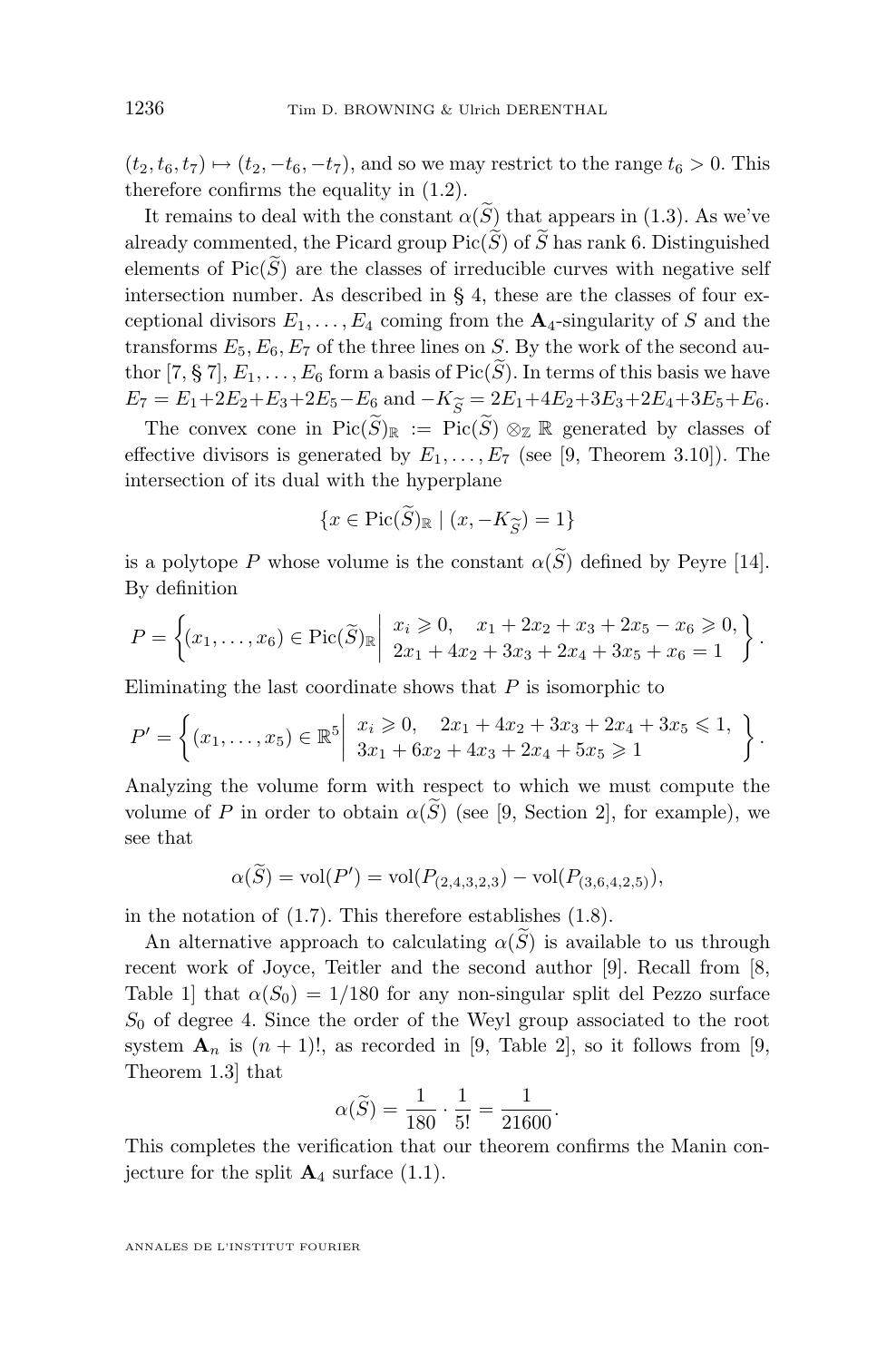#### **3. Arithmetic functions**

<span id="page-7-0"></span>In this section we present some elementary facts about certain arithmetic functions and their average order, as required for our argument. Define the multiplicative arithmetic functions

$$
\phi^*(n) := \prod_{p|n} \left(1 - \frac{1}{p}\right), \quad \phi^{\dagger}(n) := \prod_{p|n} \left(1 + \frac{1}{p}\right).
$$

Both of these functions have average order  $O(1)$ , and one has

(3.1) 
$$
\sum_{n \leq x} \frac{\phi^{\dagger}(n)^j}{n} \ll_j \log x,
$$

for any  $x > 1$  and any  $j \in \mathbb{Z}_{>0}$ . To see this we note that  $\phi^{\dagger}(n) \leq \sum_{d|n} 1/d$ , whence

$$
\sum_{n\leqslant x}\frac{\phi^\dagger(n)^j}{n}\leqslant \sum_{n\leqslant x}\frac{1}{n}\sum_{d_1,\dots,d_j|n}\frac{1}{d_1\dots d_j}\leqslant \sum_{d_1,\dots,d_j=1}^{\infty}\frac{1}{d_1\dots d_j[d_1,\dots,d_j]}\sum_{e\leqslant x}\frac{1}{e},
$$

where  $[d_1, \ldots, d_j]$  denotes the least common multiple of  $d_1, \ldots, d_j$ . The required bound (3.1) then follows from the estimate

$$
\sum_{d_1,\dots,d_j=1}^{\infty} \frac{1}{d_1 \dots d_j [d_1,\dots,d_j]} \leqslant \sum_{d_1,\dots,d_j=1}^{\infty} \frac{1}{(d_1 \dots d_j)^{1+1/j}} \ll_j 1.
$$

For given positive integers  $a, b$ , our work will lead us to work with the function

(3.2) 
$$
f_{a,b}(n) := \begin{cases} \phi^*(n)/\phi^*(\gcd(n, a)), & \text{if } \gcd(n, b) = 1, \\ 0, & \text{if } \gcd(n, b) > 1. \end{cases}
$$

We begin by establishing the following result.

LEMMA 3.1. — Let  $I = [t_1, t_2]$ , for  $t_1 < t_2$ . Let  $\alpha \in \mathbb{Z}$  such that  $gcd(\alpha, q) = 1$ *. Then we have* 

$$
\sum_{\substack{n \in I \cap \mathbb{Z} \\ n \equiv \alpha \pmod{q}}} f_{a,b}(n) = \frac{t_2 - t_1}{q} c_0 + O(2^{\omega(b)} \log|I|),
$$

*where*  $|I| := 2 + \max\{|t_1|, |t_2|\}$  *and* 

(3.3) 
$$
c_0 = \frac{\phi^*(b)}{\phi^*(\gcd(b,q))\zeta(2)} \prod_{p|abq} \left(1 - \frac{1}{p^2}\right)^{-1}.
$$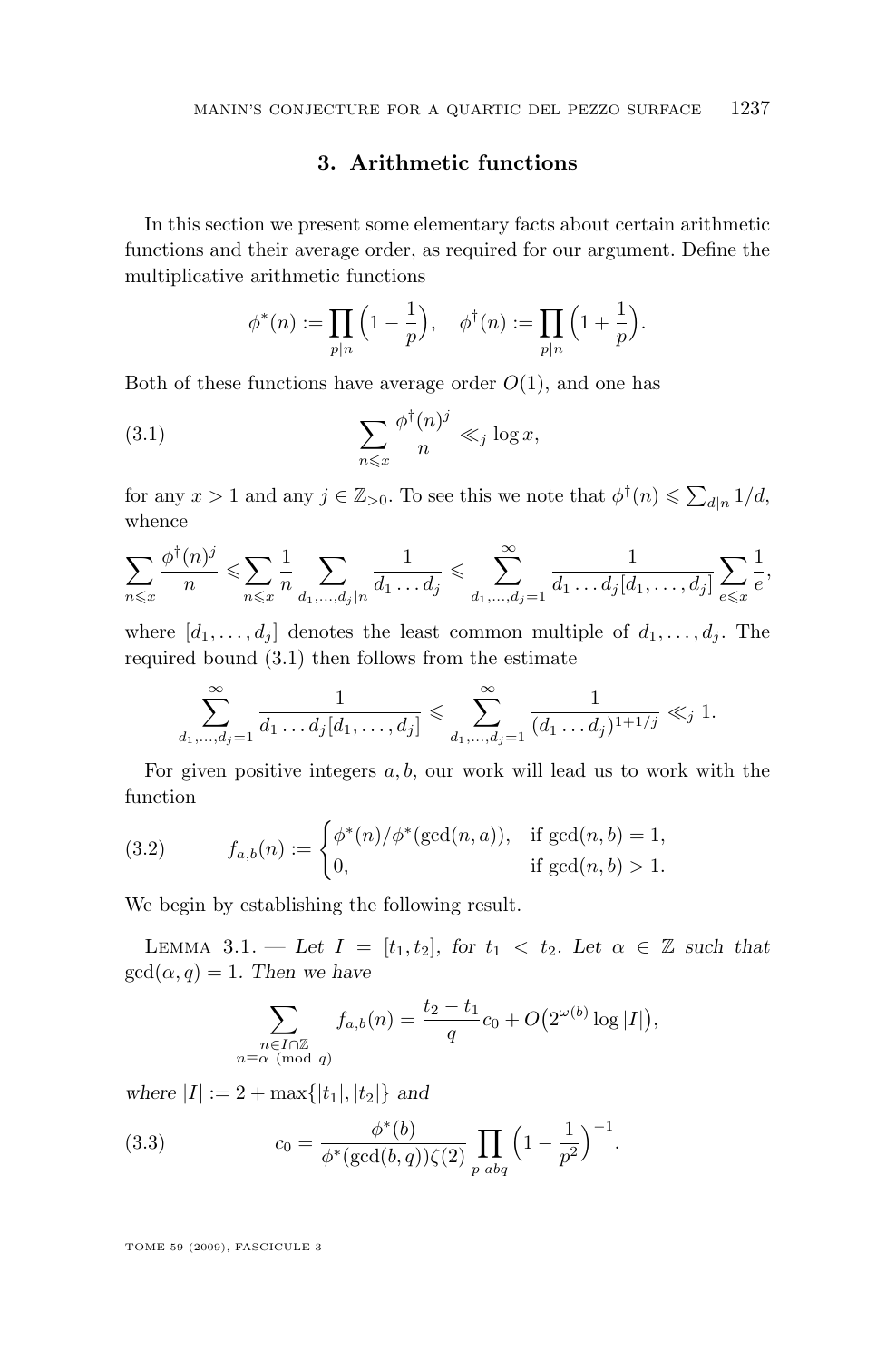<span id="page-8-0"></span>*Proof.* — We will follow the convention that  $\mu(-n) = \mu(n)$  and  $\mu(0) = 0$ . We begin by calculating the Dirichlet convolution

$$
(f_{a,b} * \mu)(n) = \sum_{d|n} f_{a,b}(d)\mu(n/d) = \prod_{\substack{p^{\nu} \parallel n \\ \nu \geq 1}} (f_{a,b}(p^{\nu}) - f_{a,b}(p^{\nu-1})).
$$

It is clear that  $f_{a,b}(1) = 1$  and

$$
f_{a,b}(p^j) = f_{a,b}(p) = \begin{cases} 1 - 1/p, & \text{if } p \nmid ab, \\ 1, & \text{if } p \nmid b \text{ and } p \mid a, \\ 0, & \text{if } p \mid b, \end{cases}
$$

for any  $j \geqslant 1$ . Hence it follows that

$$
(f_{a,b} * \mu)(n) = \begin{cases} \mu(n) \gcd(b,n)/|n|, & \text{if } \gcd(a,n) \mid b, \\ 0, & \text{otherwise.} \end{cases}
$$

In particular

$$
\sum_{n\leqslant N} |(f_{a,b}\ast\mu)(n)| \leqslant \sum_{n\leqslant N} \frac{\gcd(b,n)|\mu(n)|}{|n|} \ll 2^{\omega(b)}\log N,
$$

for any  $N > 1$ . Since  $f_{a,b} = (f_{a,b} * \mu) * 1$ , we therefore deduce that

$$
\sum_{\substack{n \in I \cap \mathbb{Z} \\ n \equiv \alpha \pmod{q}}} f_{a,b}(n) = \sum_{\substack{d=1 \\ \gcd(d,q)=1}}^{\infty} (f_{a,b} * \mu)(d) \sum_{\substack{m \in d^{-1}I \cap \mathbb{Z} \\ nd \equiv \alpha \pmod{q} \\ n d \equiv \alpha \pmod{q}}} 1
$$

$$
= \frac{t_2 - t_1}{q} \sum_{\substack{d=1 \\ \gcd(d,q)=1}}^{\infty} \frac{(f_{a,b} * \mu)(d)}{d} + O(2^{\omega(b)} \log|I|).
$$

Here we have observed that the outer sum in the first line is really a sum over  $d \leq |I|$ , making the previous bound applicable for dealing with the error term. We have then extended the summation over  $d$  to infinity, with acceptable error. Finally, it remains to observe that

$$
\sum_{\substack{d=1 \ \gcd(d,q)=1}}^{\infty} \frac{(f_{a,b} * \mu)(d)}{d} = \prod_{p} \left(1 - \frac{1}{p^2}\right) \prod_{p | abq} \left(1 - \frac{1}{p^2}\right)^{-1} \prod_{\substack{p \mid b \ p \nmid q}} \left(1 - \frac{1}{p}\right) = c_0,
$$

as required to complete the proof of the lemma.  $\Box$ 

Rather than Lemma [3.1,](#page-7-0) we will actually need a corresponding estimate in which the summand is replaced by  $f_{a,b}(n)g(n)$ , for suitable real-valued functions g. This is supplied for us by the following result.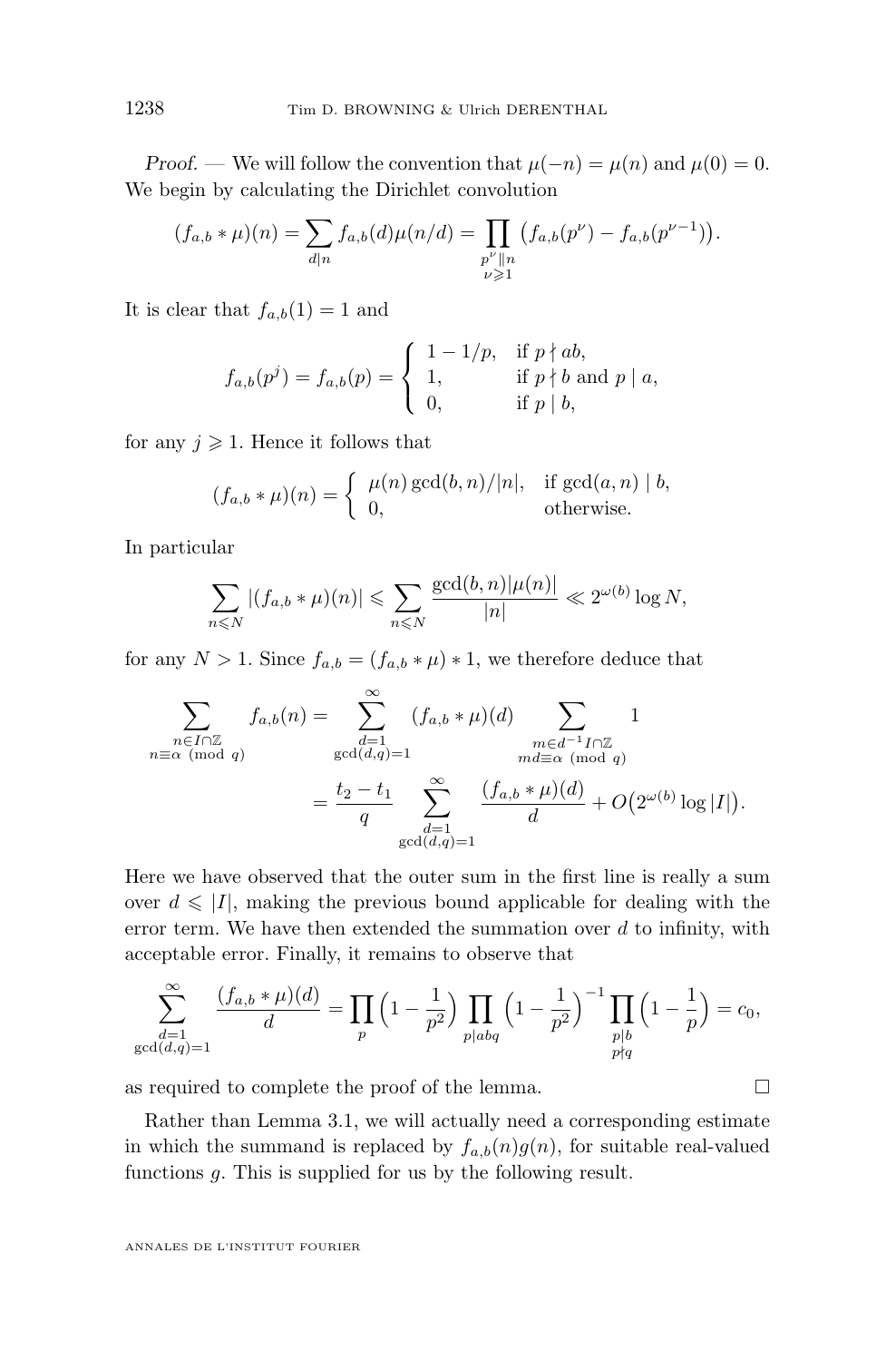<span id="page-9-0"></span>LEMMA 3.2. — Let  $I = [t_1, t_2]$ , for  $t_1 < t_2$ , and let  $g: I \to \mathbb{R}$  be any *function such that* g *has a continuous derivative on* I *which changes its sign only*  $R_q(I) < \infty$  *times on I. Let*  $\alpha \in \mathbb{Z}$  *such that*  $gcd(\alpha, q) = 1$ *. Then we have*

$$
\sum_{\substack{n \in I \cap \mathbb{Z} \\ n \equiv \alpha \pmod{q}}} f_{a,b}(n)g(n) = \frac{c_0}{q} \int_I g(t) dt + O(2^{\omega(b)} \cdot (\log|I|) \cdot M_I(g)),
$$

*with*  $c_0$  *given by* [\(3.3\)](#page-7-0) *and*  $M_I(g) := (1 + R_g(I)) \cdot \sup_{t \in I} |g(t)|$ .

*Proof.* — We will prove the lemma for  $t_1 > 0$ , the general case requiring only a trivial modification. Let  $S$  denote the sum that is to be estimated, and write

$$
M(t) := \sum_{\substack{n \leqslant t \\ n \equiv \alpha \pmod{q}}} f_{a,b}(n),
$$

for any  $t > 0$ . By partial summation,

$$
S = M(t_2)g(t_2) - M(t_1)g(t_1) - \int_{t_1}^{t_2} M(t)g'(t) dt.
$$

Applying Lemma [3.1](#page-7-0) reveals that  $M(t) = c_0 t/q + O(2^{\omega(b)} \log(2+t))$ . Hence partial integration yields

$$
S = \frac{c_0}{q} \int_I g(t) dt + O(2^{\omega(b)} \cdot (\log |I|) \cdot (|g(t_2)| + |g(t_1)| + \int_{t_1}^{t_2} |g'(t)| dt)).
$$

Splitting I into the  $R_g$  intervals where  $g'$  has constant sign therefore completes the proof of the lemma.  $\square$ 

#### **4. The universal torsor**

The purpose of this section is to establish an explicit bijection between the rational points on the open subset U of our  $A_4$  quartic del Pezzo surface S, and the integral points on the universal torsor above  $\widetilde{S}$  which are subject to a number of coprimality conditions. In doing so we shall follow the strategy of the second author's joint work with Tschinkel [\[10\]](#page-35-0).

Along the way we will introduce new variables  $\eta_1, \ldots, \eta_7$  and  $\alpha_1, \alpha_2$ . It will be convenient to henceforth write

(4.1) 
$$
\boldsymbol{\eta} = (\eta_1, \ldots, \eta_5), \quad \boldsymbol{\eta}' = (\eta_1, \ldots, \eta_7), \quad \boldsymbol{\alpha} = (\alpha_1, \alpha_2).
$$

Furthermore, we will make frequent use of the notation

(4.2) 
$$
\boldsymbol{\eta}^{(k_1,k_2,k_3,k_4,k_5)} := \prod_{i=1}^5 \eta_i^{k_i},
$$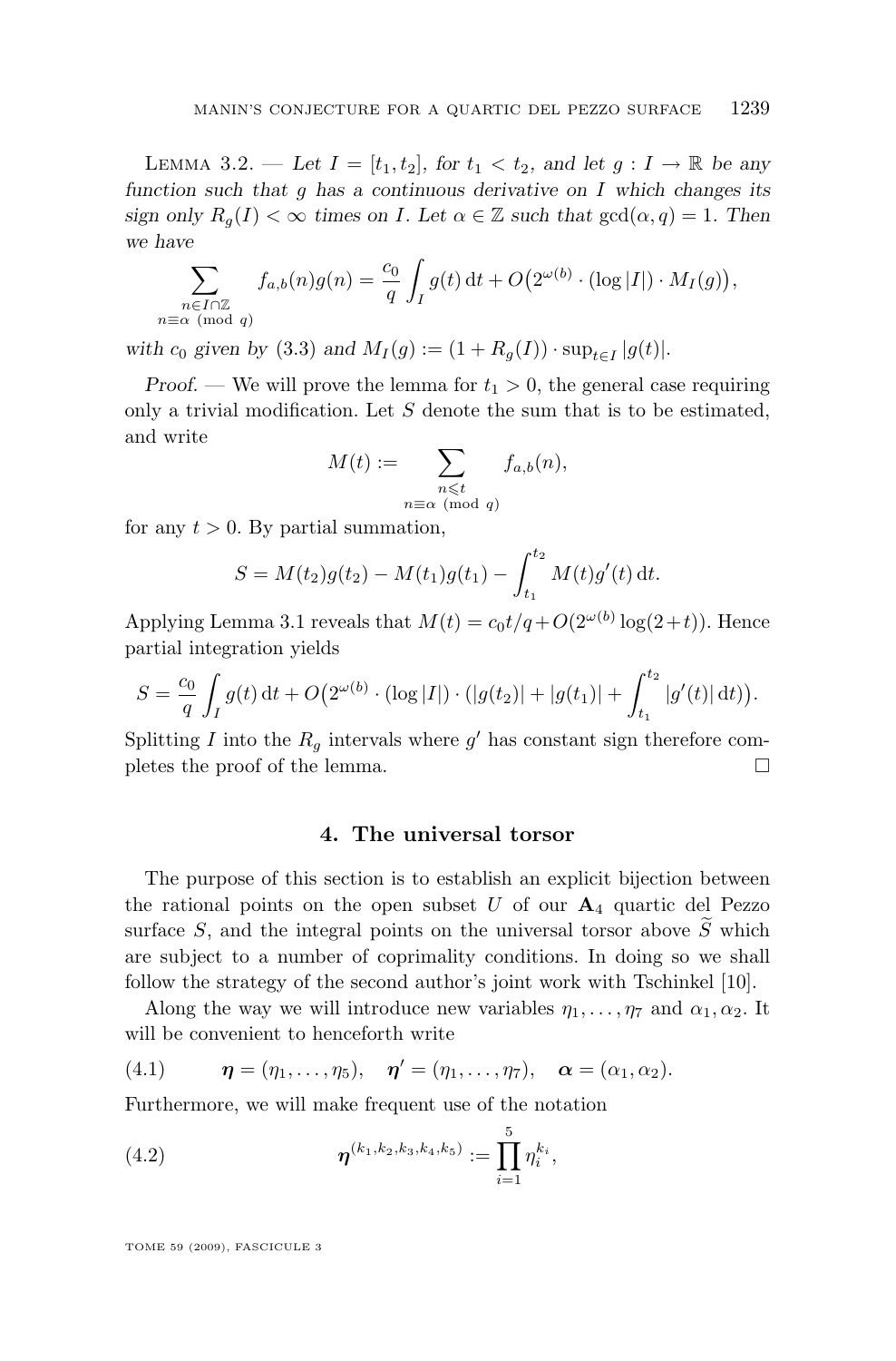<span id="page-10-0"></span>for any  $(k_1,\ldots,k_5) \in \mathbb{Q}^5$ .

In order to derive the bijection alluded to above, we must begin by collecting together some useful information about the geometric structure of S, as defined by equations  $(1.1)$ . By computing the Segre symbol of S, the definition of which can be found in Hodge and Pedoe [\[13\]](#page-35-0), we see that  $S$ contains exactly one singularity. This has type  $A_4$  and is easily determined as  $p = (0:0:0:0:1)$ . By the classification of singular quartic del Pezzo surfaces found in Coray and Tsfasman [\[6,](#page-35-0) Proposition 6.1], S contains exactly three lines. Let us call these lines  $E_5'', E_6''$  and  $E_7'',$  where  $E_5''$  and  $E_6''$ intersect in the singularity p, and  $E_7''$  intersects  $E_6''$  outside p. We easily determine these lines as  $E_5'' = \{x_0 = x_2 = x_3 = 0\}$ ,  $E_6'' = \{x_0 = x_1 = x_3 = 0\}$ and  $E_7'' = \{x_1 = x_3 = x_4 = 0\}.$ 

The projection  $\mathbf{x} \mapsto (x_1 : x_3 : x_4)$  from  $E_7''$  is a birational map  $\phi : S \dashrightarrow$  $\mathbb{P}^2$ , which maps

$$
U := S \setminus (E_5'' \cup E_6'' \cup E_7'') = \{(x_0 : \ldots : x_4) \in S \mid x_3 \neq 0\}
$$

isomorphically to

 $\{(\alpha_2 : \eta_5 : \alpha_1) \in \mathbb{P}^2 \mid \eta_5 \neq 0, \alpha_1 \eta_5 + \alpha_2^2 \neq 0\} \subset \mathbb{P}^2.$ 

The inverse map is  $\psi : \mathbb{P}^2 \dashrightarrow S$  given by

$$
(4.3) \qquad \psi: (\alpha_2 : \eta_5 : \alpha_1) \mapsto (\eta_5^3 : \alpha_2 \eta_7 : \alpha_2 \eta_5^2 : \eta_5 \eta_7 : \alpha_1 \eta_7),
$$

where  $\eta_7 = -(\alpha_1 \eta_5 + \alpha_2^2)$ .

By [\[6,](#page-35-0) Proposition 6.1, Diagram 12], blowing up the singularity  $p$  leads to a minimal desingularisation  $\pi_0 : \widetilde{S} \to S$  containing four (−2)-curves  $E_1, \ldots, E_4$  (the four exceptional divisors obtained by blowing up p) and three (-1)-curves  $E_5, E_6, E_7$  (the strict transforms of the lines  $E_5'', E_6'', E_7''$ on S). The configuration of these  $(-1)$ - and  $(-2)$ -curves on S is described by Figure [4.1,](#page-11-0) where the number of edges between two curves is the intersection number, and self intersection numbers are given as upper indices. The divisors  $A_1, A_2$  will be introduced momentarily.

The surface  $\widetilde{S}$  is a blow-up  $\pi : \widetilde{S} \to \mathbb{P}^2$  in five points. While there are several ways to construct  $\widetilde{S}$  as such a blow-up of  $\mathbb{P}^2$ , we describe a map  $\pi$  that is compatible with the map  $\phi : S \dashrightarrow \mathbb{P}^2$  in the sense that  $\phi \circ \pi_0 : \widetilde{S} \to S \dashrightarrow \mathbb{P}^2$  coincides with  $\pi$  where it is defined. Such a map  $\pi : \widetilde{S} \to \mathbb{P}^2$  is obtained by contracting  $E_6, E_4, E_3, E_2, E_1$  on  $\widetilde{S}$  in this order. We choose the same coordinates  $(\alpha_2 : \eta_5 : \alpha_1)$  on  $\mathbb{P}^2$  as before. Then  $\pi$  maps  $E_1, E_2, E_3, E_4, E_6$  to  $(0:0:1)$ . Furthermore,  $E_7$  is the strict transform of  $E_7' = \{ \eta_7 = -(\alpha_1 \eta_5 + \alpha_2^2) = 0 \} \subset \mathbb{P}^2$  and  $E_5$  is the strict transform of  $E'_5 = \{\eta_5 = 0\} \subset \mathbb{P}^2$  under  $\pi$ .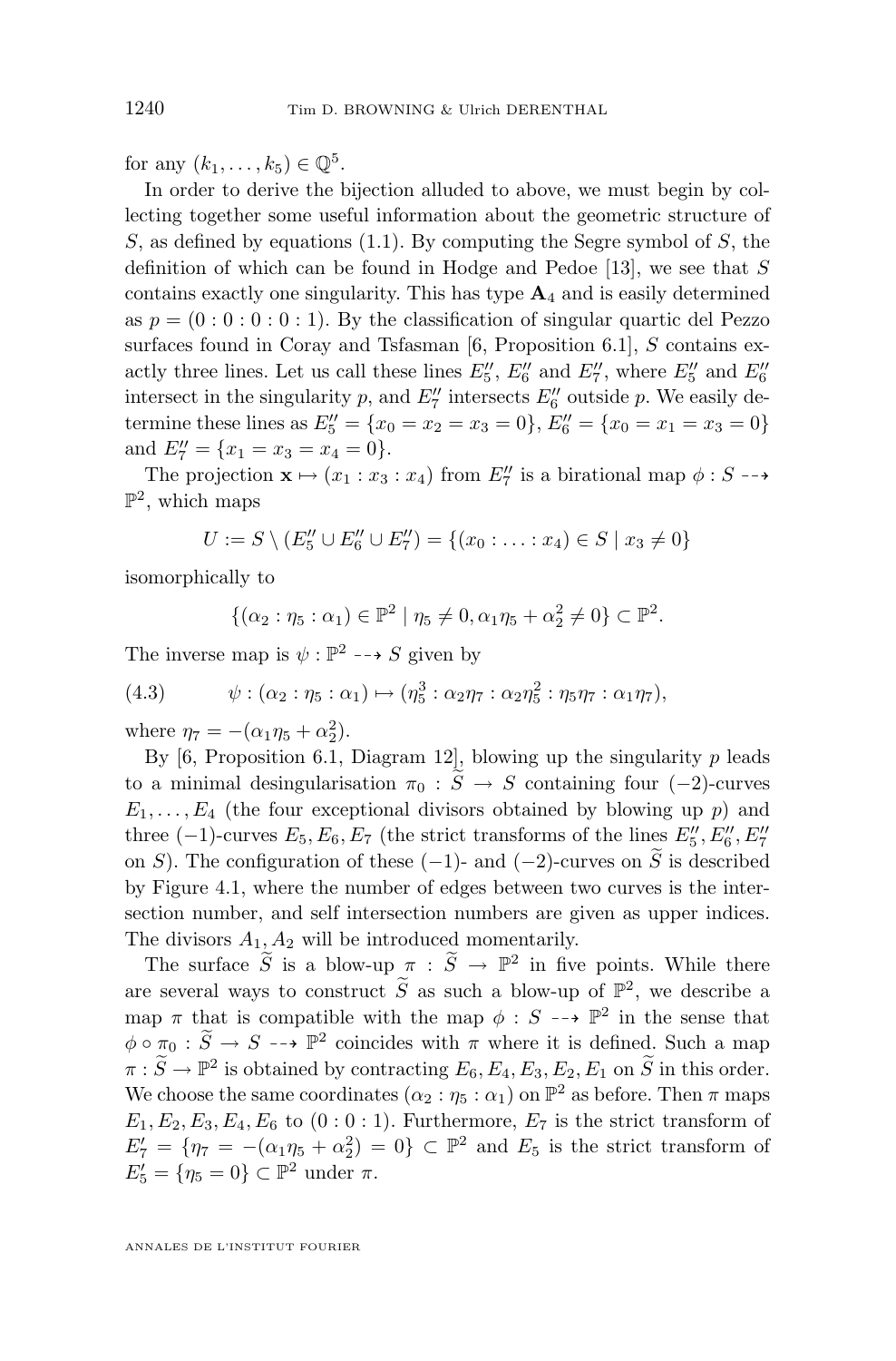<span id="page-11-0"></span>

*Figure 4.1.* Configuration of curves on  $\tilde{S}$ .

To describe which points on  $\mathbb{P}^2$  we must blow up in order to recover  $\widetilde{S}$ , we introduce  $A'_1 = {\alpha_1 = 0} \subset \mathbb{P}^2$  and  $A'_2 = {\alpha_2 = 0} \subset \mathbb{P}^2$ . We note that its strict transforms  $A_1, A_2$  under  $\pi$  on  $\widetilde{S}$  intersect  $E_1, \ldots, E_7$  as described by Figure 4.1, where  $A_1, A_2, E_7$  meet in one point which maps under  $\pi_0$  to  $(1:0:0:0:0) \in S$ . Given  $E'_{5}$ ,  $E'_{7}$ ,  $A'_{1}$ ,  $A'_{2} \subset \mathbb{P}^{2}$  as above, we may now perform the following sequence of five blow-ups to obtain  $\widetilde{S}$ :

- blow up the intersection of  $E_5, E_7, A_2$  to obtain  $E_1$ ;
- blow up the intersection of  $E_1, E_5, E_7$  to obtain  $E_2$ ;
- blow up the intersection of  $E_2, E_7$  to obtain  $E_3$ ;
- blow up the intersection of  $E_3, E_7$  to obtain  $E_4$ ;
- blow up the intersection of  $E_4, E_7$  to obtain  $E_6$ .

Here we have renamed  $E'_i$  to  $E_i$  and  $A'_j$  to  $A_j$ , and we have used the same names for a divisor and its strict transform in each blow-up in the sequence. We proceed to establish the claim made in § [1.](#page-1-0)

Lemma 4.1. — *The surface* S *is not an equivariant compactification* of  $\mathbb{G}_{a}^{2}$ .

*Proof. —* To establish the lemma we assume for a contradiction that  $S$  is of this type and apply the work of Hassett and Tschinkel  $[12]$ . If S is an equivariant compactification of  $\mathbb{G}^2$  then the map  $\phi : S \dashrightarrow \mathbb{P}^2$ has to be  $\mathbb{G}_{a}^{2}$ -equivariant, resulting in an action of  $\mathbb{G}_{a}^{2}$  on  $\mathbb{P}^{2}$  which leaves  $E_7' = \{\eta_7 = -(\alpha_1 \eta_5 + \alpha_2^2) = 0\}$  invariant. However, we can check that the two distinct  $\mathbb{G}_a^2$ -structures on  $\mathbb{P}^2$  (see [\[12,](#page-35-0) Proposition 3.2]) do not leave any irreducible quadric curve invariant.

We are now ready to derive the promised bijection between  $U(\mathbb{Q})$  and integral points on the universal torsor lying above  $\widetilde{S}$ . The map  $\psi$  given by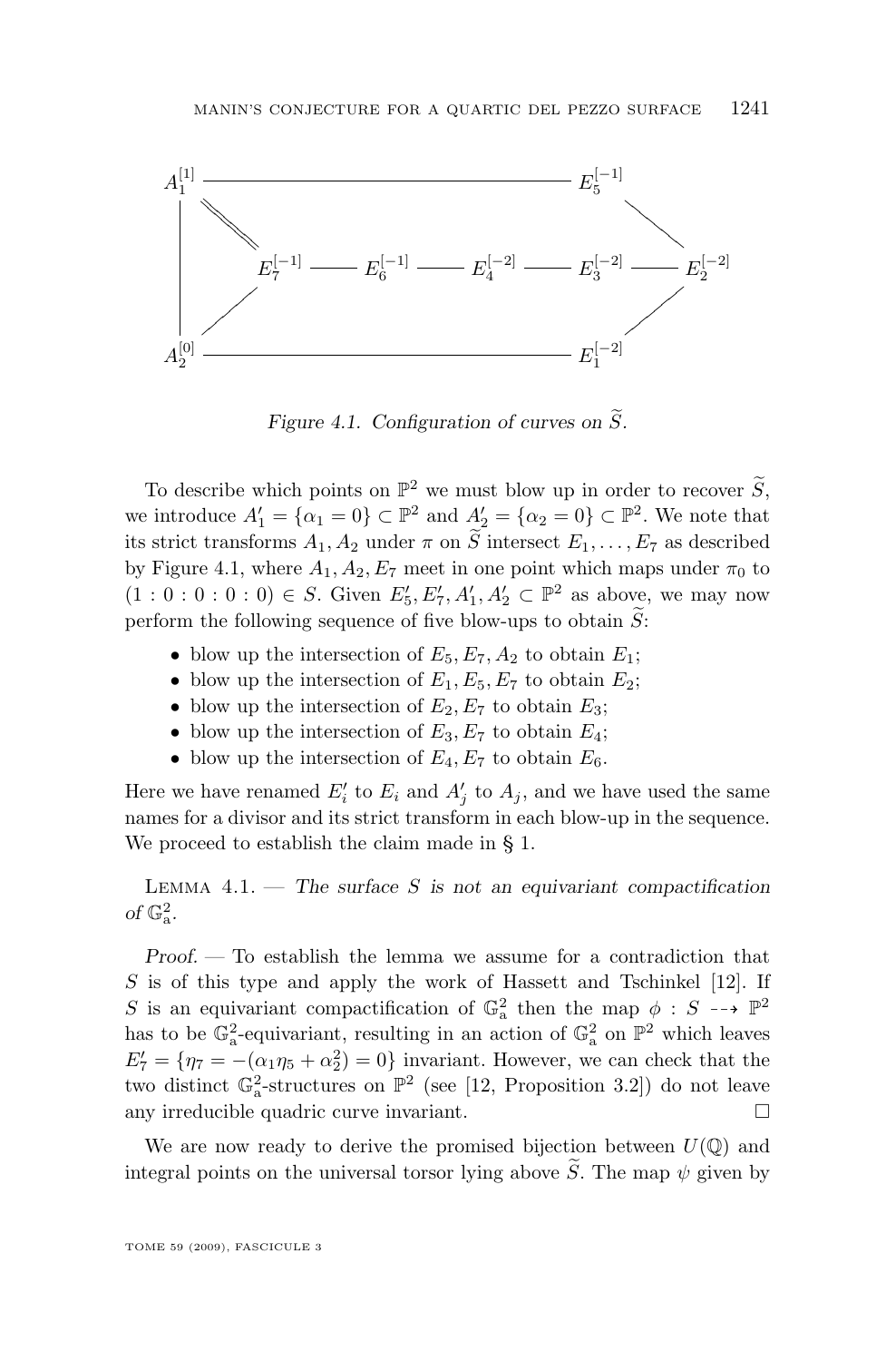[\(4.3\)](#page-10-0) induces a bijection

$$
\psi_0 : (\alpha_1, \alpha_2, \eta_5, \eta_7) \mapsto (\eta_5^3, \alpha_2 \eta_7, \alpha_2 \eta_5^2, \eta_5 \eta_7, \alpha_1 \eta_7)
$$

between

$$
\{(\boldsymbol{\alpha},\eta_5,\eta_7)\in\mathbb{Z}^2\times\mathbb{Z}_{>0}\times\mathbb{Z}_{\neq0} \mid \alpha_1\eta_5+\alpha_2^2+\eta_7=0,\gcd(\alpha_1,\alpha_2,\eta_5)=1\}
$$

and

$$
U(\mathbb{Q}) = \{(x_0 : \ldots : x_4) \in S(\mathbb{Q}) \mid x_3 \neq 0\} \subset S(\mathbb{Q}).
$$

Note that

$$
H(\psi_0(\alpha_1, \alpha_2, \eta_5, \eta_7)) = \frac{\max_{0 \le i \le 4} |\psi_0(\alpha_1, \alpha_2, \eta_5, \eta_7)_i|}{\gcd(\{\psi_0(\alpha_1, \alpha_2, \eta_5, \eta_7)_i \mid 0 \le i \le 4\})}.
$$

Motivated by the sequence of blow-ups above, we introduce new variables

$$
\eta_1 := \gcd(\alpha_2, \eta_5, \eta_7), \quad \eta_2 := \gcd(\eta_1, \eta_5, \eta_7), \quad \eta_3 := \gcd(\eta_2, \eta_7), \eta_4 := \gcd(\eta_3, \eta_7), \quad \eta_6 := \gcd(\eta_4, \eta_7),
$$

and in each step transform and rename the previous variables accordingly.

Observe that this gives a bijection

$$
(\boldsymbol{\eta}',\boldsymbol{\alpha}) \mapsto (\boldsymbol{\eta}^{(2,4,3,2,3)} \eta_6, \boldsymbol{\eta}^{(1,1,1,1,0)} \eta_6 \eta_7 \alpha_2, \boldsymbol{\eta}^{(2,3,2,1,2)} \alpha_2, \boldsymbol{\eta}^{(1,2,2,2,1)} \eta_6^2 \eta_7, \eta_7 \alpha_1),
$$

which we call  $\Psi$ , between

$$
\mathcal{T} := \left\{ (\boldsymbol{\eta}', \boldsymbol{\alpha}) \in \mathbb{Z}_{>0}^6 \times \mathbb{Z}_{\neq 0} \times \mathbb{Z}^2 \middle\vert \begin{matrix} \eta_5 \alpha_1 + \eta_1 \alpha_2^2 + \eta_3 \eta_4^2 \eta_6^3 \eta_7 = 0 \\ \text{coprimality conditions hold} \end{matrix} \right\}
$$

and  $U(\mathbb{Q})$ . The coprimality conditions are described by the extended Dynkin diagram of  $E_1, \ldots, E_7, A_1, A_2$  in Figure [4.1,](#page-11-0) following the rule that any of the variables  $\eta_i, \alpha_j$  are coprime if and only if there is no line connecting the divisors  $E_i$ ,  $A_j$  in the Dynkin diagram. Once taken in conjunction with the equation

$$
T(\pmb{\eta}', \pmb{\alpha}) = \eta_5 \alpha_1 + \eta_1 \alpha_2^2 + \eta_3 \eta_4^2 \eta_6^3 \eta_7 = 0,
$$

that is satisfied by the elements of  $\mathcal{T}$ , it is easily checked that the coprimality conditions can be rewritten as

- (4.4)  $\gcd(\alpha_1, \eta_2 \eta_6) = 1$ ,
- (4.5)  $\gcd(\alpha_2, \eta_2\eta_3\eta_4) = 1$ ,
- $(4.6) \qquad \gcd(\eta_6, \eta_1 \eta_2 \eta_3 \eta_5) = 1,$
- (4.7)  $\gcd(\eta_7, \eta_1 \eta_2 \eta_3 \eta_4 \eta_5) = 1$ ,
- (4.8)  $\gcd(\eta_1, \eta_3 \eta_4 \eta_5) = 1$ ,  $\gcd(\eta_2, \eta_4) = 1$ ,  $\gcd(\eta_5, \eta_3 \eta_4) = 1$ .

<span id="page-12-0"></span>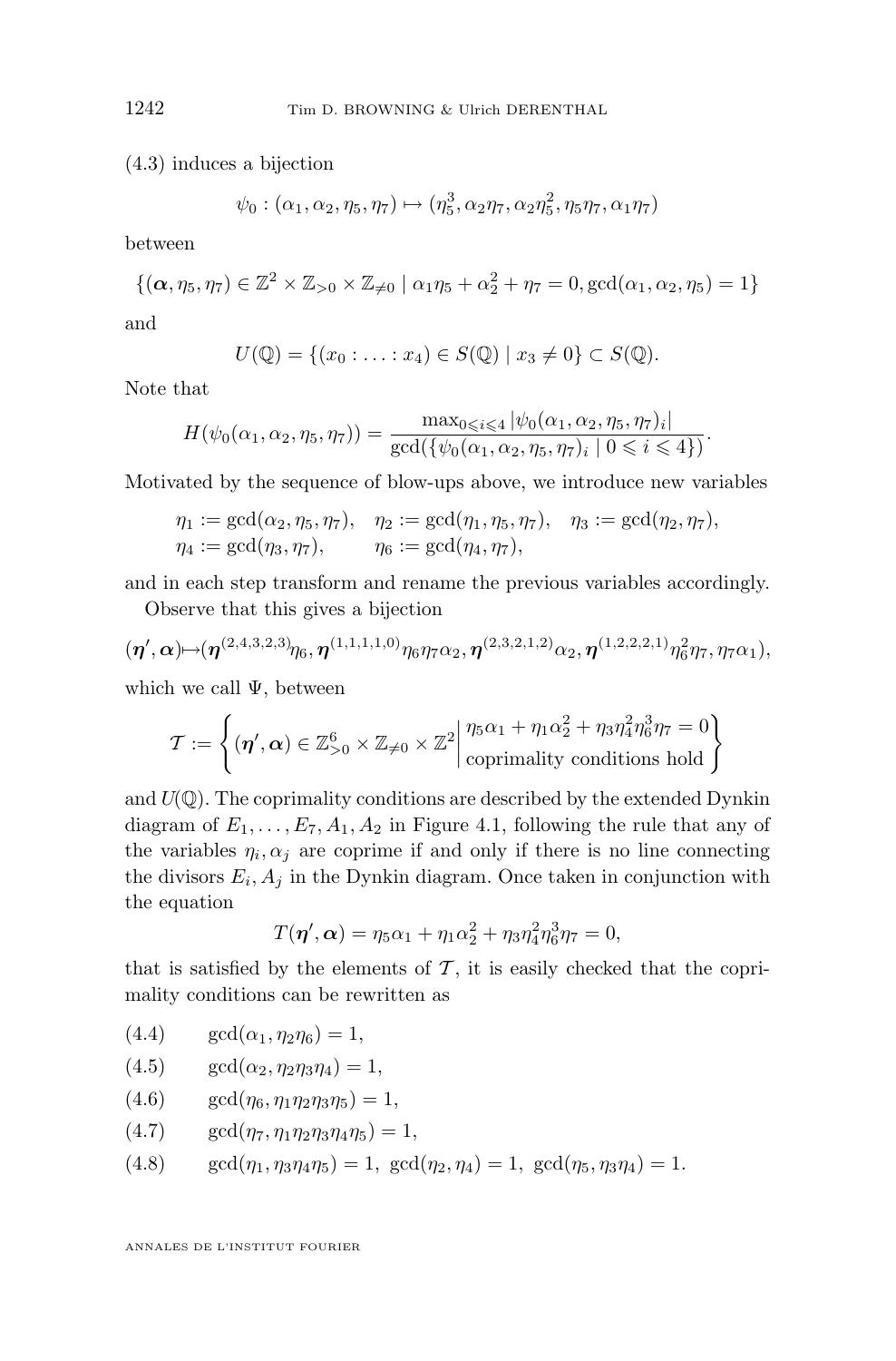<span id="page-13-0"></span>In particular it follows that  $H(\Psi(\eta', \alpha)) = \max_{0 \leq i \leq 4} |\Psi(\eta', \alpha)_i|$ , since the five coordinates of  $\Psi(\eta', \alpha)$  are necessarily coprime for  $(\eta', \alpha) \in \mathcal{T}$ . The height conditions may therefore be written as

$$
(4.9) \qquad \max\left\{\begin{array}{l}\left|\eta^{(2,4,3,2,3)}\eta_6\right|,|\eta^{(1,1,1,1,0)}\eta_6\eta_7\alpha_2|,\\ \left|\eta^{(2,3,2,1,2)}\alpha_2\right|,|\eta^{(1,2,2,2,1)}\eta_6^2\eta_7|,|\eta_7\alpha_1|\end{array}\right\}\leqslant B.
$$

The equation  $T(\eta', \alpha) = 0$  is an embedding of the universal torsor over  $\widetilde{S}$  in  $\mathbb{A}^9$ . Our argument so far has given us a parametrisation of rational points of bounded height in the complement  $U$  of the lines in  $S$ . This will play a pivotal role in our proof of the theorem.

#### **5. The main argument**

In this section we give an overview of the proof of the theorem, and make our final preparations for its proof. Recall the notation introduced in [\(4.1\)](#page-9-0) and [\(4.2\)](#page-9-0) for  $\eta$ ,  $\alpha$  and  $\eta^{(k_1,k_2,k_3,k_4,k_5)}$ . We define the quantities

$$
Y_0 := \left(\frac{\eta^{(2,4,3,2,3)}}{B}\right)^{1/5},
$$
  
\n
$$
Y_2 := \left(\frac{B}{\eta^{(2,-1,-2,-3,-2)}}\right)^{1/5},
$$
  
\n
$$
Y_6 := Y_0^{-1},
$$
  
\n
$$
Y_7 := \left(\frac{B}{\eta^{(-3,-6,-2,2,-7)}}\right)^{1/5},
$$

which clearly depend only on  $\eta$  and B. Using the equation  $T(\eta', \alpha) = 0$ , a little thought reveals that we may write the height condition (4.9) as

$$
(5.1) \t\t\t |Y_0^4(\eta_6/Y_6)| \leq 1,
$$

(5.2) 
$$
|Y_0^2(\eta_6/Y_6)(\eta_7/Y_7)(\alpha_2/Y_2)| \leq 1,
$$

$$
(5.3) \t\t\t |Y_0^4(\alpha_2/Y_2)| \leq 1,
$$

(5.4) 
$$
|Y_0^2(\eta_6/Y_6)^2(\eta_7/Y_7)| \leq 1,
$$

$$
(5.5) \qquad |(\eta_7/Y_7)((\eta_6/Y_6)^3(\eta_7/Y_7) + Y_0^2(\alpha_2/Y_2)^2)| \leq 1,
$$

with  $\eta_1, \ldots, \eta_6 > 0$ . For example, eliminating  $\alpha_1$  from  $|\eta_7 \alpha_1| \leq B$  using  $T(\boldsymbol{\eta}', \boldsymbol{\alpha}) = 0$  gives (5.5). It follows from the contents of § [4](#page-9-0) that  $N_{U,H}(B)$  is equal to the number of  $(\eta', \alpha) \in \mathbb{Z}_{>0}^6 \times \mathbb{Z}_{\neq 0} \times \mathbb{Z}^2$  such that [\(1.5\)](#page-3-0) holds, with  $(4.4)$ – $(4.8)$  and  $(5.1)$ – $(5.5)$  all holding. As indicated in the introduction it will be necessary to follow different arguments according to which of  $\eta_6$  or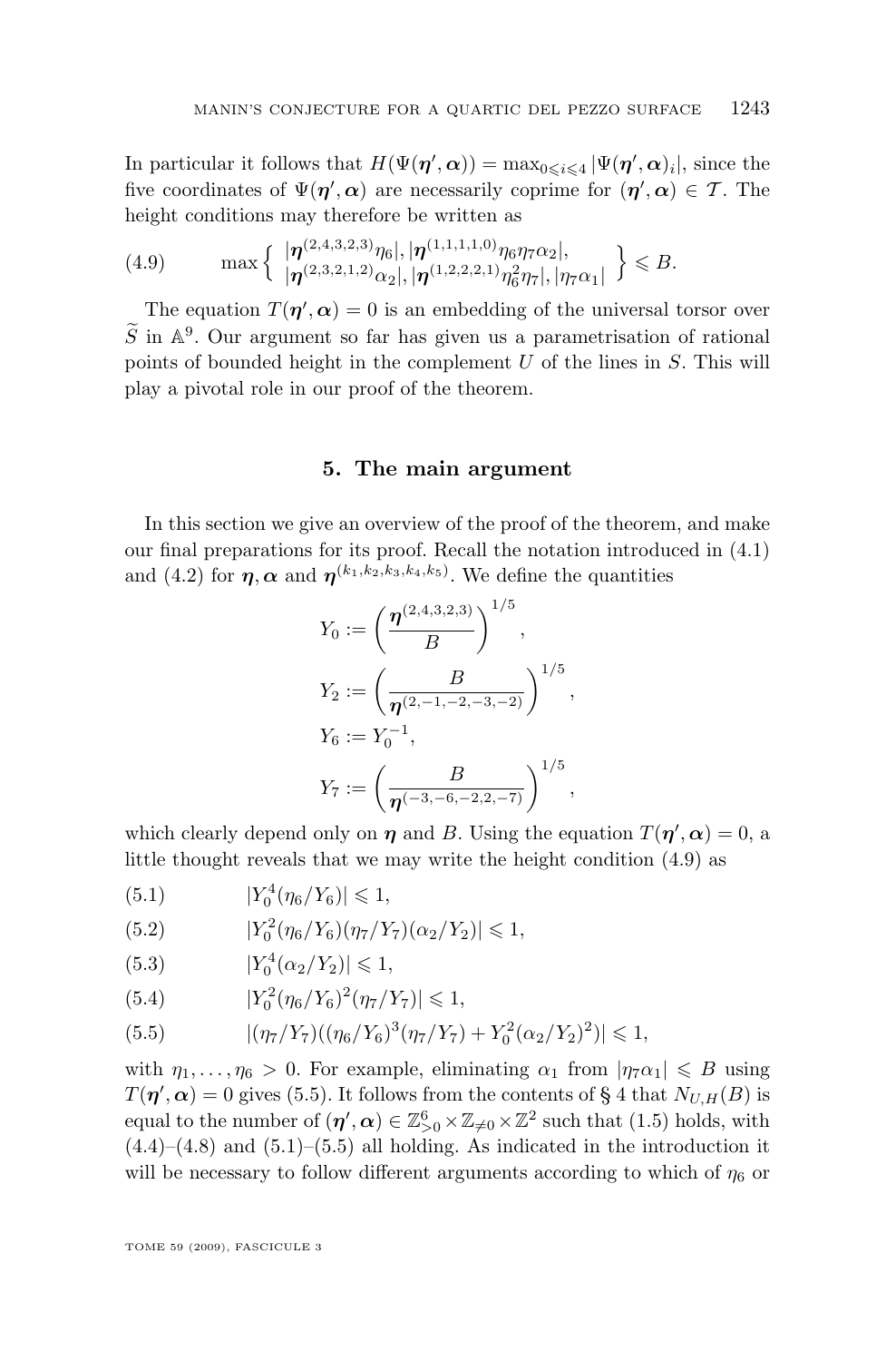<span id="page-14-0"></span> $|\eta_7|$  is biggest in the summation over the variables  $\eta'$ . Accordingly, we write  $N_a(B)$  for the overall contribution to  $N_{U,H}(B)$  from  $(\eta', \alpha)$  such that

$$
(5.6) \t\t \eta_6 \geqslant |\eta_7|,
$$

and  $N_b(B)$  for the remaining contribution from  $(\eta', \alpha)$  such that

$$
(5.7) \t\t \eta_6 < |\eta_7|.
$$

These quantities will be estimated in § [5.3](#page-20-0) and § [5.4,](#page-25-0) respectively.

Let us now recall the broad outlines of our approach to estimating  $N_a(B)$ and  $N_b(B)$ , as discussed in § [1.](#page-1-0) Thus the idea is to view the torsor equation  $(1.5)$  as a congruence modulo  $\eta_5$ , in order to take care of the summation over the variable  $\alpha_1$ . In § [5.2](#page-16-0) we shall use this strategy to count the total number of permissible  $\alpha = (\alpha_1, \alpha_2)$ . This will lead to a preliminary estimate for both  $N_a(B)$  and  $N_b(B)$ , since it will make no difference whether (5.6) or (5.7) holds. It will then remain to sum this estimate over all of the remaining variables  $\eta'$ . We will estimate the overall contribution from the error term in § [5.2.](#page-16-0) For the treatment of the main term, however, we will need to treat the cases in which (5.6) or (5.7) holds differently. In estimating  $N_a(B)$ , we will sum the main term over  $\eta_6$  and then over  $\eta_7$ . This will be undertaken § [5.3.](#page-20-0) Alternatively, to estimate  $N_b(B)$ , we will sum the main term over  $\eta_7$  and then over  $\eta_6$ . This will be the object of § [5.4.](#page-25-0) Finally, in § [5.5](#page-29-0) we will recombine our estimates and sum over the remaining variables  $\boldsymbol{\eta} = (\eta_1, \ldots, \eta_5).$ 

#### **5.1. Real-valued functions**

In estimating  $N_a(B)$  and  $N_b(B)$  we will meet a number of real-valued functions, whose basic properties it will be crucial to understand. Let (5.8)

 $h(t_0, t_2, t_6, t_7) := \max\{|t_0^4 t_6|, |t_0^2 t_2 t_6 t_7|, |t_0^4 t_2|, |t_0^2 t_6^2 t_7|, |t_7(t_6^3 t_7 + t_0^2 t_2^2)|\}.$ 

Bearing this notation in mind, one notes that the height conditions in  $(5.1)$ [\(5.5\)](#page-13-0) are equivalent to  $h(Y_0, \alpha_2/Y_2, \eta_6/Y_6, \eta_7/Y_7) \leq 1$ . Finally, it is easy to see that

$$
\omega_{\infty} = \int_{h(1,t_2,t_6,t_7)\leq 1,t_6>0} \, \mathrm{d}t_2 \, \mathrm{d}t_6 \, \mathrm{d}t_7,
$$

where  $\omega_{\infty}$  is given by [\(1.2\)](#page-2-0).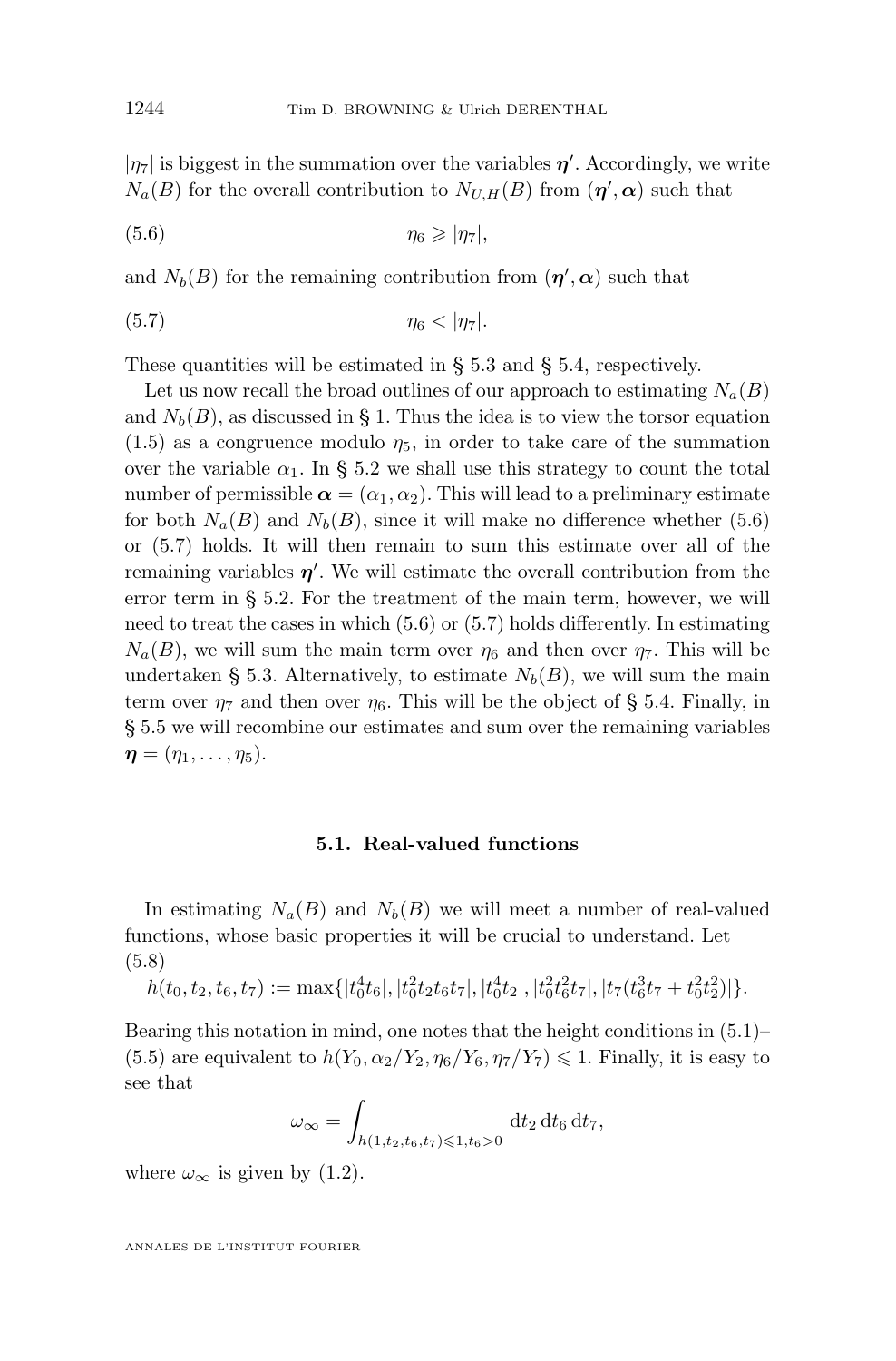<span id="page-15-0"></span>We define the real-valued functions

(5.9) 
$$
g_0(t_0, t_6, t_7) := \int_{h(t_0, t_2, t_6, t_7) \leq 1} 1 dt_2,
$$
  
\n(5.10) 
$$
g_1^a(t_0, t_7; \eta; B) := \int_{Y_6 t_6 \geq |Y_7 t_7|, t_6 > 0} g_0(t_0, t_6, t_7) dt_6,
$$
  
\n(5.11) 
$$
g_1^b(t_0, t_6; \eta; B) := \int_{|Y_7 t_7| > \max\{Y_6 t_6, 1\}} g_0(t_0, t_6, t_7) dt_7,
$$
  
\n
$$
g_2^a(t_0; \eta; B) := \int_{h(t_0, t_2, t_6, t_7) \leq 1, Y_6 t_6 \geq |Y_7 t_7| > 1} dt_2 dt_6 dt_7
$$
  
\n(5.12) 
$$
= \int_{|t_7| > 1/Y_7} g_1^a(t_0, t_7; \eta; B) dt_7,
$$
  
\n
$$
g_2^b(t_0; \eta; B) := \int_{h(t_0, t_2, t_6, t_7) \leq 1, |Y_7 t_7| > \max\{Y_6 t_6, 1\}, t_6 > 0} dt_2 dt_6 dt_7
$$
  
\n(5.13) 
$$
= \int_0^\infty g_1^b(t_0, t_6; \eta; B) dt_6.
$$

We clearly have

(5.14) 
$$
g_2(t_0; \eta; B) := g_2^a(t_0; \eta; B) + g_2^b(t_0; \eta; B)
$$

$$
= \int_{h(t_0, t_2, t_6, t_7) \leq 1, |Y_7 t_7| > 1, t_6 > 0} dt_2 dt_6 dt_7.
$$

Finally, we define

$$
G_2(t_0) := \int_{h(t_0, t_2, t_6, t_7) \leq 1, t_6 > 0} \, \mathrm{d}t_2 \, \mathrm{d}t_6 \, \mathrm{d}t_7.
$$

The function  $G_2 : \mathbb{R}_{>0} \to \mathbb{R}$  is intimately related to the real density  $\omega_{\infty}$ , as the following result shows.

Lemma 5.1. — *We have*

$$
G_2(t_0) = \frac{\omega_{\infty}}{t_0^2}.
$$

*Proof. —* This result follows on making the change of variables

$$
t_2 = T_2 t_0^{-4}
$$
,  $t_6 = T_6 t_0^{-4}$ ,  $t_7 = T_7 t_0^6$ .

Under this transformation one therefore obtains

$$
G_2(t_0) = \frac{1}{t_0^2} \int_{h(t_0, T_2 t_0^{-4}, T_6 t_0^{-4}, T_7 t_0^6) \leq 1, T_6 > 0} dT_2 dT_6 dT_7,
$$

where  $h(t_0, T_2t_0^{-4}, T_6t_0^{-4}, T_7t_0^6) = h(1, T_2, T_6, T_7)$  is independent of  $t_0$ .  $\Box$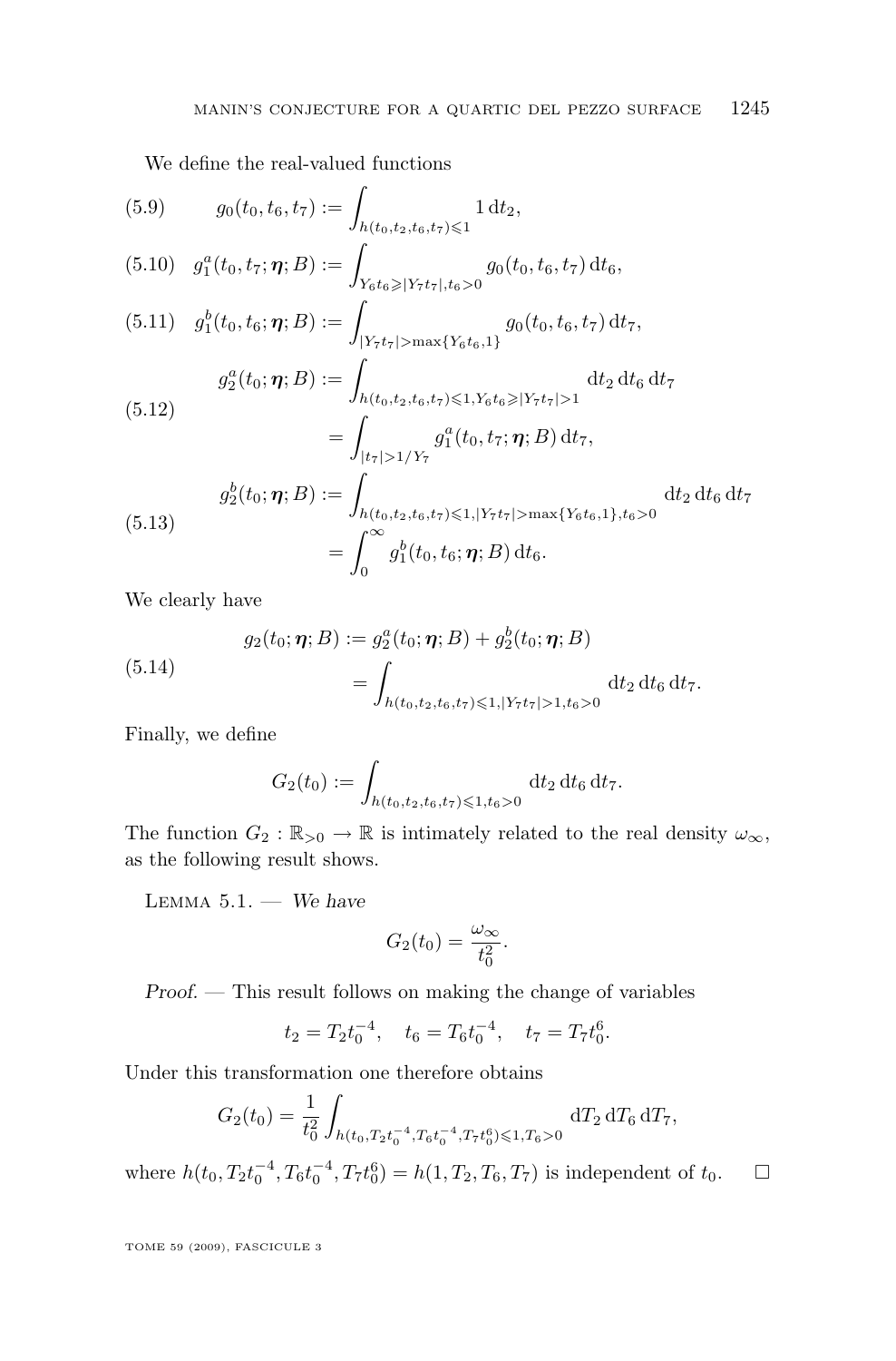<span id="page-16-0"></span>During the course of our main argument it will be absolutely critical to control the size of the functions  $(5.9)$ – $(5.11)$ , as  $t_0, t_6, t_7$  vary. We may and shall assume that  $t_0, t_6, |t_7|$  take only positive values.

LEMMA 5.2. — Let 
$$
\eta \in \mathbb{Z}_{>0}^5
$$
 be given. Then the following hold:  
\n(1)  $g_0(t_0, t_6, t_7) \ll \frac{1}{t_0 |t_7|^{1/2}}$ .  
\n(2)  $g_1^a(t_0, t_7; \eta; B) \leq \int_0^\infty g_0(t_0, t_6, t_7) dt_6 \ll \min\left\{\frac{1}{t_0 |t_7|^{7/6}}, \frac{1}{t_0^8}\right\}$ .  
\n(3)  $g_1^b(t_0, t_6; \eta; B) \leq \int_{-\infty}^\infty g_0(t_0, t_6, t_7) dt_7 \ll \frac{1}{t_0 t_0^{3/4}}$ .

*Proof.* — Recall the definition [\(5.8\)](#page-14-0) of h. The upper bound  $O(t_0^{-8})$  that appears in (2) is easy. Indeed, it follows from  $h(t_0, t_2, t_6, t_7) \leq 1$  that  $|t_2| \leq$  $1/t_0^4$  and  $|t_6| \leq 1/t_0^4$ .

For the remaining statements, we distinguish the case  $|t_6^3 t_7^2| \leq 2$  and its opposite. Note that the inequality  $h(t_0, t_2, t_6, t_7) \leq 1$  implies

(5.15) 
$$
|t_6^3 t_7^2 + t_0^2 t_2^2 t_7| \leq 1.
$$

Let us begin with the first case, in which case  $|t_0^2t_2^2t_7| \leq 3$ . We therefore obtain

$$
t_2 \ll \frac{1}{t_0|t_7|^{1/2}}, \quad t_6 \ll \frac{1}{|t_7|^{2/3}}, \quad t_7 \ll \frac{1}{t_6^{3/2}}.
$$

The first of these inequalities implies statement (1), the first and second imply the first bound in statement (2), and finally, integrating the bound for  $g_0(t_0, t_6, t_7)$  from statement (1) over  $t_7 \ll 1/t_6^{3/2}$  gives statement (3).

In the second case  $|t_6^3 t_7^2| > 2$ , the inequality (5.15) implies  $t_7 < 0$  and

$$
\frac{t_6^3 t_7^2 - 1}{t_0^2 |t_7|} \leq t_2^2 \leq \frac{t_6^3 t_7^2 + 1}{t_0^2 |t_7|}.
$$

Note that the condition  $\sqrt{x} \leq t_2 \leq \sqrt{x+y}$  describes an interval for  $t_2$ of length  $O(y/x^{1/2})$ . Here,  $x = (t_6^3 t_7^2 - 1)/(t_0^2 |t_7|) \geq t_6^3 |t_7|/(2t_0^2)$  and  $y =$  $2/(t_0^2|t_7|)$ , whence

$$
g_0(t_0, t_6, t_7) \ll \frac{1}{t_0 t_6^{3/2} |t_7|^{3/2}}.
$$

The inequality  $t_6 > 2^{1/3} / |t_7|^{2/3}$  implies statement (1) and integrating over  $t_6 > 2^{1/3} / |t_7|^{2/3}$  results in the first bound in statement (2). Finally, integrating over  $|t_7| > 2^{1/2}/t_6^{3/2}$  gives statement (3).

#### **5.2.** Estimating  $N_a(B)$  and  $N_b(B)$  — first step

We are now ready to begin our estimation of  $N_a(B)$  and  $N_b(B)$  in earnest. In what follows, we always have  $\eta_1, \ldots, \eta_6 \in \mathbb{Z}_{>0}$  and  $\eta_7 \in \mathbb{Z}_{\neq 0}$ .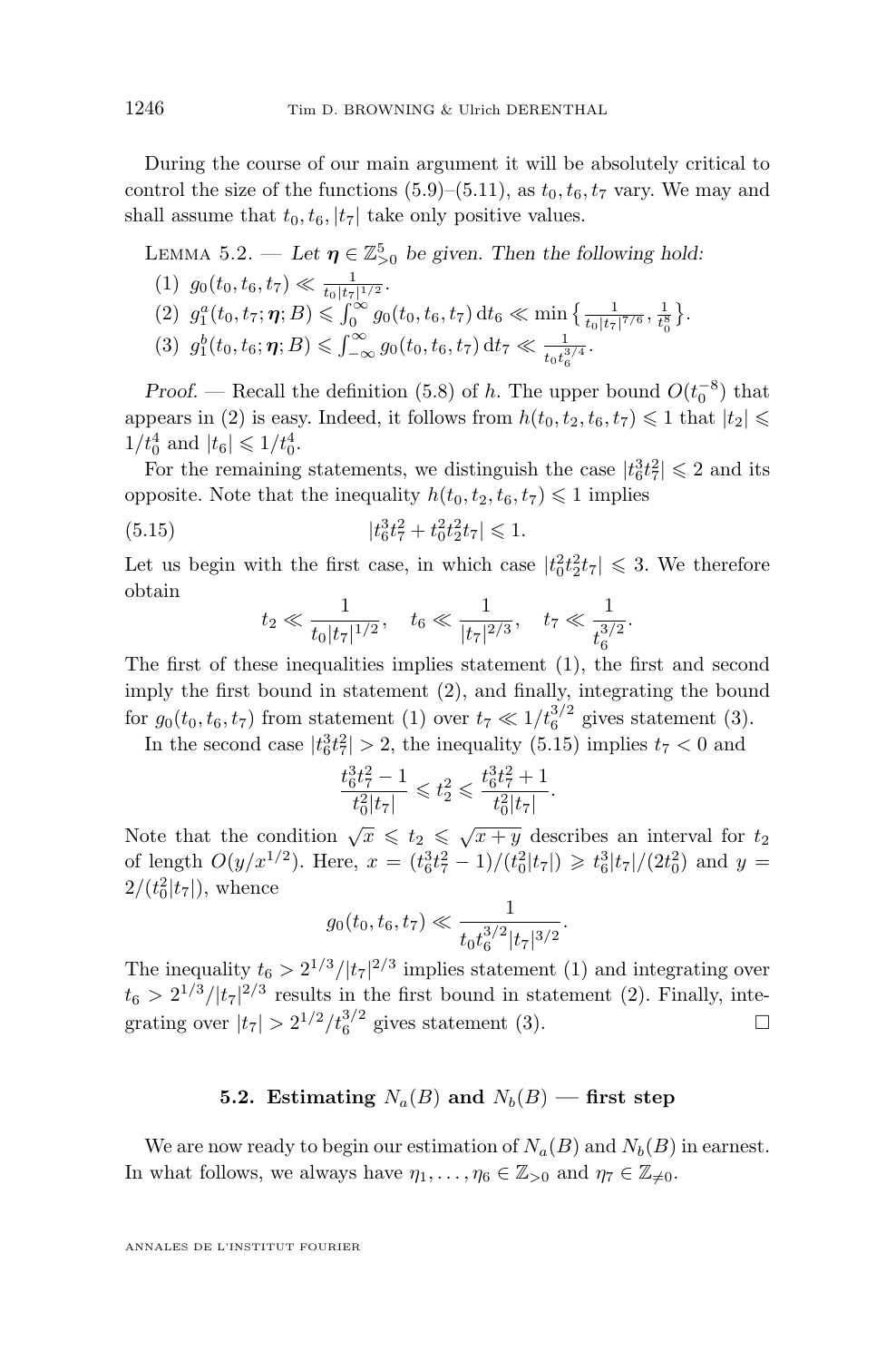<span id="page-17-0"></span>For fixed  $\boldsymbol{\eta}' = (\boldsymbol{\eta}, \eta_6, \eta_7)$  subject to the coprimality conditions [\(4.6\)](#page-12-0), [\(4.7\)](#page-12-0) and [\(4.8\)](#page-12-0), we let  $N_0 := N_0(\eta';B)$  be the total number of  $\alpha_1, \alpha_2 \in \mathbb{Z}$  which satisfy the equation [\(1.5\)](#page-3-0), subject to  $h(Y_0, \alpha_2/Y_2, \eta_6/Y_6, \eta_7/Y_7) \leq 1$  and the coprimality conditions [\(4.4\)](#page-12-0) and [\(4.5\)](#page-12-0). Employing a Möbius inversion for  $(4.4)$ , we obtain

$$
N_0 = \sum_{k_1|\eta_2\eta_6} \mu(k_1) \# \left\{ \alpha_2 \middle| \begin{array}{l} \alpha_2^2 \eta_1 \equiv -\eta_3 \eta_4^2 \eta_6^3 \eta_7 \pmod{k_1 \eta_5}, \\ h(Y_0, \alpha_2/Y_2, \eta_6/Y_6, \eta_7/Y_7) \leq 1, \\ (4.5) \text{ holds} \end{array} \right\}.
$$

It is easy to see that the summand vanishes unless  $gcd(k_1, \eta_1 \eta_3 \eta_4) = 1$ . Indeed, if  $p \mid k_1, \eta_1$  then  $p \mid \eta_1, \eta_3 \eta_4 \eta_6 \eta_7$ , which is forbidden, and furthermore, if  $p \mid k_1, \eta_3\eta_4$  then  $p \mid \eta_3\eta_4, \alpha_2\eta_1$ , which is also forbidden.

Let  $k_1$  be a squarefree divisor of  $\eta_2\eta_6$ . Since  $gcd(\eta_2, \eta_6) = 1$ , we can write  $k_1 = k_{12}k_{16}$  with  $k_{12} | \eta_2$  and  $k_{16} | \eta_6$ . Furthermore such a representation is unique. Writing  $\eta_6 = k_{16} \eta'_6$  we therefore obtain

$$
N_0 = \sum_{\substack{k_{16}|\eta_6, k_{12}|\eta_2 \\ \gcd(k_{12}k_{16}, \eta_1\eta_3\eta_4)=1}} \mu(k_{12})\mu(k_{16})N_0(k_{12}, k_{16})
$$

where

$$
N_0(k_{12}, k_{16}) := \#\left\{\alpha_2 \middle| \begin{array}{l} \alpha_2^2 \eta_1 \equiv -\eta_3 \eta_4^2 k_{16}^3 \eta_6'^3 \eta_7 \pmod{k_{12}k_{16}\eta_5}, \\ h(Y_0, \alpha_2/Y_2, \eta_6/Y_6, \eta_7/Y_7) \leq 1, \\ (4.5) \text{ holds} \end{array} \right\}.
$$

In view of the congruence we have  $k_{16} \mid \alpha_2^2 \eta_1$ , whence  $k_{16} \mid \alpha_2$  since  $gcd(k_{16}, \eta_1) = 1$  and  $k_{16}$  is squarefree. Writing  $\alpha_2 = k_{16} \alpha'_2$ , we divide through the congruence by  $k_{16}$  to obtain

$$
\alpha_2'^2 k_{16} \eta_1 \equiv -\eta_3 \eta_4^2 k_{16}^2 \eta_6'^3 \eta_7 \; (\text{mod } k_{12} \eta_5).
$$

Using the relation  $gcd(\eta_6, \eta_2\eta_5) = 1$ , we see that  $gcd(k_{16}, k_{12}\eta_5) = 1$ , whence we can remove a further factor of  $k_{16}$  in this congruence. It therefore follows that

$$
N_0(k_{12}, k_{16}) = \#\left\{\alpha_2' \middle| \begin{array}{l}\alpha_2'^2 \eta_1 \equiv -\eta_3 \eta_4^2 k_{16} \eta_6'^3 \eta_7 \pmod{k_{12} \eta_5},\\ h(Y_0, \alpha_2' k_{16}/Y_2, \eta_6/Y_6, \eta_7/Y_7) \leq 1,\\ \gcd(\alpha_2', \eta_2 \eta_3 \eta_4) = 1\end{array}\right\},
$$

since  $gcd(k_{16}, \eta_2\eta_3\eta_4) = 1$ .

Note that  $gcd(k_{12}\eta_5, \eta_1) = 1$  and  $gcd(k_{12}\eta_5, \eta_3\eta_4^2k_{16}\eta_6'^3\eta_7) = 1$ . It therefore follows that for each  $\alpha'_2$  satisfying the congruence, there is a unique  $1 \leqslant \varrho \leqslant k_{12}\eta_5$ , with

(5.16) 
$$
\gcd(\varrho, k_{12}\eta_5) = 1, \quad \varrho^2 \eta_1 \equiv -\eta_3 \eta_6 \eta_7 \; (\text{mod } k_{12}\eta_5),
$$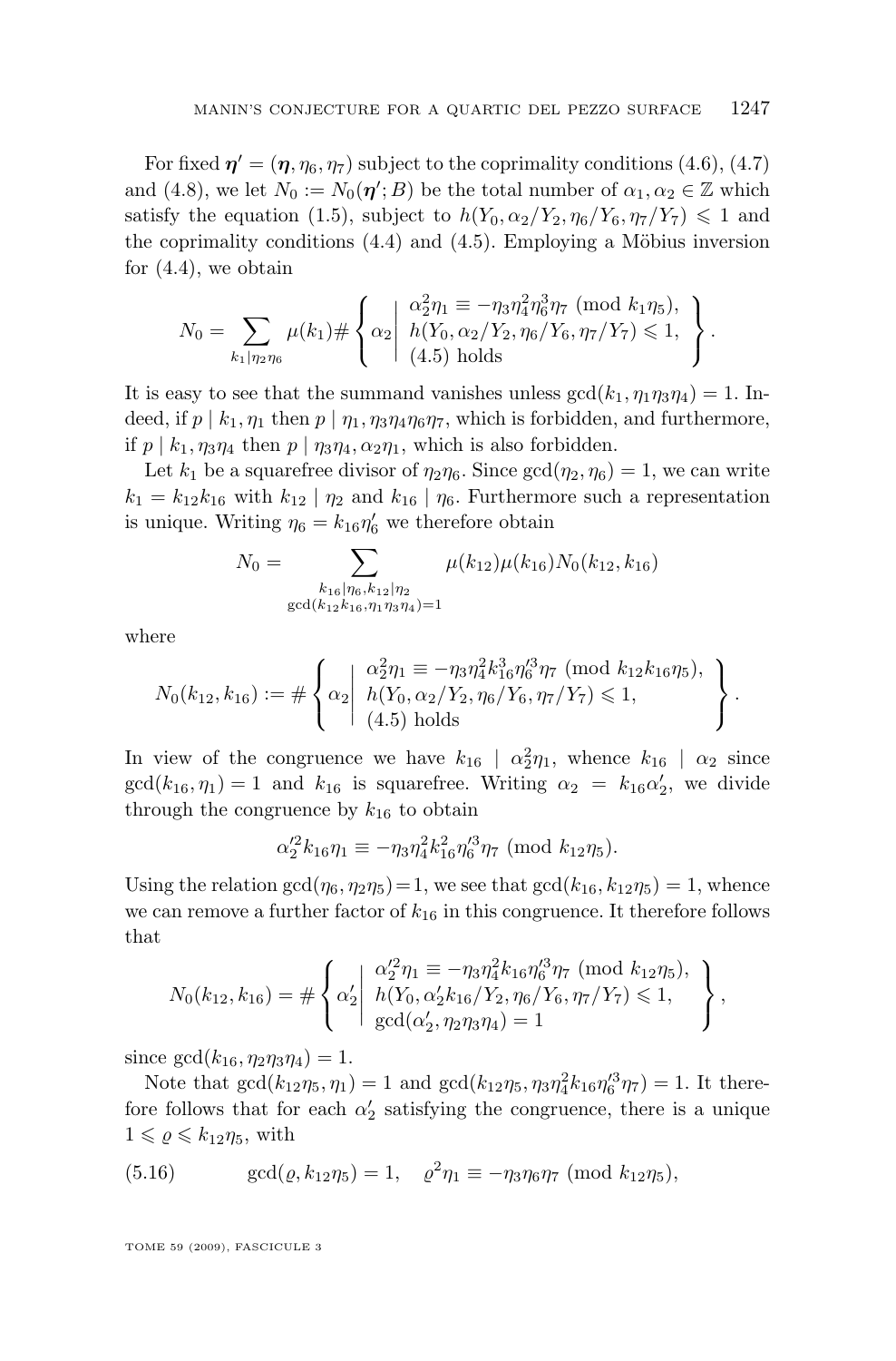such that

$$
\alpha_2' \equiv \varrho \eta_4 \eta_6' \; (\text{mod } k_{12} \eta_5).
$$

Thus we obtain

$$
N_0(k_{12}, k_{16}) = \sum_{\substack{1 \leq \varrho \leq k_{12}\eta_5 \\ (5.16) \text{ holds}}} \#\left\{\alpha_2' \middle| \begin{array}{l} \alpha_2' \equiv \varrho \eta_4 \eta_6' \pmod{k_{12}\eta_5}, \\ h(Y_0, \alpha_2' k_{16}/Y_2, \eta_6/Y_6, \eta_7/Y_7) \leq 1, \\ \gcd(\alpha_2', \eta_2 \eta_3 \eta_4) = 1 \end{array} \right\}.
$$

We remove  $gcd(\alpha_2', \eta_2\eta_3\eta_4) = 1$  by a further application of Möbius inversion. Writing  $\alpha'_2 = k_2 \alpha''_2$ , we see that  $N_0(k_{12}, k_{16})$  is equal to

$$
\sum_{\substack{1 \leqslant \varrho \leqslant k_{12}\eta_5 \\ (5.16) \text{ holds}}} \sum_{k_2|\eta_2\eta_3\eta_4} \mu(k_2) \# \left\{ \alpha_2'' \middle| \begin{array}{l} k_2\alpha_2'' \equiv \varrho\eta_4\eta_6' \pmod{k_{12}\eta_5}, \\ h(Y_0, \alpha_2'k_{16}k_2/Y_2, \eta_6/Y_6, \eta_7/Y_7) \leqslant 1 \end{array} \right\}.
$$

The summand vanished unless  $gcd(k_2, k_{12}\eta_5) = 1$ , since  $p | k_2, k_{12}\eta_5$  implies  $p \mid k_{12}\eta_5, \varrho\eta_4\eta'_6$ , which is forbidden. Thus we may restrict our summation over  $k_2$  to  $gcd(k_2, k_{12}\eta_5) = 1$ , and it therefore follows that the number of available  $\alpha_2''$  is

$$
\frac{Y_2}{k_{12}k_{16}k_2\eta_5}g_0(Y_0,\eta_6/Y_6,\eta_7/Y_7)+O(1),
$$

where  $g_0$  is given by [\(5.9\)](#page-15-0). Recall the definition of the function  $\phi^*$  from § [3.](#page-7-0) We are now ready to establish the following result.

LEMMA 5.3. — We have  
\n
$$
N_0 = \frac{Y_2}{\eta_5} g_0(Y_0, \eta_6/Y_6, \eta_7/Y_7) \vartheta_0(\eta, \eta_6, \eta_7) + O(R_0(\eta, \eta_6, \eta_7; B))
$$

*with*

$$
\vartheta_0(\eta, \eta_6, \eta_7) := \frac{\phi^*(\eta_6)\phi^*(\eta_2\eta_3\eta_4)}{\phi^*(\gcd(\eta_6, \eta_4))} \sum_{\substack{k_{12}|\eta_2\\ \gcd(k_{12}, \eta_1\eta_3\eta_4)=1}} \frac{\mu(k_{12})}{k_{12}\phi^*(\gcd(\eta_2, k_{12}\eta_5))} \sum_{\substack{1 \leq \varrho \leq k_{12}\eta_5\\(5.16) \text{ holds}}} 1,
$$

*and*

$$
\sum_{\boldsymbol{\eta},\eta_6,\eta_7} R_0(\boldsymbol{\eta},\eta_6,\eta_7;B) \ll B(\log B)^3.
$$

The final statement in Lemma 5.3 should be taken to mean that the overall contribution from the error term in the asymptotic formula for  $N_0$ , once summed over all of the available  $\eta$ ,  $\eta_6$ ,  $\eta_7$ , is  $O(B(\log B)^3)$ . What is crucial here is that the exponent of  $\log B$  is strictly smaller than 5, so that this truly is an acceptable error term from the point of view of the main theorem. In the case of Lemma 5.3 we need to sum  $R_0(\eta, \eta_6, \eta_7; B)$ over all  $\eta$ ,  $\eta_6$ ,  $\eta_7$  which satisfy the height conditions [\(5.1\)](#page-13-0)–[\(5.5\)](#page-13-0), and the

<span id="page-18-0"></span>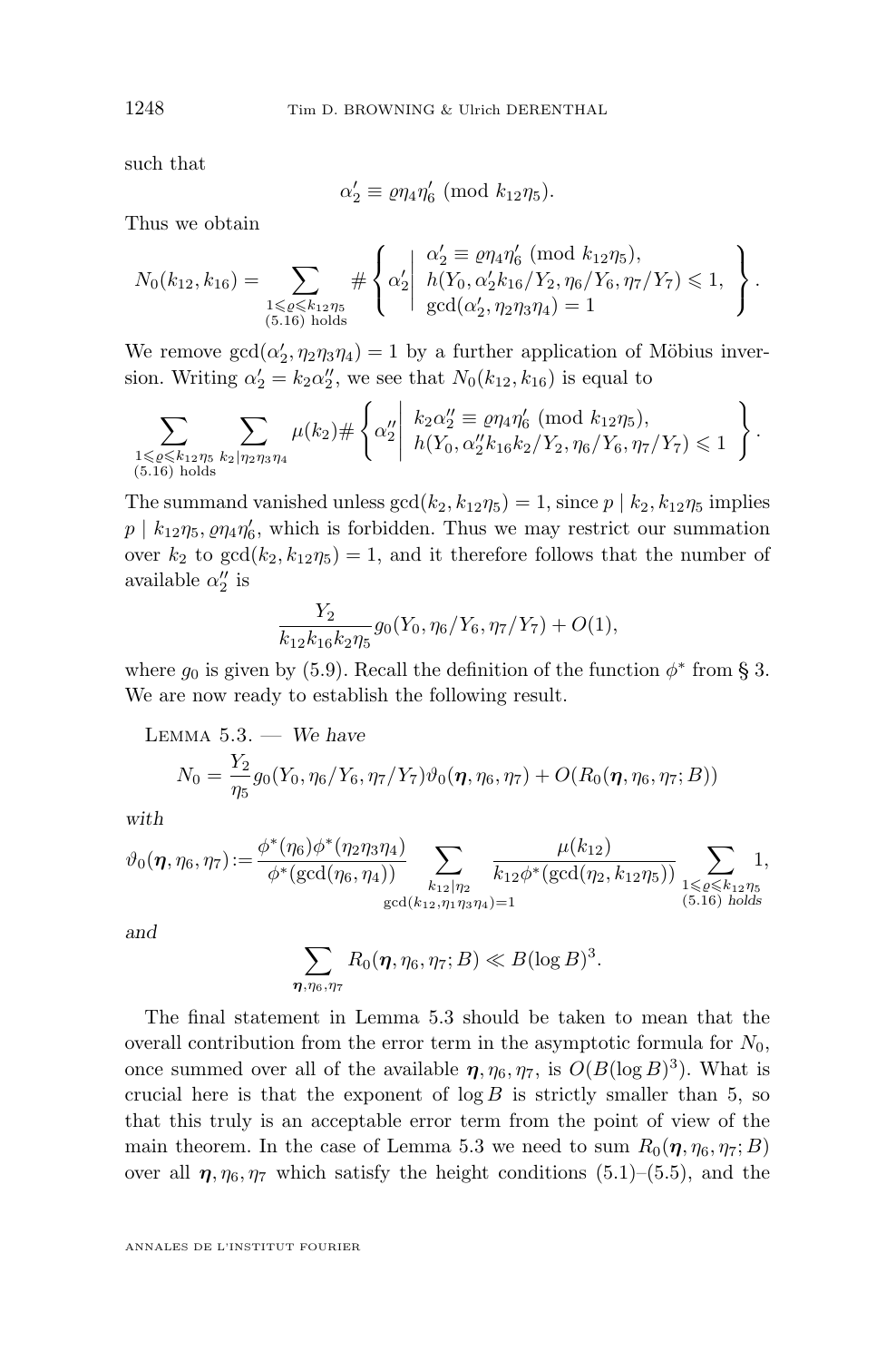coprimality conditions  $(4.6)$ – $(4.8)$ . In the arguments to follow there will be several points at which the overall contribution from various error terms needs to be estimated. In each case we will not stress the precise conditions on the variables to be summed over, these being invariably self-evident.

*Proof of Lemma [5.3.](#page-18-0) —* Tracing through our argument above, it follows that

$$
N_0 = \frac{Y_2}{\eta_5} g_0(Y_0, \eta_6/Y_6, \eta_7/Y_7) \vartheta_0(\eta, \eta_6, \eta_7) + O(R_0(\eta, \eta_6, \eta_7; B)),
$$

with

$$
\vartheta_0 = \sum_{\substack{k_{16}|\eta_6, k_{12}|\eta_2\\ \gcd(k_{12}k_{16}, \eta_1\eta_3\eta_4)=1}} \frac{\mu(k_{12})\mu(k_{16})}{k_{12}k_{16}} \sum_{\substack{1 \leq \varrho \leq k_{12}\eta_5\\(5.16) \text{ holds } \gcd(k_{2}, k_{12}\eta_5)=1}} \frac{\mu(k_2)}{k_2},
$$

and

$$
R_0(\eta, \eta_6, \eta_7; B) \ll 2^{\omega(\eta_2 \eta_3 \eta_4) + \omega(\eta_6)} \sum_{k_{12}|\eta_2} |\mu(k_{12})| \sum_{\substack{1 \le \varrho \le k_{12} \eta_5 \ (5.16) \text{ holds}}} 1
$$
  

$$
\ll 2^{\omega(\eta_2) + \omega(\eta_2 \eta_5)} 2^{\omega(\eta_2 \eta_3 \eta_4) + \omega(\eta_6)}
$$
  

$$
\le 8^{\omega(\eta_2)} 2^{\omega(\eta_3) + \omega(\eta_4) + \omega(\eta_5) + \omega(\eta_6)}.
$$

We have used here the fact that the congruence in [\(5.16\)](#page-17-0) has at most  $2^{\omega(k_{12}\eta_5)} \leq 2^{\omega(\eta_2\eta_5)}$  solutions  $\varrho$  modulo  $k_{12}\eta_5$ .

On noting that  $gcd(\eta_6, \eta_1 \eta_3) = 1$  and  $gcd(\eta_3 \eta_4, k_{12} \eta_5) = 1$ , we deduce that

$$
\vartheta_0 = \sum_{\substack{k_{12}|\eta_2 \\ \gcd(k_{12},\eta_1\eta_3\eta_4)=1}} \frac{\mu(k_{12})}{k_{12}} \frac{\phi^*(\eta_6)}{\phi^*(\gcd(\eta_6,\eta_4))} \frac{\phi^*(\eta_2\eta_3\eta_4)}{\phi^*(\gcd(\eta_2,k_{12}\eta_5))} \sum_{\substack{1 \leqslant \varrho \leqslant k_{12}\eta_5 \\ (5.16) \text{ holds}}} 1.
$$

This completes the proof of the main term in the lemma.

To show that  $R_0(\eta, \eta_6, \eta_7; B)$  makes a satisfactory contribution once it is summed over all  $\eta$ ,  $\eta_6$ ,  $\eta_7$  satisfying the height conditions in [\(4.9\)](#page-13-0), we begin by summing over  $\eta_7$ . Thus it follows that

$$
\sum_{\substack{\boldsymbol{\eta}, \eta_6, \eta_7}} R_0(\boldsymbol{\eta}, \eta_6, \eta_7; B) \ll \sum_{\substack{\boldsymbol{\eta}, \eta_6}} \frac{8^{\omega(\eta_2)} 2^{\omega(\eta_3) + \omega(\eta_4) + \omega(\eta_5) + \omega(\eta_6)} B}{\boldsymbol{\eta}^{(1,2,2,2,1)} \eta_6^2}
$$
  

$$
\ll B(\log B)^3,
$$

as required to complete the proof of the lemma.  $\Box$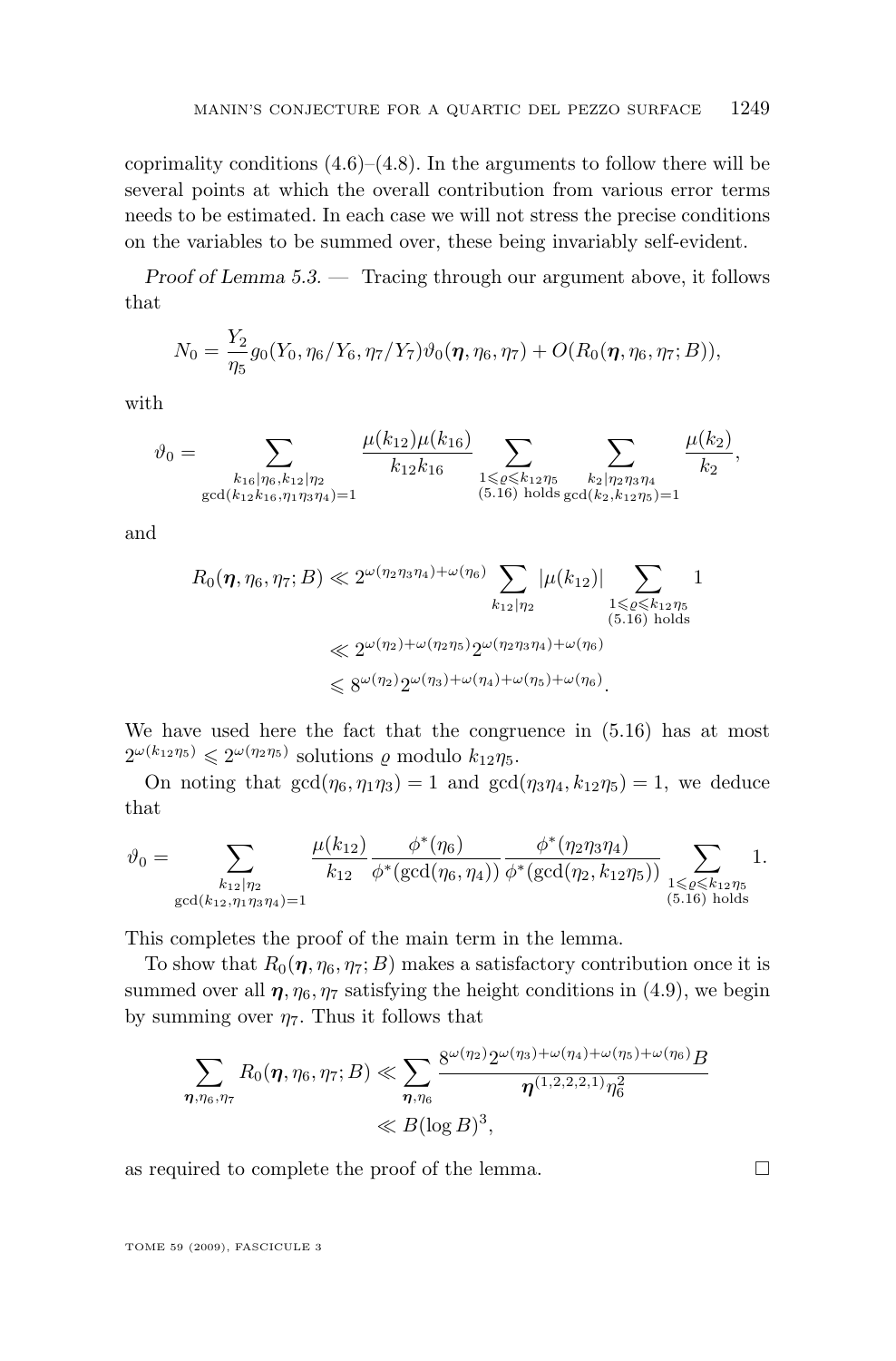#### **5.3.** Estimating  $N_a(B)$  — second step

<span id="page-20-0"></span>In this section our task is to sum the main term in Lemma [5.3](#page-18-0) over all of the relevant  $\eta_6$  and  $\eta_7$ , such that [\(5.6\)](#page-14-0) holds. As we've already indicated, we will begin by summing over the  $\eta_6$ . For fixed  $\eta$ ,  $\eta_7$  satisfying the coprimality conditions [\(4.7\)](#page-12-0) and [\(4.8\)](#page-12-0), define  $N_1^a := N_1^a(\eta, \eta_7; B)$  to be the sum of the main term in Lemma [5.3](#page-18-0) over all  $\eta_6 \in \mathbb{Z}_{>0}$  such that the coprimality condition [\(4.6\)](#page-12-0) holds, and furthermore,  $\eta_6 \geqslant |\eta_7|$ .

We begin by noting that it is possible to remove  $\eta_5$  from [\(4.6\)](#page-12-0), replacing this coprimality condition by  $gcd(\eta_6, \eta_1 \eta_2 \eta_3) = 1$ . Indeed, if  $p | \eta_6, \eta_5$ then [\(5.16\)](#page-17-0) implies that we must have  $p \mid \varrho^2 \eta_1$ , which is forbidden. Since  $gcd(\eta_3\eta_7, k_{12}\eta_5) = 1$ , so there exists a unique integer  $\beta \in [1, k_{12}\eta_5]$  such that

$$
\varrho^2 \eta_1 \equiv -\eta_3 \eta_7 \beta \; (\text{mod } k_{12} \eta_5).
$$

It therefore follows that

$$
N_1^a = \frac{Y_2}{\eta_5} \phi^*(\eta_2 \eta_3 \eta_4) \sum_{\substack{k_{12} \mid \eta_2 \\ \gcd(k_{12}, \eta_1 \eta_3 \eta_4) = 1}} \frac{\mu(k_{12})}{k_{12} \phi^*(\gcd(\eta_2, k_{12} \eta_5))} \sum_{\substack{1 \leqslant \varrho \leqslant k_{12} \eta_5 \\ \gcd(\varrho, k_{12} \eta_5) = 1}} A,
$$

where

$$
A = \sum_{\substack{\eta_6 \in \mathbb{Z}_{>0} \\ \eta_6 \ge |\eta_7| \\ \eta_6 \equiv \beta \pmod{k_{12}\eta_5}}} f_{\eta_4, \eta_1 \eta_2 \eta_3}(\eta_6) g_0(Y_0, \eta_6/Y_6, \eta_7/Y_7).
$$

Here  $f_{\eta_4,\eta_1\eta_2\eta_3}$  is given by [\(3.2\)](#page-7-0). Since  $g_0(Y_0,\eta_6/Y_6,\eta_7/Y_7)=0$  for  $\eta_6 > B$ , we may restrict the summation to  $\eta_6$  in the range  $|\eta_7| \leq \eta_6 \leq B$ .

We will estimate A using Lemma [3.2.](#page-8-0) This produces a main term and an error term, the latter having size

$$
\ll 2^{\omega(\eta_1 \eta_2 \eta_3)} (\log B) \sup_{t_6} g_0(Y_0, t_6, \eta_7/Y_7),
$$

where the supremum is over all  $t_6 \in \mathbb{R}$  such that  $Y_6t_6 \geqslant |\eta_7|$ . This therefore gives an overall contribution

(5.17) 
$$
\langle Y_2 2^{\omega(\eta_2) + \omega(\eta_1 \eta_2 \eta_3)} (\log B) \sup_{t_6} g_0(Y_0, t_6, \eta_7/Y_7),
$$

to  $N_1^a$ , since

$$
\frac{1}{k_{12}\eta_5} \sum_{\substack{1 \leqslant \varrho \leqslant k_{12}\eta_5 \\ \gcd(\varrho, k_{12}\eta_5)=1}} 1 = \phi^*(k_{12}\eta_5).
$$

The main term in our application of Lemma [3.2](#page-8-0) to A is simply

$$
\Theta(\boldsymbol{\eta},k_{12})\frac{Y_6}{k_{12}\eta_5}\int_{Y_6t_6\geqslant |\eta_7|,t_6>0}g_0(Y_0,t_6,\eta_7/Y_7)\,\mathrm{d}t_6,
$$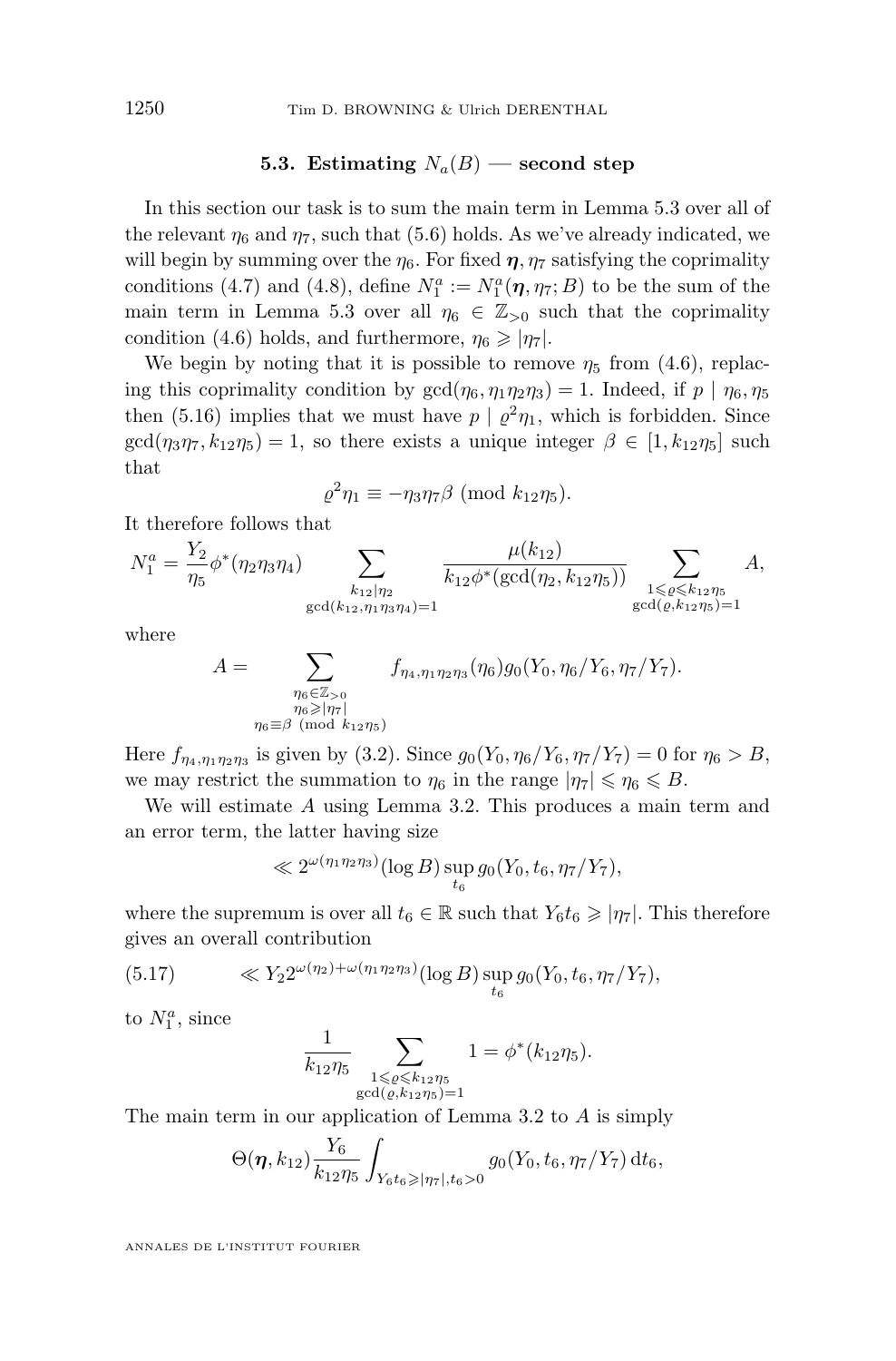<span id="page-21-0"></span>with

$$
\Theta(\eta, k_{12}) = \frac{\phi^*(\eta_1 \eta_2 \eta_3)}{\zeta(2)\phi^*(\gcd(\eta_1 \eta_2 \eta_3, k_{12} \eta_5))} \prod_{p|\eta_1 \eta_2 \eta_3 \eta_4 \eta_5} \left(1 - \frac{1}{p^2}\right)^{-1}
$$

$$
= \frac{\phi^*(\eta_1 \eta_2 \eta_3)}{\zeta(2)\phi^*(\gcd(\eta_2, k_{12} \eta_5))} \prod_{p|\eta_1 \eta_2 \eta_3 \eta_4 \eta_5} \left(1 - \frac{1}{p^2}\right)^{-1}.
$$

Here we have used the fact that  $gcd(\eta_1\eta_3, k_{12}\eta_5) = 1$ . Note for future reference that  $\Theta(\eta, k_{12}) \ll 1$ . We are now ready to establish the following result.

LEMMA 5.4. 
$$
\longrightarrow
$$
 We have

$$
N_1^a = \frac{Y_2 Y_6}{\eta_5} g_1^a(Y_0, \eta_7/Y_7; \eta; B) \vartheta_1^a(\eta) + O(R_1^a(\eta, \eta_7; B))
$$

*with*

$$
\vartheta_1^a(\boldsymbol{\eta}) := \sum_{\substack{k_{12}|\eta_2 \\ \gcd(k_{12},\eta_1\eta_3\eta_4)=1}} \frac{\mu(k_{12})}{k_{12}} \Theta(\boldsymbol{\eta},k_{12}) \phi^*(\eta_2\eta_3\eta_4\eta_5),
$$

*and*

$$
\sum_{\pmb{\eta},\eta_7} R_1^a(\pmb{\eta},\eta_7;B) \ll B(\log B)^3.
$$

*Proof. —* It is clear from our calculations above that the main term in our estimate for  $N_1^a$  is equal to  $Y_2 Y_6 g_1^a(Y_0, \eta_7/Y_7; \eta; B) \vartheta_1^a(\eta)/\eta_5$ , with

$$
\vartheta_1^a(\eta) = \sum_{\substack{k_{12}|\eta_2 \\ \gcd(k_{12},\eta_1\eta_3\eta_4)=1}} \frac{\mu(k_{12})\phi^*(\eta_2\eta_3\eta_4)\phi^*(k_{12}\eta_5)}{k_{12}\phi^*(\gcd(\eta_2\eta_3\eta_4,k_{12}\eta_5))} \Theta(\eta,k_{12})
$$

$$
= \phi^*(\eta_2\eta_3\eta_4\eta_5) \sum_{\substack{k_{12}|\eta_2 \\ \gcd(k_{12},\eta_1\eta_3\eta_4)=1}} \frac{\mu(k_{12})}{k_{12}} \Theta(\eta,k_{12}),
$$

since  $k_{12}\eta_5$  is coprime to  $\eta_3\eta_4$  and every divisor of  $k_{12}$  divides  $\eta_2$ . This completes the proof of the main term in the lemma.

Turning to the overall contribution from the error term  $R_1^a(\eta, \eta_7; B)$ , which we have already seen has size  $(5.17)$ , we conclude from  $(4.9)$  and [\(5.6\)](#page-14-0) that

$$
|\boldsymbol{\eta}^{(2,4,3,2,3)}\eta_7|\leqslant B,
$$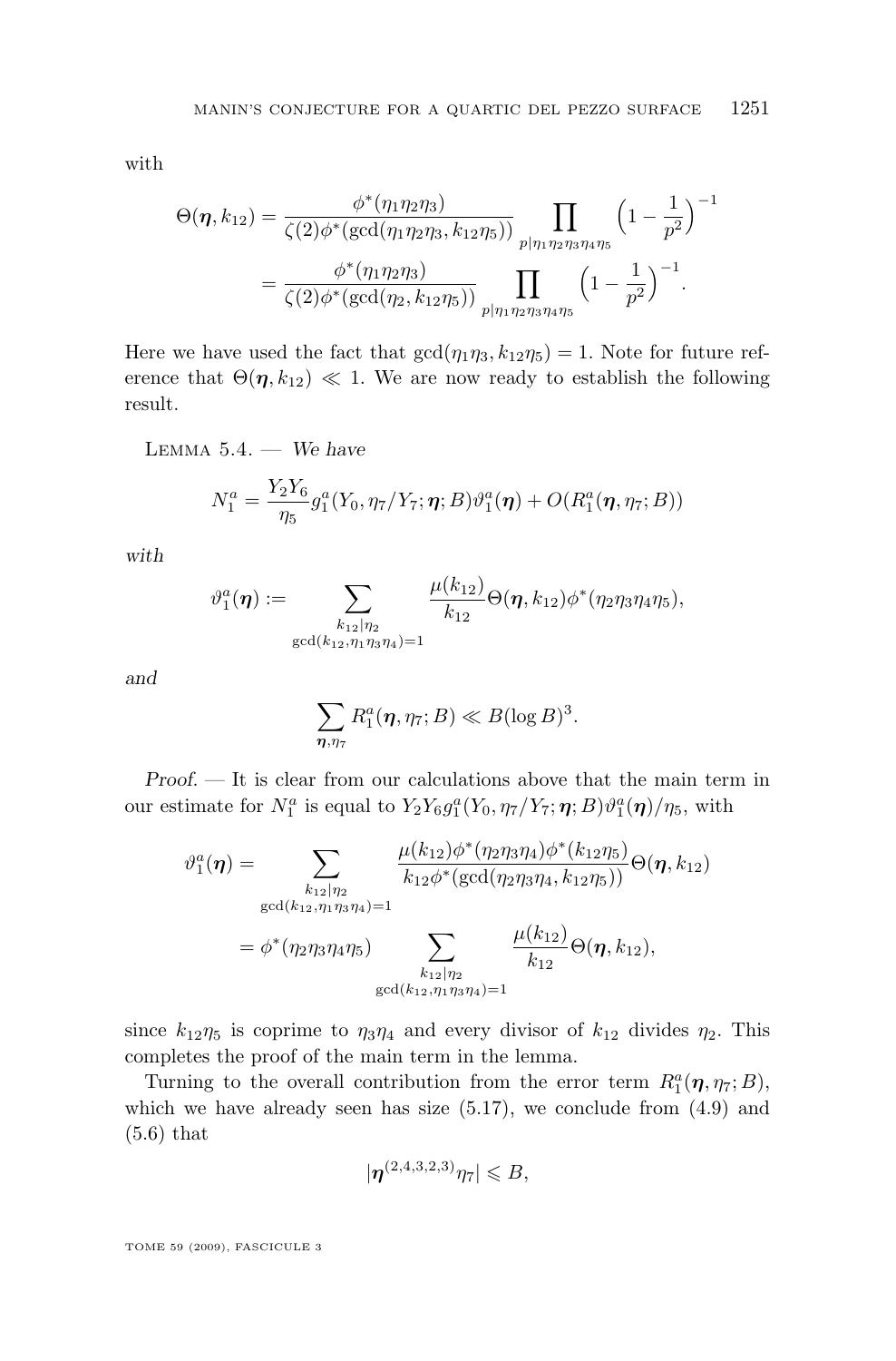<span id="page-22-0"></span>for the  $\eta$ ,  $\eta_7$  that we need to sum over. We therefore deduce from Lemma [5.2\(1\)](#page-16-0) that

$$
\sum_{\eta,\eta_7} R_1^a(\eta,\eta_7;B) \ll \log B \sum_{\eta,\eta_7} Y_2 4^{\omega(\eta_2)} 2^{\omega(\eta_1) + \omega(\eta_3)} \cdot \frac{Y_7^{1/2}}{Y_0 |\eta_7|^{1/2}}
$$
  
=  $\log B \sum_{\eta,\eta_7} \frac{4^{\omega(\eta_2)} 2^{\omega(\eta_1) + \omega(\eta_3)} B^{1/2}}{\eta^{(1/2,0,0,0,-1/2)} |\eta_7|^{1/2}}$   
 $\ll \log B \sum_{\eta} \frac{4^{\omega(\eta_2)} 2^{\omega(\eta_1) + \omega(\eta_3)} B}{\eta^{(3/2,2,3/2,1,1)}}$   
 $\ll B(\log B)^3$ ,

as required to complete the proof of the lemma.  $\Box$ 

Lemma [5.4](#page-21-0) takes care of the summation of the main term in Lemma [5.3](#page-18-0) over all of the relevant  $\eta_6$ . We proceed to sum the resulting main term over the  $\eta_7$ . Thus we let

$$
N_2^a := N_2^a(\boldsymbol{\eta};B) = \sum_{\substack{\eta_7 \in \mathbb{Z}_{\neq 0} \\ (4.7) \text{ holds}}} \frac{Y_2 Y_6}{\eta_5} g_1^a(Y_0, \eta_7 / Y_7; \boldsymbol{\eta};B) \vartheta_1^a(\boldsymbol{\eta})
$$

We begin with an application of Möbius inversion to remove the coprimality condition [\(4.7\)](#page-12-0). This gives

$$
N_2^a = \frac{Y_2 Y_6}{\eta_5} \vartheta_1^a(\boldsymbol{\eta}) \sum_{k_7 \mid \eta_1 \eta_2 \eta_3 \eta_4 \eta_5} \mu(k_7) \sum_{|\eta_7'|\geqslant 1} g_1^a(Y_0,k_7 \eta_7'/Y_7; \boldsymbol{\eta};B),
$$

where we have written  $\eta_7 = k_7 \eta'_7$ . Partial summation now yields

$$
N_2^a = \frac{Y_2 Y_6 Y_7}{\eta_5} \vartheta_1^a(\eta) \sum_{k_7 | \eta_1 \eta_2 \eta_3 \eta_4 \eta_5} \frac{\mu(k_7)}{k_7} \int_{|t_7| \geqslant k_7/Y_7} g_1^a(Y_0, t_7; \eta; B) dt_7 + O\Big(\frac{Y_2 Y_6}{\eta_5} |\vartheta_1^a(\eta)| \sum_{k_7 | \eta_1 \eta_2 \eta_3 \eta_4 \eta_5} |\mu(k_7)| \sup_{|t_7| \geqslant k_7/Y_7} g_1^a(Y_0, t_7; \eta; B) \Big).
$$

The following result constitutes the final outcome of our summation over  $\eta_7.$ 

LEMMA 5.5. — We have  
\n
$$
N_2^a = \frac{Y_2 Y_6 Y_7}{\eta_5} g_2^a(Y_0; \eta; B) \vartheta_2^a(\eta) + O(R_2^a(\eta; B))
$$

*with*

$$
\vartheta_2^a(\boldsymbol{\eta}):=\phi^*(\eta_1\eta_2\eta_3\eta_4\eta_5)\vartheta_1^a(\boldsymbol{\eta}),
$$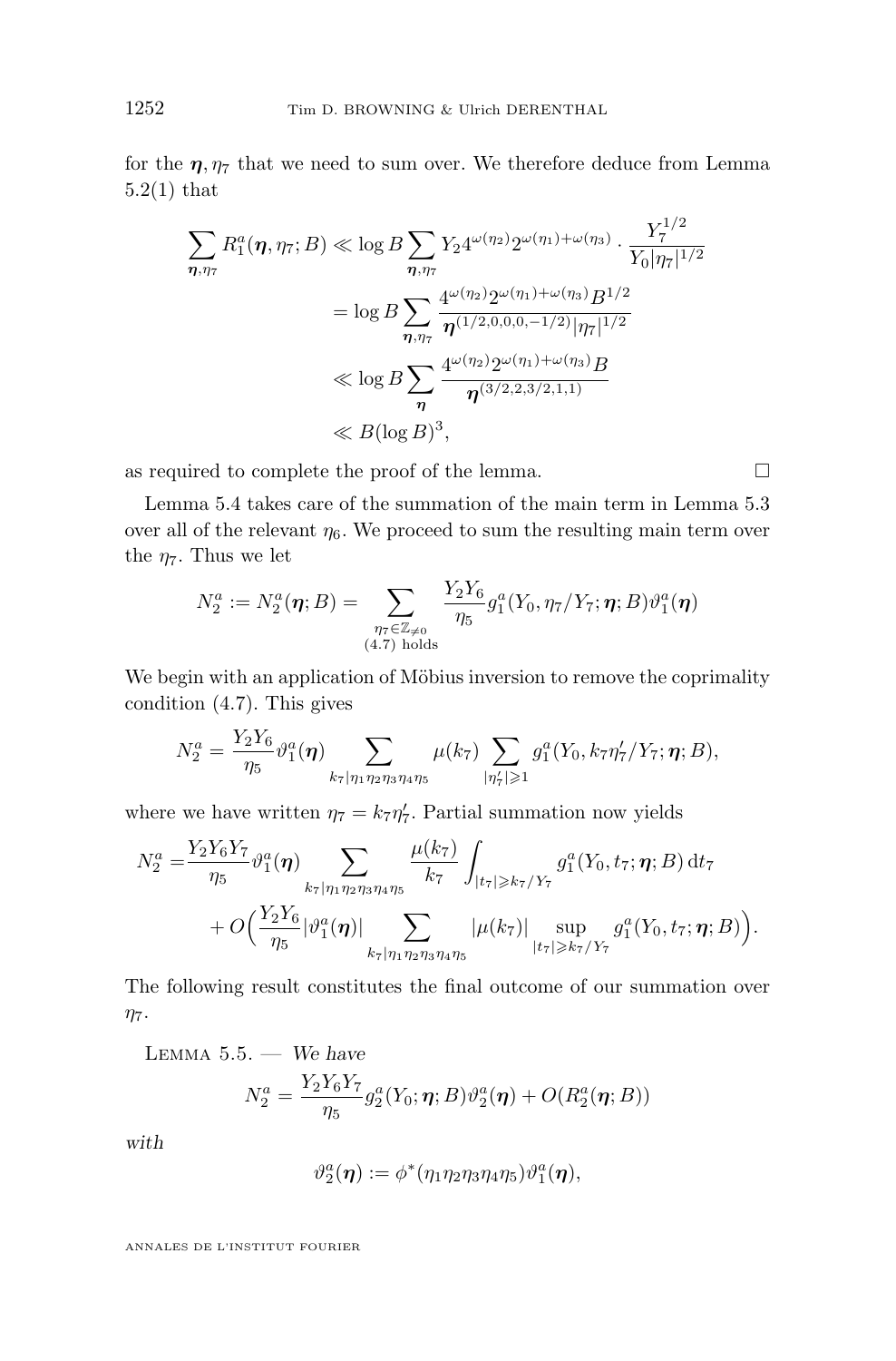<span id="page-23-0"></span>*and*

$$
\sum_{\boldsymbol{\eta}} R_2^a(\boldsymbol{\eta};B) \ll B(\log B)^{5-2/7}.
$$

*Proof.* — The effect of replacing  $\int_{|t_7| \geqslant k_7/Y_7} g_1^a(Y_0, t_7; \eta; B) dt_7$  by the expression  $g_2^a(Y_0; \eta; B)$  in our estimate for  $N_2^a$ , is to create an additional term

$$
\frac{Y_2Y_6Y_7}{\eta_5}|\vartheta_1^a(\boldsymbol{\eta})|\sum_{k_7|\eta_1\eta_2\eta_3\eta_4\eta_5}\frac{|\mu(k_7)|}{k_7}\int_{1/Y_7<|t_7|
$$

that must become part of  $R_2^a(\eta;B)$ . Let us think of this as the first term in  $R_2^a(\eta;B)$ . The second term that appears in  $R_2^a(\eta;B)$  is the error appearing in the asymptotic formula for  $N_2^a$  that directly precedes the statement of the lemma.

We will need to estimate the overall contribution from both of these terms separately. It will be convenient to note that  $\vartheta_1^a(\eta) = O(\phi^{\dagger}(\eta_2)),$ in the notation of § [3.](#page-7-0) Let  $\lambda > 0$  be a parameter to be selected in due course. Our argument will depend upon whether or not  $\eta^{(3,6,4,2,5)} < \lambda B$ in the summation over the  $\eta$ . Accordingly let  $E_1(\lambda)$  denote the overall contribution from the two errors terms once summed over  $\eta$  such that

(5.18) 
$$
\eta^{(3,6,4,2,5)} < \lambda B,
$$

and let  $E_2(\lambda)$  denote the remaining contribution from  $\eta$  such that

$$
\eta^{(3,6,4,2,5)} \geq \lambda B.
$$

Beginning with the estimation of  $E_1(\lambda)$ , we employ Lemma [5.2\(2\)](#page-16-0) to conclude that

$$
\int_{1/Y_7}^{k_7/Y_7} g_1^a(Y_0, t_7; \eta; B) dt_7 \ll \int_{1/Y_7}^{k_7/Y_7} \frac{1}{Y_0 |t_7|^{7/6}} dt_7 \ll \frac{Y_7^{1/6}}{Y_0}.
$$

Once summed over all  $\eta$  such that (5.18) holds, we use [\(3.1\)](#page-7-0) to estimate the overall contribution from the first term in  $R_2^a(\eta; B)$  as

$$
\ll \sum_{\eta} \sum_{k_{7}|\eta_{1}\eta_{2}\eta_{3}\eta_{4}\eta_{5}} \frac{|\mu(k_{7})|}{k_{7}} \frac{\phi^{\dagger}(\eta_{2})Y_{2}Y_{6}Y_{7}^{7/6}}{\eta_{5}Y_{0}} \n\ll \sum_{\eta} \frac{\phi^{\dagger}(\eta_{1}\eta_{2}\eta_{3}\eta_{4}\eta_{5})\phi^{\dagger}(\eta_{2})B^{5/6}}{\eta^{(1/2,0,1/3,2/3,1/6)}} \n\ll \sum_{\eta_{1},\eta_{2},\eta_{3},\eta_{4}} \frac{\phi^{\dagger}(\eta_{1})\phi^{\dagger}(\eta_{3})\phi^{\dagger}(\eta_{4})\phi^{\dagger}(\eta_{2})^{2}\lambda^{1/6}B}{\eta^{(1,1,1,1,0)}} \n\ll \lambda^{1/6} B(\log B)^{4}.
$$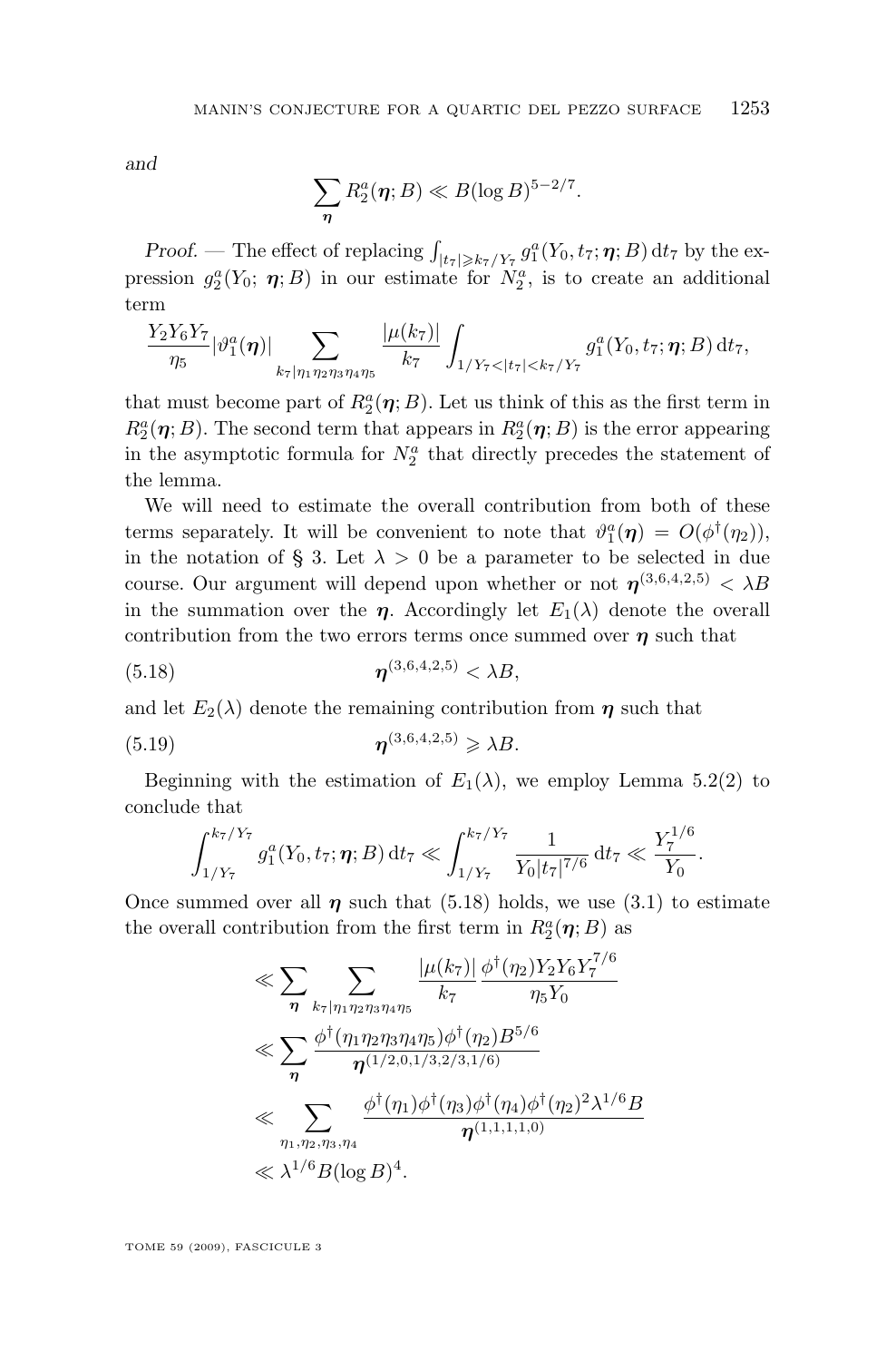Turning to the overall contribution from the second term in  $R_2^a(\eta;B)$ , we again deduce from Lemma [5.2\(2\)](#page-16-0) that

$$
\sup_{|t_7|\geqslant k_7/Y_7} g_1^a(Y_0,t_7;\pmb{\eta};B) \ll \sup_{|t_7|\geqslant k_7/Y_7} \frac{1}{Y_0|t_7|^{7/6}} \ll \frac{Y_7^{7/6}}{Y_0k_7^{7/6}}.
$$

Hence, in this case too, we obtain the overall contribution

$$
\ll \sum_{\eta} \frac{\phi^{\dagger}(\eta_2) Y_2 Y_6 Y_7^{7/6}}{\eta_5 Y_0} \ll \sum_{\eta_1, \eta_2, \eta_3, \eta_4} \frac{\phi^{\dagger}(\eta_2) \lambda^{1/6} B}{\eta^{(1,1,1,1,0)}} \ll \lambda^{1/6} B (\log B)^4.
$$

Thus far we have shown that  $E_1(\lambda) \ll \lambda^{1/6} B(\log B)^4$ .

It remains to produce a suitable upper bound for  $E_2(\lambda)$ . It will be convenient to record the estimates

$$
\sum_{n \leq x} \frac{2^{\omega(n)} \phi^{\dagger}(n)}{n} \ll (\log x)^2, \quad \sum_{n > x} \frac{h^{\omega(n)}}{n^a} \ll x^{1-a} (\log x)^{h-1}.
$$

The second inequality is valid for any  $h \in \mathbb{Z}_{>0}$  and any  $a > 1$ , and follows on combining partial summation with the bound

$$
\sum_{n \leq x} h^{\omega(n)} \leq \sum_{n \leq x} \sum_{n = d_1 \dots d_h} 1 \ll \sum_{d_1, \dots, d_{h-1} \leq x} \frac{x}{d_1 \dots d_{h-1}} \ll x(\log x)^{h-1}.
$$

Beginning with the first term in  $R_2^a(\eta;B)$ , we deduce from Lemma [5.2\(2\)](#page-16-0) that

$$
\int_{1/Y_7}^{k_7/Y_7} g_1^a(Y_0, t_7; \eta; B) dt_7 \ll \int_{1/Y_7}^{k_7/Y_7} \frac{1}{Y_0^8} dt_7 \ll \frac{k_7}{Y_7Y_0^8}.
$$

Summing over  $\eta$  such that [\(5.19\)](#page-23-0) holds, we therefore obtain the overall contribution

$$
\ll \sum_{\eta} \sum_{k_{7}|\eta_{1}\eta_{2}\eta_{3}\eta_{4}\eta_{5}} \frac{|\mu(k_{7})|}{k_{7}} \frac{\phi^{\dagger}(\eta_{2})k_{7}Y_{2}Y_{6}}{\eta_{5}Y_{0}^{8}}
$$
  

$$
\ll \sum_{\eta} \frac{2^{\omega(\eta_{1}\eta_{2}\eta_{3}\eta_{4}\eta_{5})}\phi^{\dagger}(\eta_{2})B^{2}}{\eta^{(4,7,5,3,6)}}
$$
  

$$
\ll \sum_{\eta_{1},...,\eta_{4}} \frac{2^{\omega(\eta_{1}\eta_{2}\eta_{3}\eta_{4})}\phi^{\dagger}(\eta_{2})B\log B}{\lambda \eta^{(1,1,1,1,0)}}
$$
  

$$
\ll \lambda^{-1}B(\log B)^{9},
$$

by [\(3.1\)](#page-7-0). Similarly, for the contribution from the second term in  $R_2^a(\eta; B)$ , we may use Lemma [5.2\(2\)](#page-16-0) to deduce the overall contribution

$$
\ll \sum_{\eta} \frac{2^{\omega(\eta_1 \eta_2 \eta_3 \eta_4 \eta_5)} \phi^{\dagger}(\eta_2) Y_2 Y_6}{\eta_5 Y_0^8} \ll \lambda^{-1} B (\log B)^9.
$$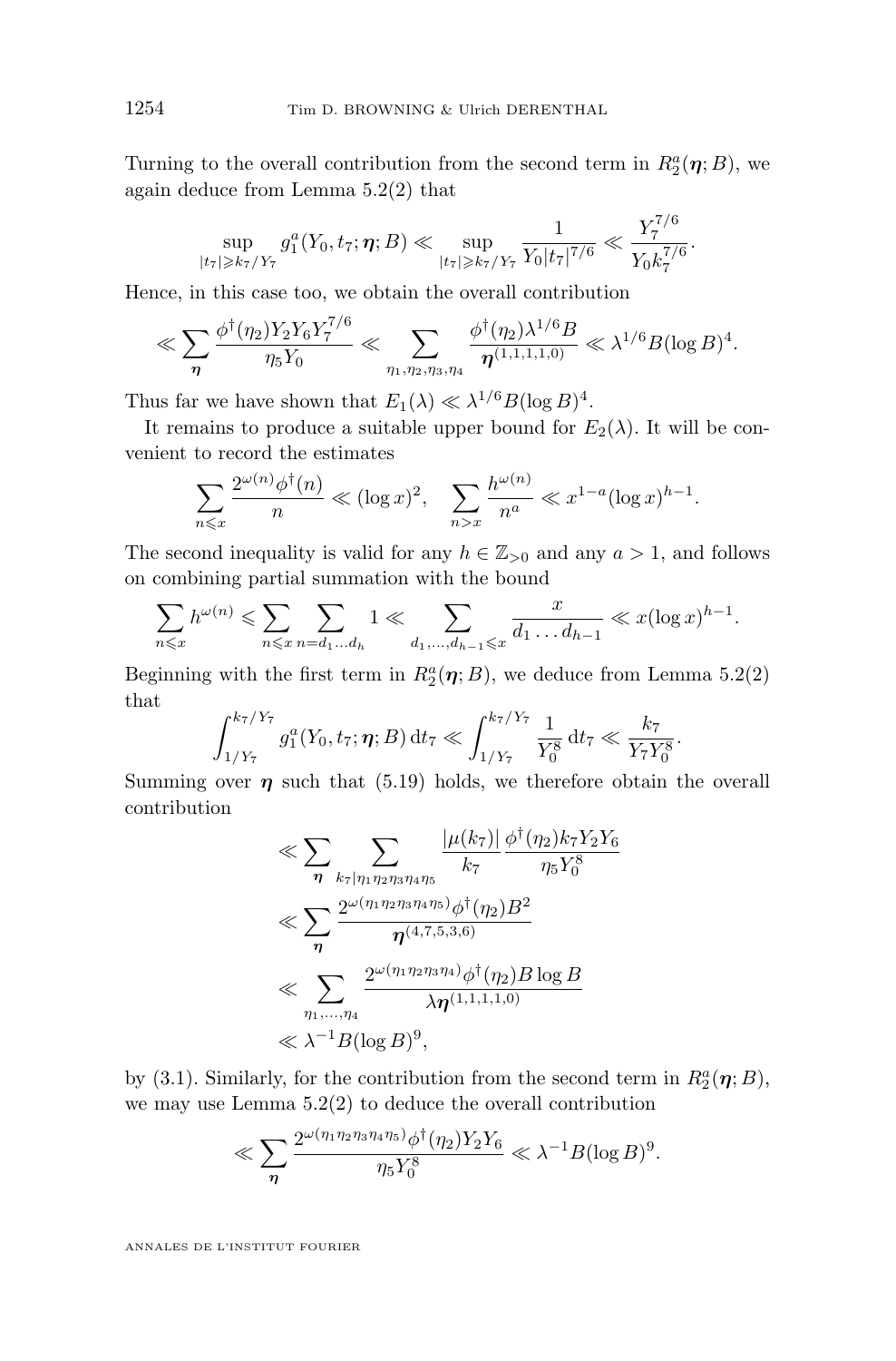<span id="page-25-0"></span>Taken together this shows that  $E_2(\lambda) \ll \lambda^{-1} B(\log B)^9$ . We choose  $\lambda =$  $(\log B)^{30/7}$ , which therefore gives the overall contribution

$$
\sum_{\boldsymbol{\eta}} R_2^a(\boldsymbol{\eta};B) \ll B(\log B)^{33/7},
$$

as required.  $\Box$ 

#### **5.4.** Estimating  $N_b(B)$  — second step

We must now return to the main term in Lemma [5.3,](#page-18-0) but this time reverse the order of summation for  $\eta_6$  and  $\eta_7$ . This will allow us to make use of the inequality [\(5.7\)](#page-14-0) in our treatment of the error terms. We begin with the summation over  $\eta_7$ . For fixed  $\eta$ ,  $\eta_6$  satisfying the coprimality conditions [\(4.6\)](#page-12-0) and [\(4.8\)](#page-12-0), define  $N_1^b := N_1^b(\eta, \eta_6; B)$  to be the sum of the main term in Lemma [5.3](#page-18-0) over all  $\eta_7 \in \mathbb{Z}_{\neq 0}$  such that the coprimality condition [\(4.7\)](#page-12-0) holds, and furthermore,  $|\eta_7| > \eta_6 = \max{\eta_6, 1}.$ 

Our argument is very similar in spirit to the preceding section. Removing [\(4.7\)](#page-12-0) with an application of Möbius inversion, we find that

$$
N_1^b = \frac{Y_2}{\eta_5} \frac{\phi^*(\eta_6)\phi^*(\eta_2\eta_3\eta_4)}{\phi^*(\gcd(\eta_6, \eta_4))} \sum_{\substack{k_{12}|\eta_2\\ \gcd(k_{12}, \eta_1\eta_3\eta_4)=1}} \frac{\mu(k_{12})}{k_{12}\phi^*(\gcd(\eta_2, k_{12}\eta_5))}
$$
  
 
$$
\times \sum_{\substack{1 \leq \varrho \leq k_{12}\eta_5\\ \gcd(\varrho, k_{12}\eta_5)=1}} \sum_{\substack{k_7|\eta_1\eta_2\eta_3\eta_4\eta_5\\ \gcd(k_7, k_{12}\eta_5)=1}} \frac{\mu(k_{12})}{\mu(k_7)A},
$$

where

$$
A = \sum_{\substack{\eta_7' \in \mathbb{Z}_{\neq 0} \\ \rho^2 \eta_1 \equiv -\eta_3 \eta_6 k_7 \eta_7' \pmod{k_{12} \eta_5}}} g_0(Y_0, \eta_6/Y_6, k_7 \eta_7'/Y_7),
$$

and we have written  $\eta_7 = k_7 \eta'_7$ . Note that we have been able to add the constraint  $gcd(k_7, k_{12}\eta_5) = 1$  in the sum over  $k_7$ , since  $A = 0$  otherwise.

Since  $gcd(\eta_3\eta_6k_7, k_{12}\eta_5) = 1$ , it follows from an easy application of partial summation that

$$
A = \frac{Y_7}{k_{12}k_7\eta_5} g_1^b(Y_0, \eta_6/Y_6; \boldsymbol{\eta}; B) + O\Big(\sup_{t_7} g_0(Y_0, \eta_6/Y_6, t_7)\Big),
$$

where the supremum is over  $t_7 \in \mathbb{R}$  such that  $|t_7| > \eta_6/Y_7$ . We may now establish the following result.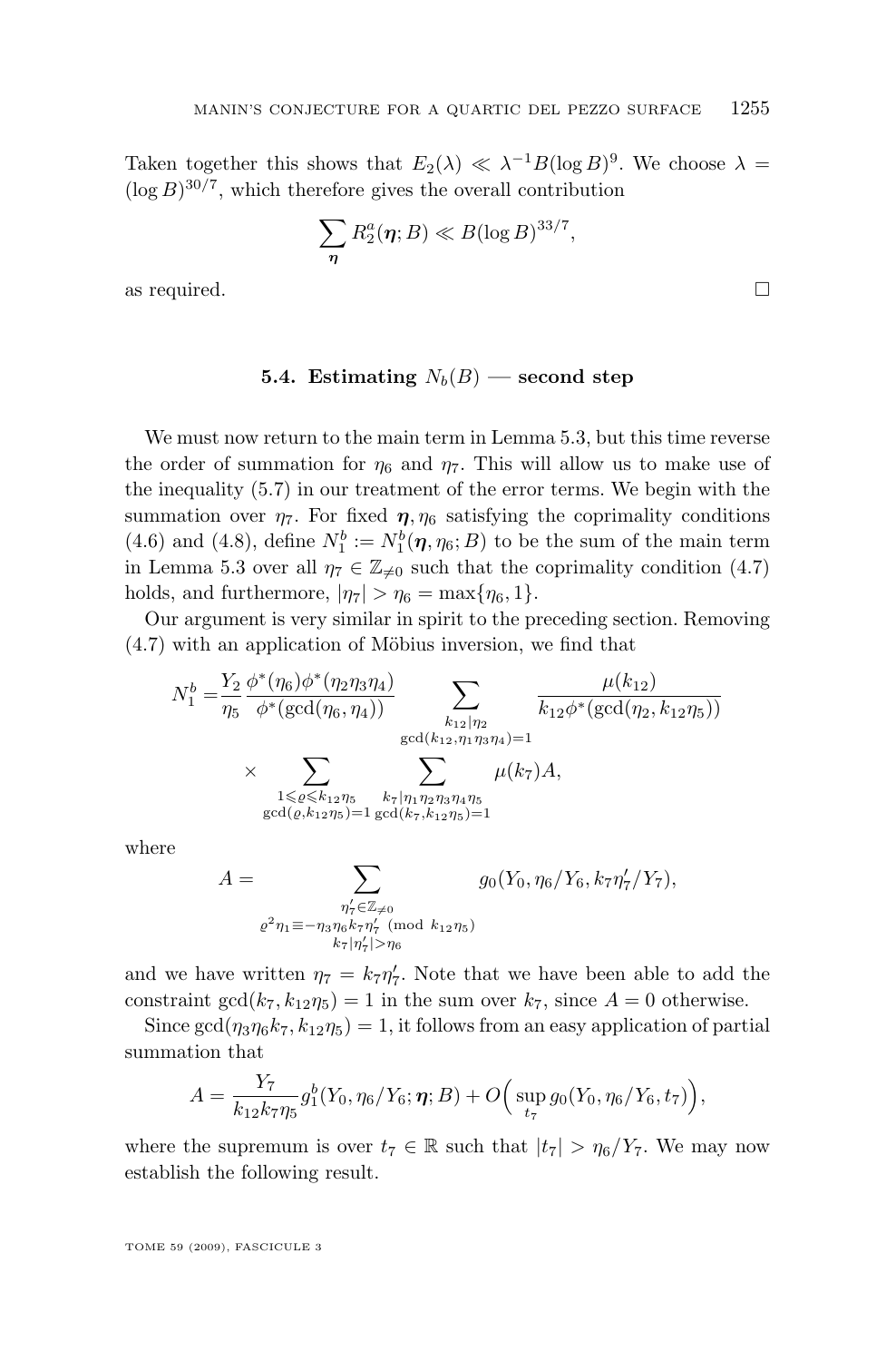LEMMA 5.6. — We have  
\n
$$
N_1^b = \frac{Y_2 Y_7}{\eta_5} g_1^b(Y_0, \eta_6/Y_6; \eta; B) \vartheta_1^b(\eta) \frac{\phi^*(\eta_6)}{\phi^*(\gcd(\eta_6, \eta_4))} + O(R_1^b(\eta, \eta_6; B))
$$

*with*

$$
\vartheta_1^b(\eta) := \phi^*(\eta_2\eta_3\eta_4\eta_5)\phi^*(\eta_1\eta_2\eta_3\eta_4) \sum_{\substack{k_{12}|\eta_2 \\ \gcd(k_{12},\eta_1\eta_3\eta_4)=1}} \frac{\mu(k_{12})}{k_{12}\phi^*(\gcd(\eta_2,k_{12}\eta_5))},
$$

*and*

$$
\sum_{\boldsymbol{\eta},\eta_6} R_1^b(\boldsymbol{\eta},\eta_6;B) \ll B(\log B)^3.
$$

*Proof. —* It is clear that the main term in the lemma is valid with

$$
\vartheta_1^b = \sum_{\substack{k_{12}|\eta_2 \\ \gcd(k_{12},\eta_1\eta_3\eta_4)=1}} \frac{\mu(k_{12})\phi^*(\eta_2\eta_3\eta_4)\phi^*(k_{12}\eta_5)}{k_{12}\phi^*(\gcd(\eta_2,k_{12}\eta_5))} \frac{\phi^*(\eta_1\eta_2\eta_3\eta_4)}{\phi^*(\gcd(\eta_1\eta_2\eta_3\eta_4,k_{12}\eta_5))}
$$
  
\n
$$
= \sum_{\substack{k_{12}|\eta_2 \\ \gcd(k_{12},\eta_1\eta_3\eta_4)=1}} \frac{\mu(k_{12})}{k_{12}} \phi^*(k_{12}\eta_2\eta_3\eta_4\eta_5) \frac{\phi^*(\eta_1\eta_2\eta_3\eta_4)}{\phi^*(\gcd(\eta_2,k_{12}\eta_5))}
$$
  
\n
$$
= \phi^*(\eta_2\eta_3\eta_4\eta_5) \phi^*(\eta_1\eta_2\eta_3\eta_4) \sum_{\substack{k_{12}|\eta_2 \\ \gcd(k_{12},\eta_1\eta_3\eta_4)=1}} \frac{\mu(k_{12})}{k_{12}\phi^*(\gcd(\eta_2,k_{12}\eta_5))},
$$

as claimed. We have used here the fact that  $gcd(k_{12}\eta_5, \eta_1\eta_3\eta_4) = 1$ .

For the error term, we deduce from [\(4.9\)](#page-13-0) that  $\eta^{(2,4,3,2,3)}\eta_6 \leqslant B$ , for the  $\boldsymbol{\eta}, \eta_6$  that we need to sum  $R_1^b(\boldsymbol{\eta},\eta_6;B)$  over. Using Lemma [5.2\(1\)](#page-16-0) to bound  $g_0$ , we easily deduce that

$$
\sum_{\eta,\eta_6} R_1^b(\eta,\eta_6;B) \ll \sum_{\eta,\eta_6} Y_2 2^{\omega(\eta_2) + \omega(\eta_1 \eta_2 \eta_3 \eta_4)} \sup_{|t_7| > \eta_6/Y_7} g_0(Y_0, \eta_6/Y_6, t_7)
$$
\n
$$
\ll \sum_{\eta,\eta_6} \frac{2^{\omega(\eta_2) + \omega(\eta_1 \eta_2 \eta_3 \eta_4)} Y_2 Y_7^{1/2}}{Y_0 \eta_6^{1/2}}
$$
\n
$$
= \sum_{\eta,\eta_6} \frac{2^{\omega(\eta_2) + \omega(\eta_1 \eta_2 \eta_3 \eta_4)} B^{1/2}}{\eta^{(1/2,0,0,0,-1/2)} \eta_6^{1/2}}
$$
\n
$$
\ll \sum_{\eta} \frac{2^{\omega(\eta_2) + \omega(\eta_1 \eta_2 \eta_3 \eta_4)} B^2}{\eta^{(3/2,2,3/2,1,1)}}
$$
\n
$$
\ll B \sum_{\eta_4,\eta_5} \frac{2^{\omega(\eta_4)}}{\eta_{4} \eta_5}.
$$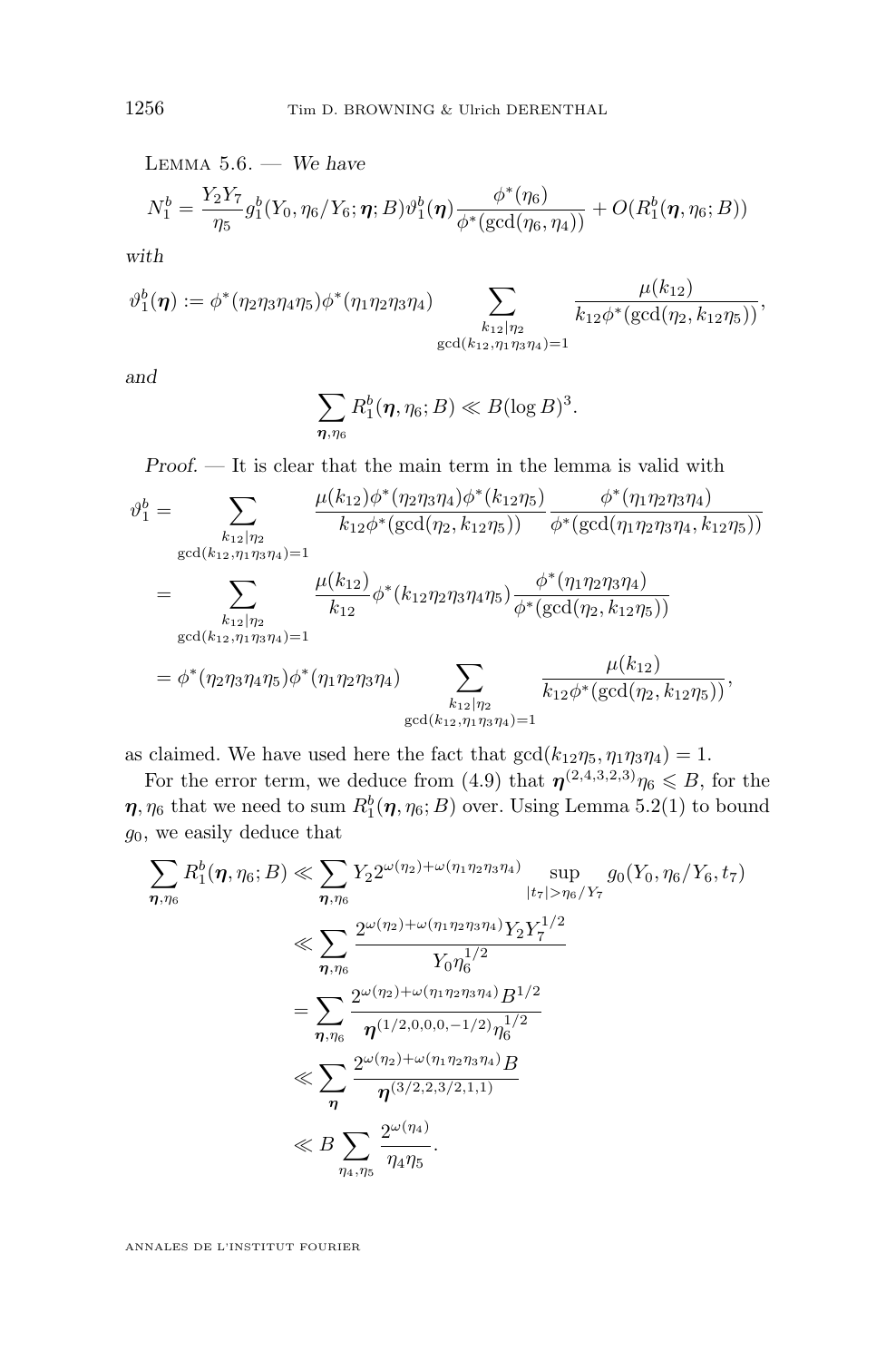<span id="page-27-0"></span>But this is  $O(B(\log B)^3)$ , as required. This completes the proof of the lemma.  $\Box$ 

We must now sum the main term in Lemma [5.6](#page-25-0) over all of the relevant  $\eta_6$ , and then over  $\eta_1, \ldots, \eta_5$ . In doing so it will be convenient distinguish between values of  $\eta$ ,  $\eta_6$  such that

(5.20) 
$$
\eta^{(2,4,3,2,3)} \leq \frac{B}{(\log B)^A},
$$

for some  $A > 0$ , and those for which this inequality does not hold. We write  $N_{b_1}(B; A)$  and  $N_{b_2}(B; A)$  for the corresponding contributions. The following result shows that  $N_{b_2}(B; A)$  makes a negligible contribution to  $N_{U,H}(B)$ .

LEMMA 5.7. — We have  $N_{b_2}(B; A) \ll_A B(\log B)^4(\log \log B)$ .

*Proof.* — Once taken in conjunction with the inequalities for  $\eta$ ,  $\eta_6$  in [\(4.9\)](#page-13-0), the failure of (5.20) clearly implies that we must sum over  $\eta$ ,  $\eta_6$  for which

(5.21) 
$$
\eta_1^2 \eta_2^4 \eta_3^3 \eta_4^2 \eta_5^3 \eta_6 \leq B, \quad \eta_6 < (\log B)^A.
$$

Recalling the definition of the main term from Lemma [5.6](#page-25-0) and using  $\vartheta_1^b(\eta)$  $\ll \phi^{\dagger}(\eta_2)$ , we see that

$$
N_{b_2}(B;A) \ll \sum_{\substack{\boldsymbol{\eta}, \eta_6 \\ (5.21) \text{ holds} }} \frac{Y_2 Y_7}{\eta_5} g_1^b(Y_0, \eta_6/Y_6; \boldsymbol{\eta}; B) \vartheta_1^b(\boldsymbol{\eta}) \frac{\phi^*(\eta_6)}{\phi^*(\gcd(\eta_6, \eta_4))}
$$
  

$$
\ll \sum_{\substack{\boldsymbol{\eta}, \eta_6 \\ (5.21) \text{ holds}}} \frac{Y_2 Y_6^{3/4} Y_7 \phi^{\dagger}(\eta_2)}{Y_0 \eta_5 \eta_6^{3/4}},
$$

using Lemma [5.2\(3\)](#page-16-0). In view of the definitions of the  $Y_i$  we conclude that

$$
N_{b_2}(B;A) \ll B^{3/4} \sum_{\substack{\boldsymbol{\eta}, \eta_6 \\ (5.21) \text{ holds} \\ \eta_2, \dots, \eta_6}} \frac{\phi^{\dagger}(\eta_2)}{\boldsymbol{\eta}^{(1/2,0,1/4,1/2,1/4)} \eta_6^{3/4}}
$$
  
\$\ll B \sum\_{\substack{\eta\_2, \dots, \eta\_6 \\ (5.21) \text{ holds} }} \frac{\phi^{\dagger}(\eta\_2)}{\boldsymbol{\eta}^{(0,1,1,1,1)} \eta\_6}.

This last expression is clearly satisfactory for the lemma by  $(3.1)$  with  $j = 1$ and the fact that the  $\eta_6$  summation is over  $\eta_6 < (\log B)^A$ .

Our focus now shifts to estimating  $N_{b_1}(B; A)$ , deemed to be the overall contribution from the main term in Lemma [5.6](#page-25-0) that arises from  $\eta$ ,  $\eta_6$  for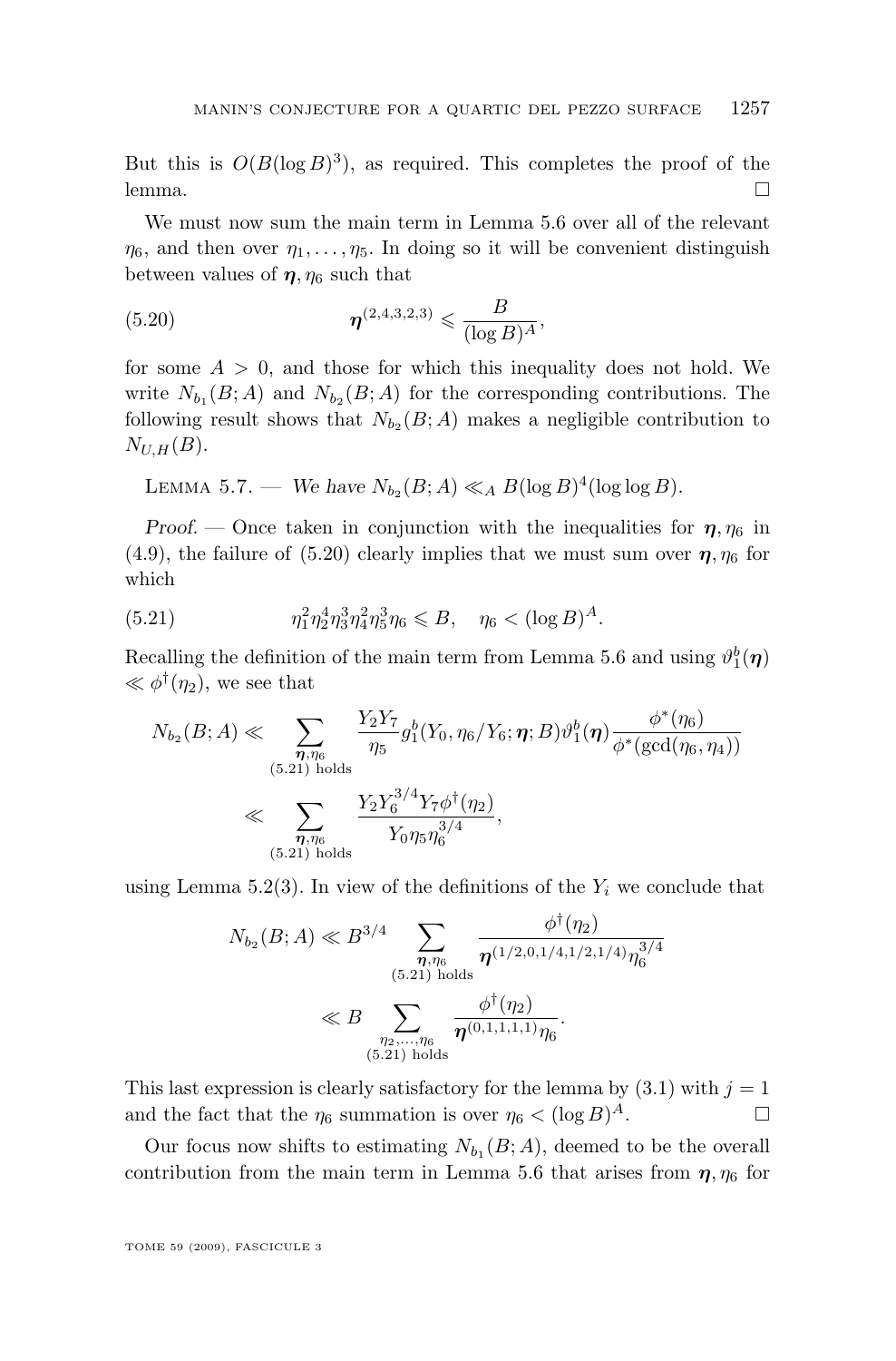<span id="page-28-0"></span>which [\(5.20\)](#page-27-0) holds. For the moment let  $N_2^b := N_2^b(\eta; B)$  be the quantity ob-tained by summing the main term in Lemma [5.6'](#page-25-0)s estimate for  $N_1^b(\eta, \eta_6; B)$ , over all  $\eta_6 \in \mathbb{Z}_{>0}$  such that [\(4.6\)](#page-12-0) holds. An application of Lemma [3.2](#page-8-0) with  $\alpha = 0$  and  $q = 1$  therefore reveals that

$$
N_{2}^{b} = \frac{Y_{2}Y_{7}}{\eta_{5}} \vartheta_{1}^{b}(\boldsymbol{\eta}) \sum_{\eta_{6} \geq 1} f_{\eta_{4}, \eta_{1} \eta_{2} \eta_{3} \eta_{5}}(\eta_{6}) g_{1}^{b}(Y_{0}, \eta_{6}/Y_{6}; \boldsymbol{\eta}; B)
$$
  

$$
= \frac{Y_{2}Y_{6}Y_{7}}{\eta_{5}} g_{2}^{b}(Y_{0}; \boldsymbol{\eta}; B) \vartheta_{1}^{b}(\boldsymbol{\eta}) \frac{\vartheta^{*}(\eta_{1} \eta_{2} \eta_{3} \eta_{5})}{\zeta(2)} \prod_{p | \eta_{1} \eta_{2} \eta_{3} \eta_{4} \eta_{5}} \left(1 - \frac{1}{p^{2}}\right)^{-1}
$$

$$
+ O\left(\frac{Y_{2}Y_{7}}{\eta_{5}} |\vartheta_{1}^{b}(\boldsymbol{\eta})| (\log B) 2^{\omega(\eta_{1} \eta_{2} \eta_{3} \eta_{5})} \sup_{t_{6}} g_{1}^{b}(Y_{0}, t_{6}; \boldsymbol{\eta}; B)\right)
$$

$$
+ O\left(\frac{Y_{2}Y_{6}Y_{7}}{\eta_{5}} |\vartheta_{1}^{b}(\boldsymbol{\eta})| \int_{0 < t_{6} < 1/Y_{6}} g_{1}^{b}(Y_{0}, t_{6}; \boldsymbol{\eta}; B) dt_{6}\right),
$$

where the supremum is over all  $t_6 \geq 1/Y_6$ . The following result is now straightforward.

LEMMA 5.8. — We have  
\n
$$
N_2^b = \frac{Y_2 Y_6 Y_7}{\eta_5} g_2^b(Y_0; \eta; B) \vartheta_2^b(\eta) + O(R_2^b(\eta; B))
$$

*with*

$$
\vartheta_2^b(\pmb{\eta}):=\vartheta_1^b(\pmb{\eta})\frac{\phi^*(\eta_1\eta_2\eta_3\eta_5)}{\zeta(2)}\prod_{p|\eta_1\eta_2\eta_3\eta_4\eta_5}\Big(1-\frac{1}{p^2}\Big)^{-1},
$$

*and*

$$
\sum_{\substack{\boldsymbol{\eta} \\ (5.20) \text{ holds}}} R_2^b(\boldsymbol{\eta};B) \ll B(\log B)^{9-A/4}.
$$

*Proof.* — The value of  $\vartheta_2^b(\eta)$  in the main term for  $N_2^b$  is a direct consequence of our manipulations above. In considering the overall contribution from the error term it will be convenient to note that  $\vartheta_2^b(\eta) \ll \vartheta_1^b(\eta) \ll$  $\phi^{\dagger}(\eta_2)$ .

Once again the error  $R_2^b(\eta; B)$  is comprised of two basic terms, the first one involving a supremum of  $g_1^b$  over  $t_6$  in an appropriate range, and the second involving an integration of  $g_1^b$ . We begin with dealing with the first term. It is here that we will make critical use of the inequality [\(5.20\)](#page-27-0), that underpins our definition of  $N_{b_1}(B; A)$ . The first term in  $R_2^b(\eta; B)$  clearly makes an overall contribution of

$$
\ll \sum_{\boldsymbol{\eta}} \frac{2^{\omega(\eta_1 \eta_2 \eta_3 \eta_5)} \phi^{\dagger}(\eta_2) Y_2 Y_7 \log B}{\eta_5} \sup_{t_6 \geq 1/Y_6} g_1^b(Y_0, t_6; \boldsymbol{\eta}; B),
$$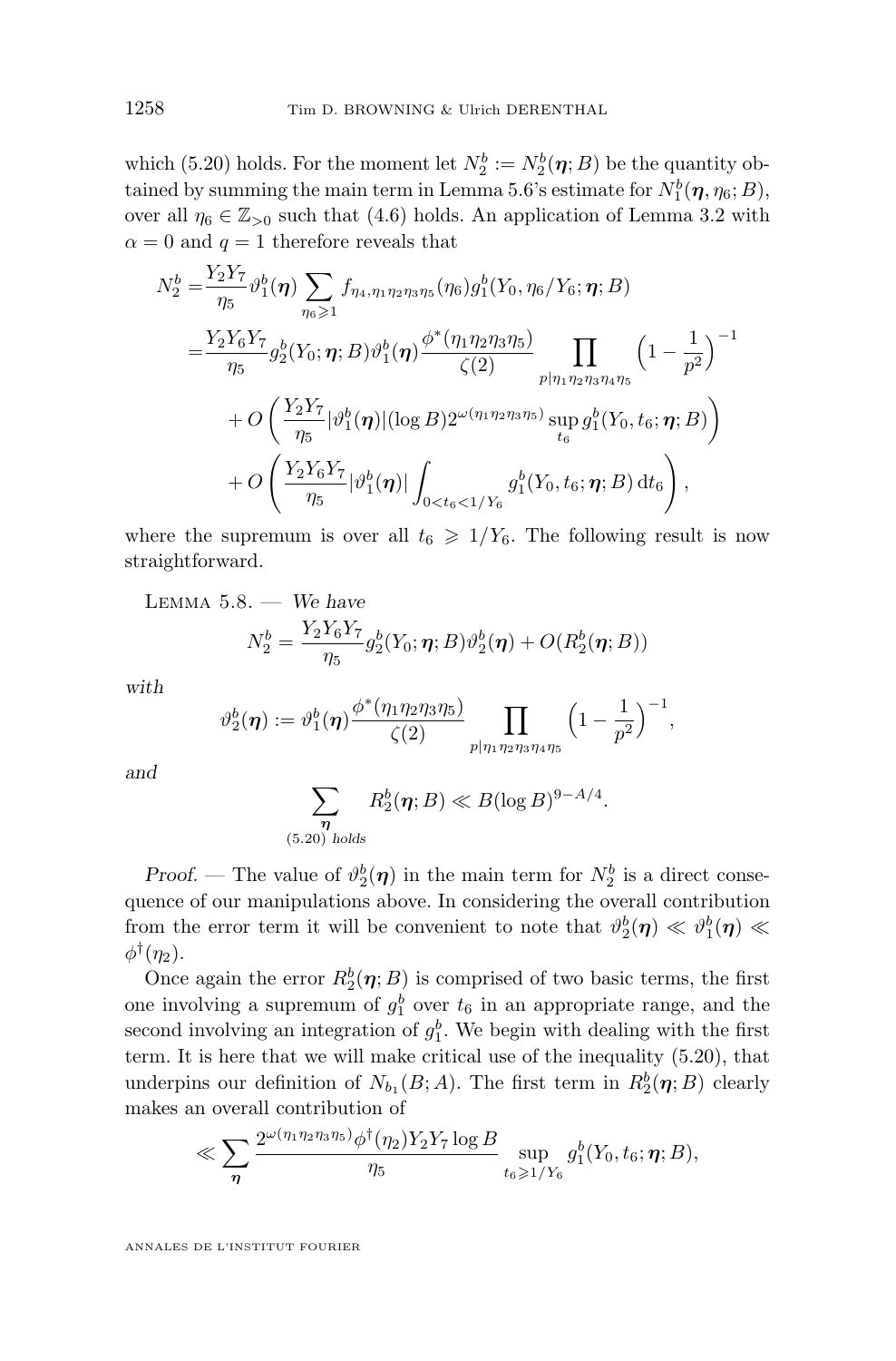<span id="page-29-0"></span>where the summation is restricted to  $\eta$  for which [\(5.20\)](#page-27-0) holds. Using Lemma [5.2\(3\)](#page-16-0) to estimate  $g_1^b$ , we may bound this as

$$
\ll \sum_{\eta} \frac{2^{\omega(\eta_1 \eta_2 \eta_3 \eta_5)} \phi^{\dagger}(\eta_2) Y_2 Y_7 Y_6^{3/4} \log B}{\eta_5 Y_0}
$$
  
= 
$$
\sum_{\eta} \frac{2^{\omega(\eta_1 \eta_2 \eta_3 \eta_5)} \phi^{\dagger}(\eta_2) B^{3/4} \log B}{\eta^{(1/2,0,1/4,1/2,1/4)}}
$$
  

$$
\ll (\log B)^{1-A/4} \sum_{\eta_1, \eta_2, \eta_3, \eta_5} \frac{2^{\omega(\eta_1 \eta_2 \eta_3 \eta_5)} \phi^{\dagger}(\eta_2) B}{\eta^{(1,1,1,0,1)}}
$$
  

$$
\ll B(\log B)^{9-A/4}.
$$

Turning to the contribution from the second term in  $R_2^b(\eta;B)$ , we employ Lemma  $5.2(3)$  and  $(5.20)$  to derive the overall contribution

$$
\ll \sum_{\eta} \frac{\phi^{\dagger}(\eta_2) Y_2 Y_6 Y_7}{\eta_5} \int_0^{1/Y_6} \frac{1}{Y_0 t_6^{3/4}} dt_6 \ll \sum_{\eta} \frac{\phi^{\dagger}(\eta_2) Y_2 Y_6^{3/4} Y_7}{\eta_5 Y_0}
$$

$$
= \sum_{\eta} \frac{\phi^{\dagger}(\eta_2) B^{3/4}}{\eta^{(1/2,0,1/4,1/2,1/4)}}
$$

$$
\ll (\log B)^{-A/4} \sum_{\eta_1, \eta_2, \eta_3, \eta_5} \frac{\phi^{\dagger}(\eta_2) B}{\eta^{(1,1,1,0,1)}}
$$

$$
\ll B(\log B)^{4-A/4}.
$$

Together these two upper bounds complete the proof of the lemma.

#### **5.5. The final step**

Let us take a moment to compile our work so far. We saw at the start of § [5](#page-13-0) that

$$
N_{U,H}(B) = N_a(B) + N_b(B).
$$

It will be convenient to set  $B_0 = B/(\log B)^{36}$  in what follows.

The union of Lemmas [5.3,](#page-18-0) [5.4](#page-21-0) and [5.5](#page-22-0) shows that

$$
N_a(B) = \sum_{\eta \in \mathcal{E}(B)} \frac{Y_2 Y_6 Y_7}{\eta_5} \vartheta_2^a(\eta) g_2^a(Y_0; \eta; B) + O\big(B(\log B)^{5-2/7}\big),
$$

where  $\vartheta_2^a(\eta)$  is as in the statement of Lemma [5.5,](#page-22-0) and

$$
\mathcal{E}(B) := \{ \boldsymbol{\eta} \in \mathbb{Z}_{>0}^5 : (4.8) \text{ holds and } \boldsymbol{\eta}^{(2,4,3,2,3)} \leq B \}.
$$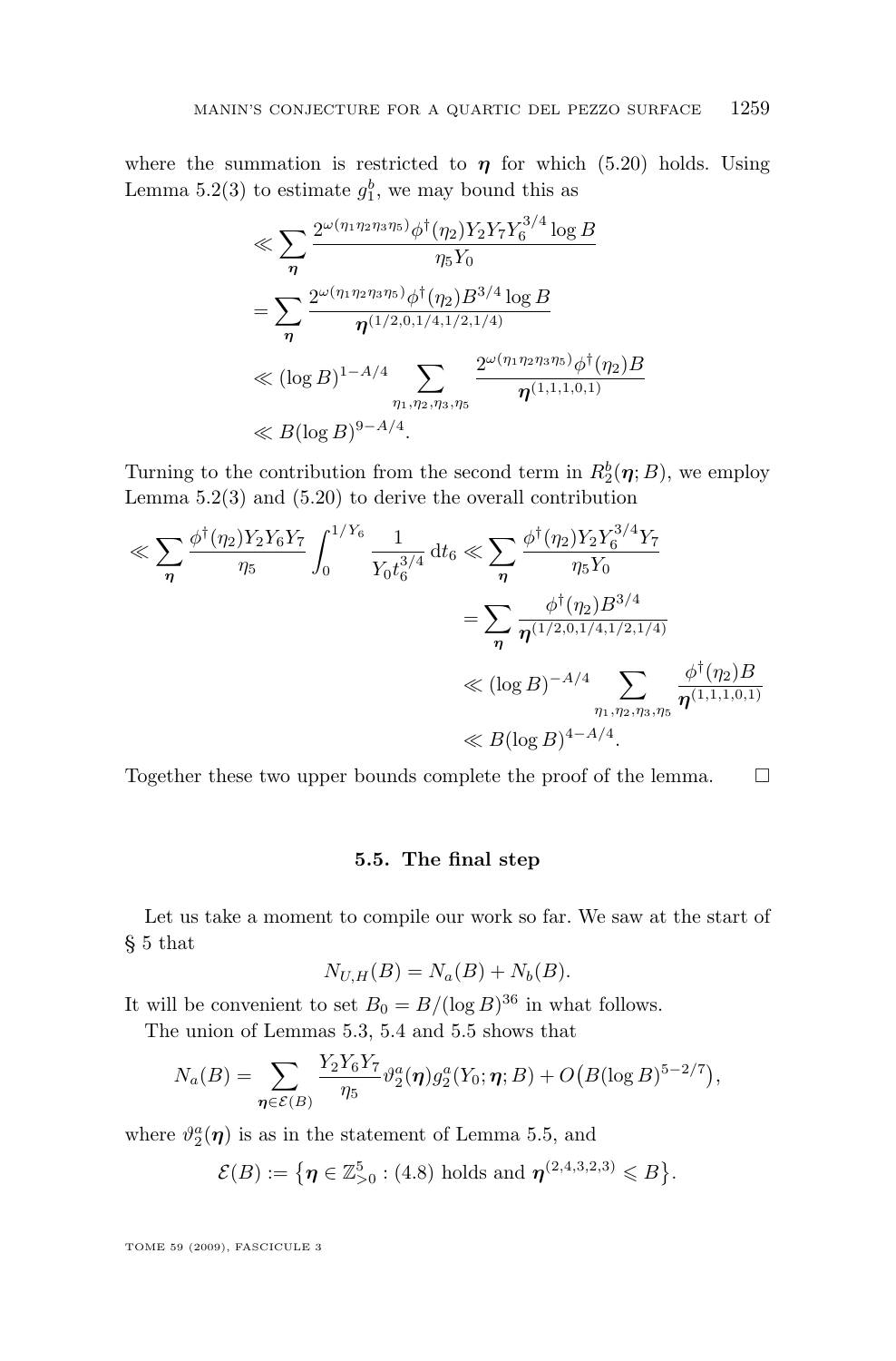Similarly, we can combine Lemmas [5.3,](#page-18-0) [5.6,](#page-25-0) [5.7](#page-27-0) and [5.8,](#page-28-0) taking  $A = 36$  in the latter two results, to deduce that

$$
N_b(B) = \sum_{\substack{\boldsymbol{\eta} \in \mathcal{E}(B) \\ \boldsymbol{\eta}^{(2,4,3,2,3)} \leq B_0}} \frac{Y_2 Y_6 Y_7}{\eta_5} \vartheta_2^b(\boldsymbol{\eta}) g_2^b(Y_0; \boldsymbol{\eta}; B) + O\big(B(\log B)^4(\log \log B)\big),
$$

where  $\vartheta_2^b(\eta)$  is as in the statement of Lemma [5.8.](#page-28-0)

We would now like to remove the constraint that  $\eta^{(2,4,3,2,3)} \leq B_0$  in our estimate for  $N_b(B)$ . In view of the fact that  $\vartheta_2^b(\eta) \ll \varphi^{\dagger}(\eta_2)$ , it easily follows from  $(5.13)$  and Lemma  $5.2(3)$  that

$$
\sum_{\substack{\eta \in \mathcal{E}(B) \\ B_0 < \eta^{(2,4,3,2,3)} \leq B}} \frac{Y_2 Y_6 Y_7}{\eta_5} \vartheta_2^b(\eta) g_2^b(Y_0; \eta; B) \ll \sum_{\eta} \frac{Y_2 Y_6 Y_7 \phi^{\dagger}(\eta_2)}{\eta_5} \int_0^{1/Y_0^4} \frac{\mathrm{d}t_6}{Y_0 t_6^{3/4}} \\ \ll \sum_{\eta} \frac{Y_2 Y_6^3 Y_7 \phi^{\dagger}(\eta_2)}{\eta_5} \\ = \sum_{\eta} \frac{B \phi^{\dagger}(\eta_2)}{\eta^{(1,1,1,1,1)}} \\ \ll B(\log B)^4 (\log \log B).
$$

In deducing the first bound we have used the fact that  $g_1^b(t_0, t_6; \eta; B) = 0$ unless  $0 < t_6 \leq 1/t_0^4$ , which follows from the definition of [\(5.8\)](#page-14-0). Thus we may replace the above formula for  $N_b(B)$  by

$$
\sum_{\boldsymbol\eta\in\mathcal{E}(B)}\frac{Y_2Y_6Y_7}{\eta_5}\vartheta_2^b(\boldsymbol\eta)g_2^b(Y_0;\boldsymbol\eta;B)+O\big(B(\log B)^4(\log\log B)\big).
$$

For given  $\eta \in \mathcal{E}(B)$ , define

$$
\vartheta(\eta) := \frac{\phi^*(\eta_1 \eta_2 \eta_3) \phi^*(\eta_1 \eta_2 \eta_3 \eta_4 \eta_5) \phi^*(\eta_2 \eta_3 \eta_4 \eta_5)}{\zeta(2) \prod_{p|\eta_1 \eta_2 \eta_3 \eta_4 \eta_5} (1 - 1/p^2)} \times \sum_{\substack{k_{12}|\eta_2\\ \gcd(k_{12}, \eta_1 \eta_3 \eta_4) = 1}} \frac{\mu(k_{12})}{k_{12} \phi^*(\gcd(\eta_2, k_{12} \eta_5))}.
$$

It is easily seen that  $\vartheta(\eta) = \vartheta_2^a(\eta)$ , in the notation of Lemmas [5.4](#page-21-0) and [5.5.](#page-22-0) Furthermore, on noting that

$$
\phi^*(\eta_1\eta_2\eta_3)\phi^*(\eta_1\eta_2\eta_3\eta_4\eta_5) = \phi^*(\eta_1\eta_2\eta_3\eta_4)\phi^*(\eta_1\eta_2\eta_3\eta_5),
$$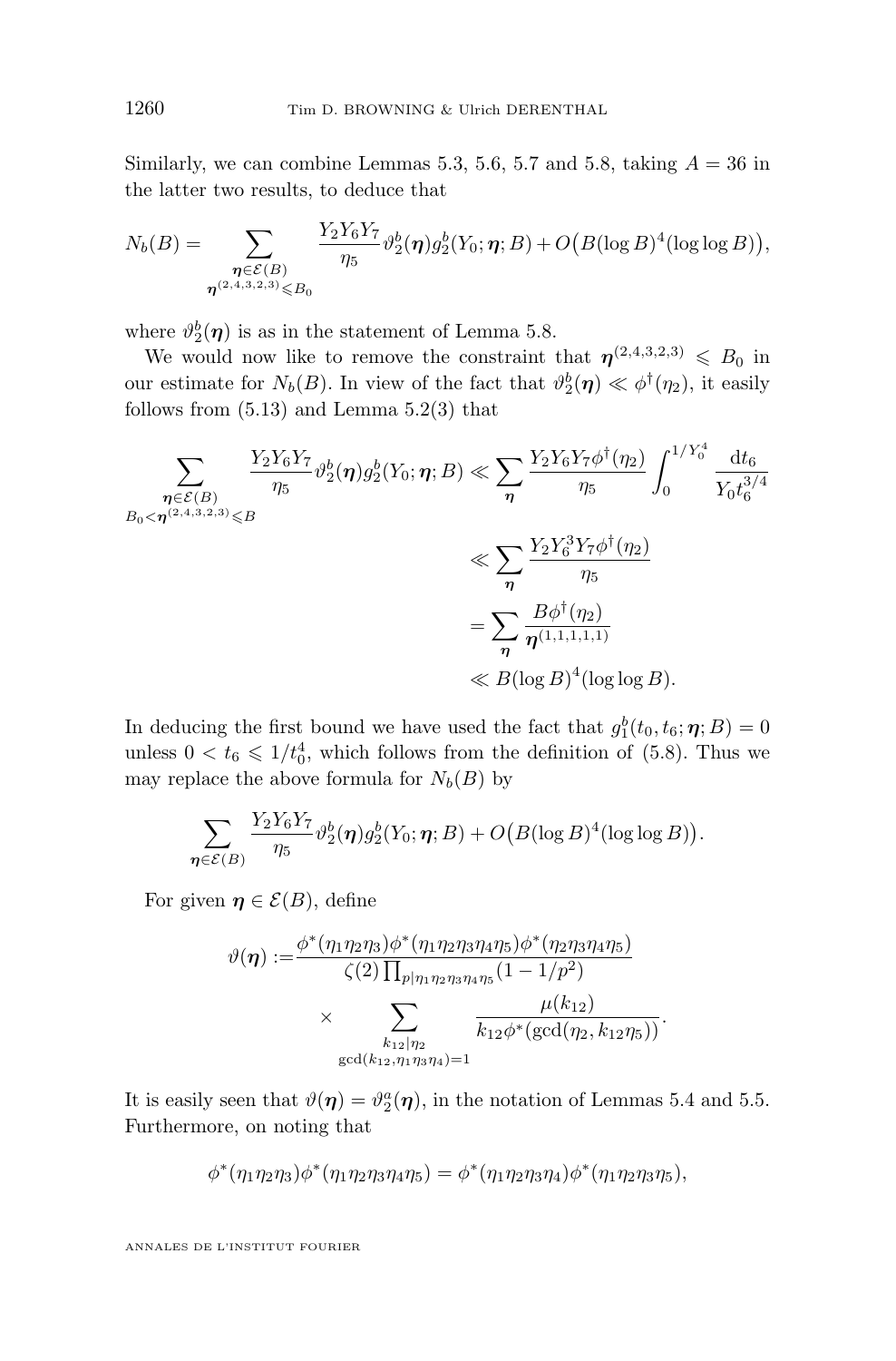<span id="page-31-0"></span>since  $gcd(\eta_4, \eta_5) = 1$ , we see that  $\vartheta(\eta) = \vartheta_2^b(\eta)$  also. Thus we may draw together our argument so far to conclude that

$$
N_{U,H}(B) = \sum_{\boldsymbol{\eta} \in \mathcal{E}(B)} \frac{Y_2 Y_6 Y_7}{\eta_5} \vartheta(\boldsymbol{\eta}) g_2(Y_0; \boldsymbol{\eta}; B) + O\big(B(\log B)^{5-2/7}\big),
$$

where  $g_2(t_0; \eta; B)$  is given by [\(5.14\)](#page-15-0). It turns out that there is a negligible contribution to  $N_{U,H}(B)$  from summing  $Y_2Y_6Y_7\vartheta(\eta)g_2(t_0;\eta;B)/\eta_5$  over small values of  $\eta \in \mathcal{E}(B)$ . The  $\eta$  that give the dominant contribution belong to the set

$$
\mathcal{E}^*(B) := \{ \eta \in \mathbb{Z}_{>0}^5 : (4.8) \text{ holds}, \, \eta^{(2,4,3,2,3)} \leq B \text{ and } \eta^{(3,6,4,2,5)} > B \}.
$$

We also wish to remove the dependence on  $\eta$  and B from the real-valued function  $g_2(Y_0; \eta; B)$ . All of this will be achieved in the following result.

Lemma 5.9. — *We have*

$$
N_{U,H}(B)=\omega_{\infty}B\sum_{\boldsymbol{\eta}\in\mathcal{E}^{*}(B)}\frac{\vartheta(\boldsymbol{\eta})}{\boldsymbol{\eta}^{(1,1,1,1,1)}}+O\big(B(\log B)^{5-2/7}\big),
$$

*where*  $\omega_{\infty}$  *is given by* [\(1.2\)](#page-2-0).

*Proof. —* We begin by showing that

$$
M_1(B):=\sum_{\substack{\boldsymbol{\eta}\in\mathcal{E}(B)\\ \boldsymbol{\eta}^{(3,6,4,2,5)}\leqslant B}}\frac{Y_2Y_6Y_7}{\eta_5}\vartheta(\boldsymbol{\eta})g_2(Y_0;\boldsymbol{\eta};B)\ll B(\log B)^4.
$$

Now it follows from [\(5.9\)](#page-15-0) and [\(5.14\)](#page-15-0) that

$$
g_2(t_0; \eta; B) = \int_{h(t_0, t_2, t_6, t_7) \le 1, |Y_7 t_7| > 1, t_6 > 0} \mathrm{d}t_2 \, \mathrm{d}t_6 \, \mathrm{d}t_7
$$
  
\$\le \int\_{|t\_7| > 1/Y\_7} \int\_0^\infty g\_0(t\_0, t\_6, t\_7) \, \mathrm{d}t\_6 \, \mathrm{d}t\_7\$.

Hence Lemma [5.2\(2\)](#page-16-0) yields

$$
g_2(Y_0; \eta; B) \ll \int_{|t_7| > 1/Y_7} \frac{1}{Y_0|t_7|^{7/6}} dt_7 \ll \frac{Y_7^{1/6}}{Y_0}.
$$

Applying this we deduce that

$$
M_1(B) \ll \sum_{\eta^{(3,6,4,2,5)} \leq B} \frac{\phi^{\dagger}(\eta_2) Y_2 Y_6 Y_7^{7/6}}{\eta_5 Y_0} \ll \sum_{\eta^{(3,6,4,2,5)} \leq B} \frac{\phi^{\dagger}(\eta_2) B^{5/6}}{\eta^{(1/2,0,1/3,2/3,1/6)}} \ll \sum_{\eta_1, \eta_2, \eta_3, \eta_4} \frac{\phi^{\dagger}(\eta_2) B}{\eta^{(1,1,1,1,0)}} \ll B(\log B)^4,
$$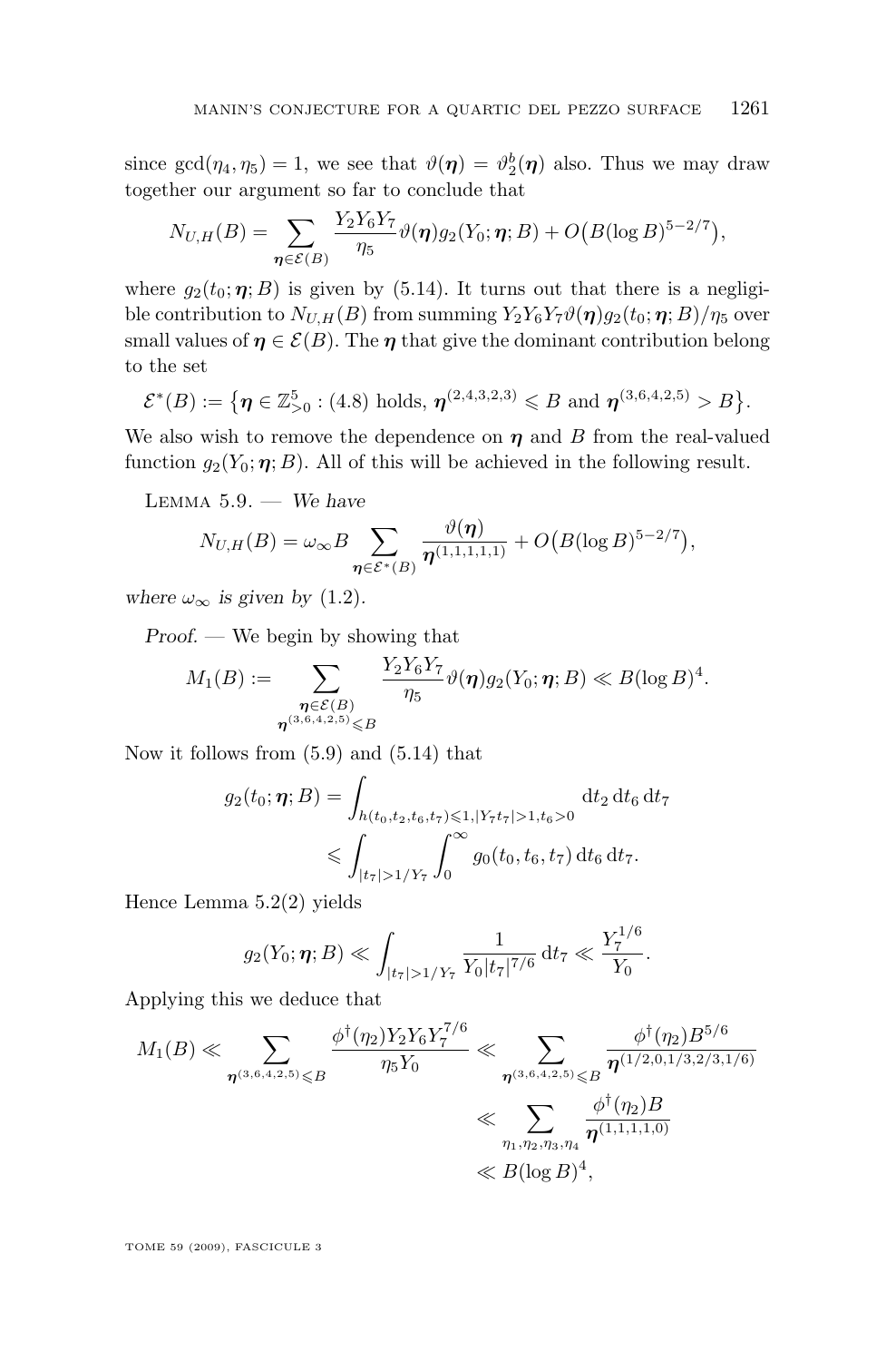by [\(3.1\)](#page-7-0), which therefore shows that

$$
N_{U,H}(B) = \sum_{\eta \in \mathcal{E}^*(B)} \frac{Y_2 Y_6 Y_7}{\eta_5} \vartheta(\eta) g_2(Y_0; \eta; B) + O\big(B(\log B)^{5-2/7}\big).
$$

It remains to deal with the real-valued function  $g_2(Y_0; \eta; B)$ .

We will show that

$$
M_2(B) := \sum_{\eta \in \mathcal{E}^*(B)} \frac{Y_2 Y_6 Y_7}{\eta_5} \vartheta(\eta) \int_{\substack{h(Y_0, t_2, t_6, t_7) \leq 1 \\ |Y_7 t_7| \leq 1, t_6 > 0}} \mathrm{d}t_2 \, \mathrm{d}t_6 \, \mathrm{d}t_7 \ll B(\log B)^4.
$$

Once achieved, this will suffice to complete the proof of the lemma, since an application of Lemma [5.1](#page-15-0) reveals that

$$
\int_{h(Y_0, t_2, t_6, t_7) \leq 1, t_6 > 0} \mathrm{d}t_2 \, \mathrm{d}t_6 \, \mathrm{d}t_7 = \frac{\omega_{\infty}}{Y_0^2},
$$

and clearly

$$
\frac{Y_2 Y_6 Y_7}{Y_0^2 \eta_5} = \frac{B}{\eta^{(1,1,1,1,1)}}.
$$

To establish the bound for  $M_2(B)$  we appeal to Lemma [5.2\(2\)](#page-16-0), which in a similar manner to our treatment of  $M_1(B)$ , implies that

$$
M_2(B) \ll \sum_{\eta \in \mathcal{E}^*(B)} \frac{Y_2 Y_6 Y_7 \phi^{\dagger}(\eta_2)}{\eta_5} \int_{|t_7| \leq 1/Y_7} \frac{dt_7}{Y_0^8} \ll \sum_{\eta \in \mathcal{E}^*(B)} \frac{Y_2 Y_6 \phi^{\dagger}(\eta_2)}{Y_0^8 \eta_5}
$$
  
= 
$$
\sum_{\eta \in \mathcal{E}^*(B)} \frac{\phi^{\dagger}(\eta_2) B^2}{\eta^{(4,7,5,3,6)}}
$$
  

$$
\ll \sum_{\eta_1, \eta_2, \eta_3, \eta_4} \frac{\phi^{\dagger}(\eta_2) B}{\eta^{(1,1,1,1,0)}} \ll B(\log B)^4.
$$

This completes the proof of the lemma.

Let us redefine the function  $\vartheta(\eta)$  so that it is equal to zero if  $\eta$  fails to satisfy the coprimality relations in [\(4.8\)](#page-12-0). For  $\mathbf{k} = (k_1, \ldots, k_5) \in \mathbb{Z}_{>0}^5$ , let

$$
\Delta_{\mathbf{k}}(n):=\sum_{\substack{\boldsymbol{\eta}\in\mathbb{Z}_{>0}^5\\ \boldsymbol{\eta}^{(k_1,k_2,k_3,k_4,k_5)}=n}}\frac{\vartheta(\boldsymbol{\eta})}{\boldsymbol{\eta}^{(1,1,1,1,1)}}.
$$

Then Lemma [5.9](#page-31-0) implies that  $(5.99)$ 

$$
N_{U,H}(B) = \omega_{\infty} B \sum_{n \leq B} (\Delta_{(2,4,3,2,3)}(n) - \Delta_{(3,6,4,2,5)}(n)) + O\big(B(\log B)^{5-2/7}\big).
$$

<span id="page-32-0"></span>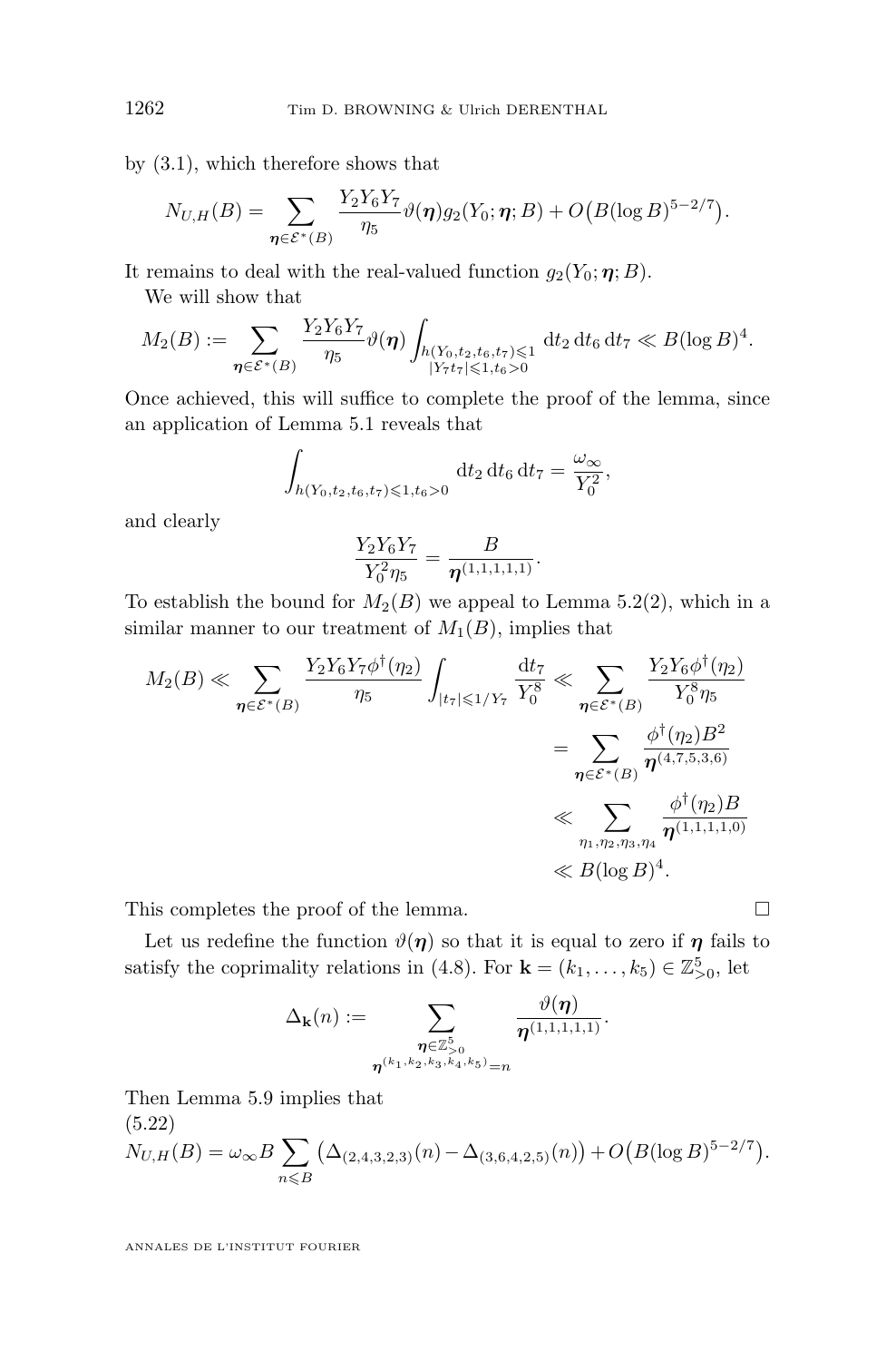<span id="page-33-0"></span>We will want to establish an asymptotic formula for

$$
M_{\mathbf{k}}(t) := \sum_{n \leqslant t} \Delta_{\mathbf{k}}(n),
$$

as  $t \to \infty$ . We shall do so by studying the corresponding Dirichlet series

$$
F_{\mathbf{k}}(s) = \sum_{n=1}^{\infty} \frac{\Delta_{\mathbf{k}}(n)}{n^s} = \sum_{\boldsymbol{\eta} \in \mathbb{Z}_{\geq 0}^5} \frac{\vartheta(\boldsymbol{\eta})}{\boldsymbol{\eta}^{(k_1 s + 1, k_2 s + 1, k_3 s + 1, k_4 s + 1, k_5 s + 1)}},
$$

which is absolutely convergent for  $\Re e(s) > 0$ .

By multiplicativity we clearly have an Euler product  $F_{\mathbf{k}}(s) = \prod_p F_{\mathbf{k},p}(s)$ , and a cumbersome computation reveals that the local factors  $F_{\mathbf{k},p}(s)$  are equal to

$$
(1 - 1/p) \cdot \left( (1 + 1/p) + \frac{1 - 1/p}{p^{k_1 s + 1} - 1} + \frac{1 - 1/p}{p^{k_2 s + 1} - 1} \left( (1 - 2/p) + \frac{1 - 1/p}{p^{k_1 s + 1} - 1} + \frac{1 - 1/p}{p^{k_3 s + 1} - 1} + \frac{1 - 1/p}{p^{k_5 s + 1} - 1} \right) + \frac{(1 - 1/p)^2}{p^{k_3 s + 1} - 1} \left( 1 + \frac{1}{p^{k_4 s + 1} - 1} \right) + \frac{1 - 1/p}{p^{k_4 s + 1} - 1} + \frac{1 - 1/p}{p^{k_5 s + 1} - 1} \right).
$$

Let  $\varepsilon > 0$  and assume that  $\mathbf{k} \in \{(2, 4, 3, 2, 3), (3, 6, 4, 2, 5)\}\.$  Then it follows that for all  $s \in \mathbb{C}$  belonging to the half-plane  $\Re e(s) \geq -1/12 + \varepsilon$ , we have

$$
F_{\mathbf{k},p}(s) \prod_{j=1}^{5} \left(1 - \frac{1}{p^{k_j s + 1}}\right) = 1 + O_{\varepsilon}(p^{-1-\varepsilon}).
$$

Thus, on defining

$$
E_{\mathbf{k}}(s) := \prod_{j=1}^{5} \zeta(k_j s + 1), \quad G_{\mathbf{k}}(s) := \frac{F_{\mathbf{k}}(s)}{E_{\mathbf{k}}(s)},
$$

we may conclude that  $F_{k}(s)$  has a meromorphic continuation to the halfplane  $\Re e(s) \geq -1/12 + \varepsilon$ , with a pole of order 5 at  $s = 0$ . It will be useful to note that

(5.23) 
$$
G_{\mathbf{k}}(0) = \prod_{p} \left(1 - \frac{1}{p}\right)^6 \left(1 + \frac{6}{p} + \frac{1}{p^2}\right).
$$

To estimate  $M_{\mathbf{k}}(t)$  we now have everything in place to apply the following standard Tauberian theorem, which is recorded in work of Chambert-Loir and Tschinkel [\[4,](#page-35-0) Appendice A].

LEMMA 5.10. — Let  $\{c_n\}_{n \in \mathbb{Z}_{>0}}$  be a sequence of positive real numbers, and let  $f(s) = \sum_{n=1}^{\infty} c_n n^{-s}$ . Assume that:

(1) the series defining  $f(s)$  converges for  $\Re e(s) > 0$ ;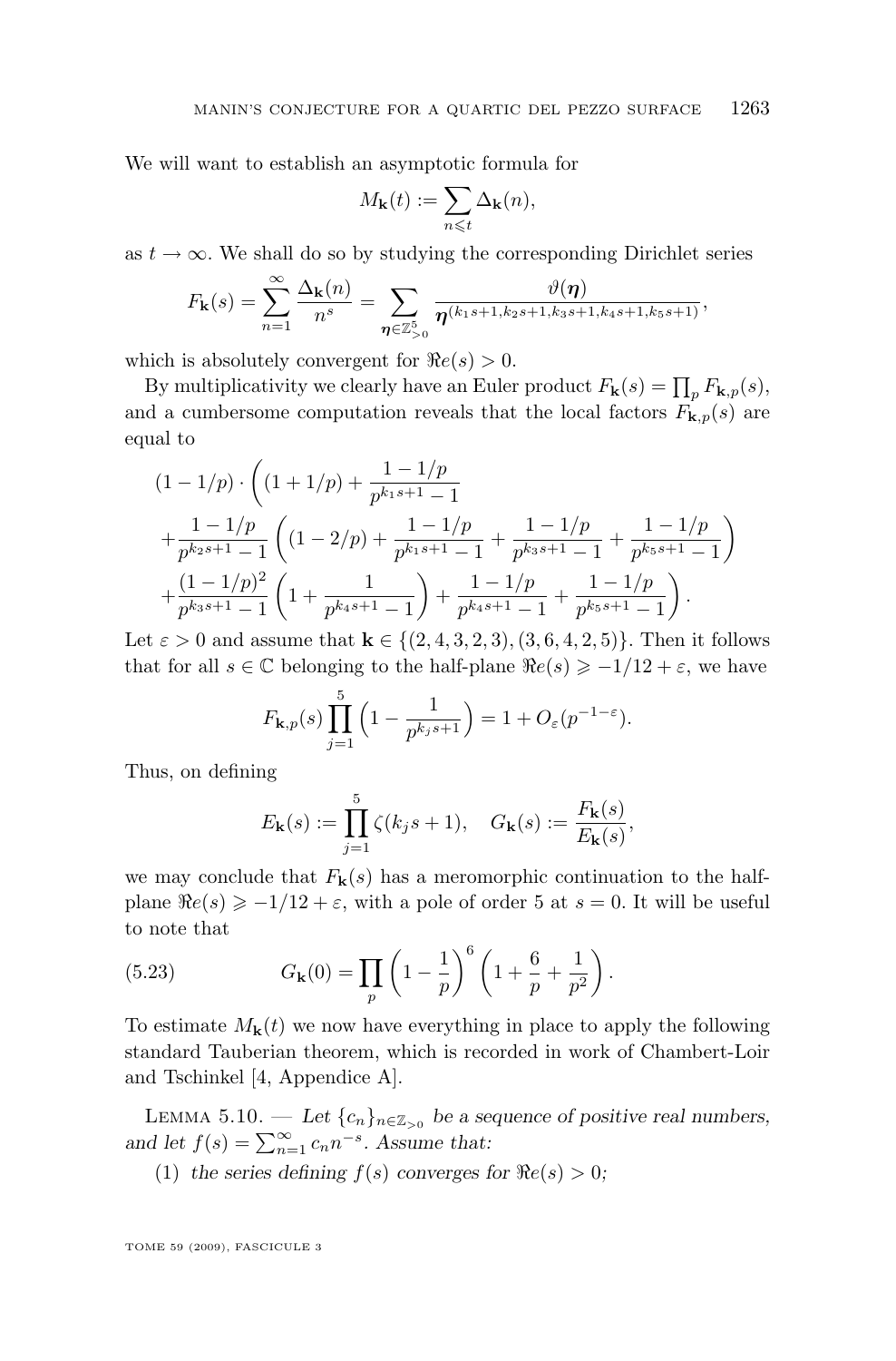- (2) it admits a meromorphic continuation to  $Re(s) > -\delta$  for some  $\delta > 0$ , with a unique pole at  $s = 0$  of order  $b \in \mathbb{Z}_{>0}$ ;
- (3) *there exists*  $\kappa > 0$  *such that*

$$
\left|\frac{f(s)s^b}{(s+2\delta)^b}\right| \ll (1+\Im m(s))^{\kappa},
$$

*for*  $Re(s) > -\delta$ *.* 

*Then there exists a monic polynomial*  $P$  *of degree b, and a constant*  $\delta' > 0$ *such that*

$$
\sum_{n \leq t} c_n = \frac{\Theta}{b!} P(\log t) + O(t^{-\delta'}),
$$

 $as t \to \infty$ , where  $\Theta = \lim_{s \to 0} s^b f(s)$ .

In fact [\[4,](#page-35-0) Appendice A] deals only with Dirichlet series possessing a unique pole at  $s = a > 0$ , but the extension to a pole at  $s = 0$  is straight-forward. We apply Lemma [5.10](#page-33-0) to estimate  $M_{\mathbf{k}}(t)$ , for

$$
\mathbf{k} \in \{ (2, 4, 3, 2, 3), (3, 6, 4, 2, 5) \}.
$$

We have already seen that the corresponding Dirichlet series  $F_{\mathbf{k}}(s)$  satisfies parts (1) and (2) of the lemma, with  $b = 5$ . The third part follows from the boundedness of  $G_{\mathbf{k}}(s)$  on the half-plane  $\Re e(s) \geq -1/12 + \varepsilon$ , and standard upper bounds for the size of the Riemann zeta function in the critical strip. In view of the fact that

$$
\lim_{s \to 0} s^b F(s) = \frac{G_{\mathbf{k}}(0)}{\prod_{j=1}^5 k_j},
$$

we therefore conclude that

(5.24) 
$$
M_{\mathbf{k}}(t) = \frac{G_{\mathbf{k}}(0)P(\log t)}{5! \cdot \prod_{j=1}^{5} k_j} + O(t^{-\delta}),
$$

for some  $\delta > 0$  and some monic polynomial P of degree 5.

We are now ready to complete the proof of our theorem. Recall the definition [\(2.1\)](#page-5-0) of  $\omega_H(\tilde{S})$ . It therefore follows on combining [\(1.8\)](#page-4-0), [\(5.22\)](#page-32-0), [\(5.23\)](#page-33-0) and (5.24) that

$$
N_{U,H}(B) = \alpha(\widetilde{S})\omega_H(\widetilde{S})B(\log B)^5 + O\big(B(\log B)^{5-2/7}\big),
$$

as required.